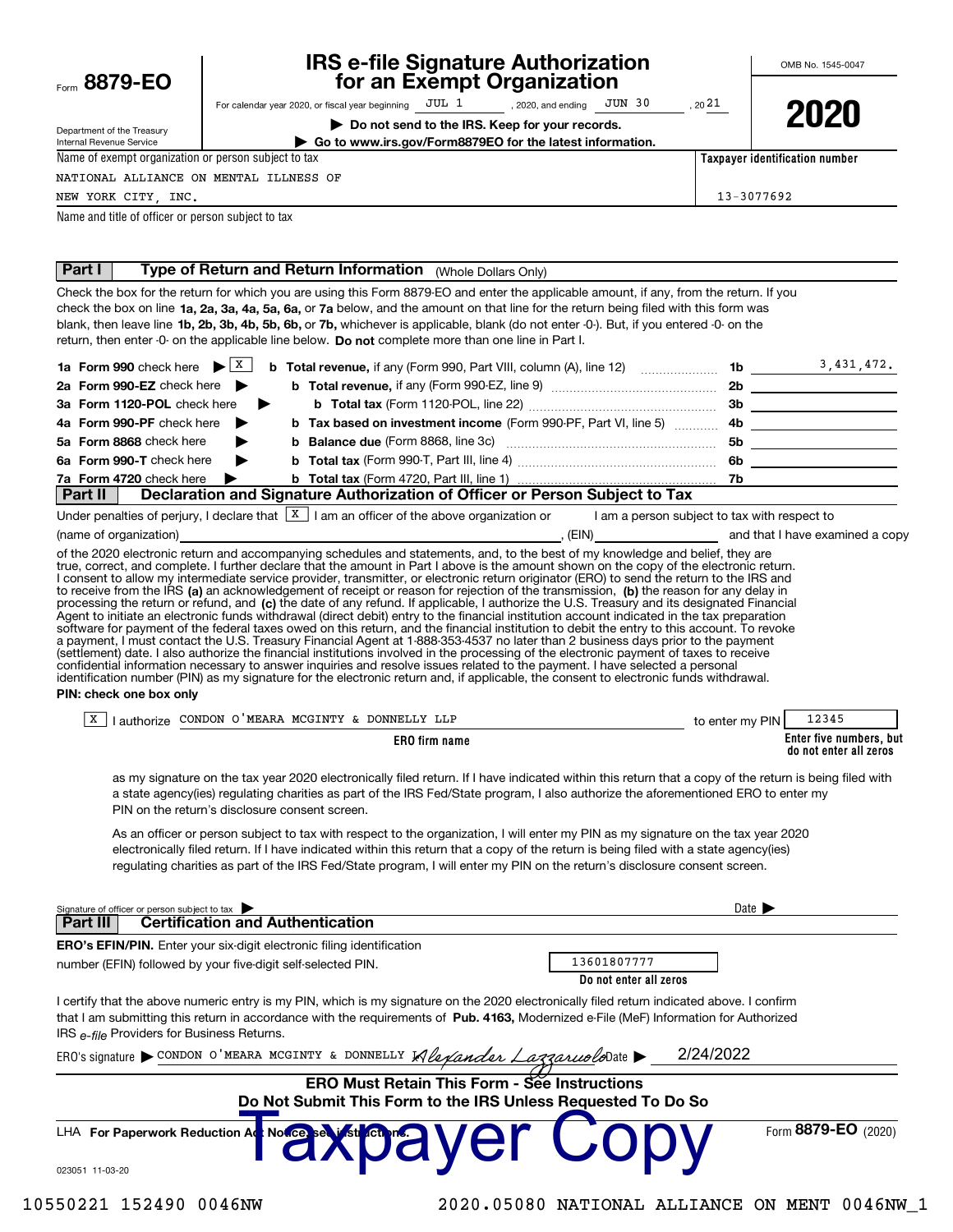| Form |  |
|------|--|

Department of the Treasury

Internal Revenue Service

# **Return of Organization Exempt From Income Tax**

Under section 501(c), 527, or 4947(a)(1) of the Internal Revenue Code (except private foundations)

Do not enter social security numbers on this form as it may be made public.

Go to www.irs.gov/Form990 for instructions and the latest information.



Under penalties of perjury, I declare that I have examined this return, including accompanying schedules and statements, and to the best of my knowledge and belief, it is true, correct, and complete. Declaration of preparer (other than officer) is based on all information of which preparer has any knowledge.

| Sign     | Signature of officer                                                                                         |                            | Date      |                                                |    |  |  |  |  |  |
|----------|--------------------------------------------------------------------------------------------------------------|----------------------------|-----------|------------------------------------------------|----|--|--|--|--|--|
| Here     |                                                                                                              |                            |           |                                                |    |  |  |  |  |  |
|          | Type or print name and title                                                                                 |                            |           |                                                |    |  |  |  |  |  |
|          | Print/Type preparer's name                                                                                   | Preparer's signature       | Date      | <b>PTIN</b><br>Check                           |    |  |  |  |  |  |
| Paid     | ALEXANDER LAZZARUOLO                                                                                         | <u>Alexander Lamaruolo</u> | 2/24/2022 | P00183769<br>self-employed                     |    |  |  |  |  |  |
| Preparer | CONDON O'MEARA MCGINTY & DONNELLY LLP<br>Firm's name                                                         |                            |           | 13-3628255<br>Firm's $EIN \blacktriangleright$ |    |  |  |  |  |  |
| Use Only | <b>DAMMERY PARK PLAZA, 7TH FL.</b><br>ONE 1<br>Firm's address $\blacktriangleright$                          |                            |           |                                                |    |  |  |  |  |  |
|          | Mon no. 212-661-7777<br>1007 V<br>NEW YOKK, AT                                                               |                            |           |                                                |    |  |  |  |  |  |
|          | May the IRS discuss this return with $\log$ (ept or show ab $\sqrt{2S}$ e in functions)                      |                            |           | X<br><b>Yes</b>                                | No |  |  |  |  |  |
|          | Form 990 (2020)<br>LHA For Paperwork Reduction Act Notice, see the separate instructions.<br>032001 12-23-20 |                            |           |                                                |    |  |  |  |  |  |

SEE SCHEDULE O FOR ORGANIZATION MISSION STATEMENT CONTINUATION

OMB No. 1545-0047

**Open to Public** 

Inspection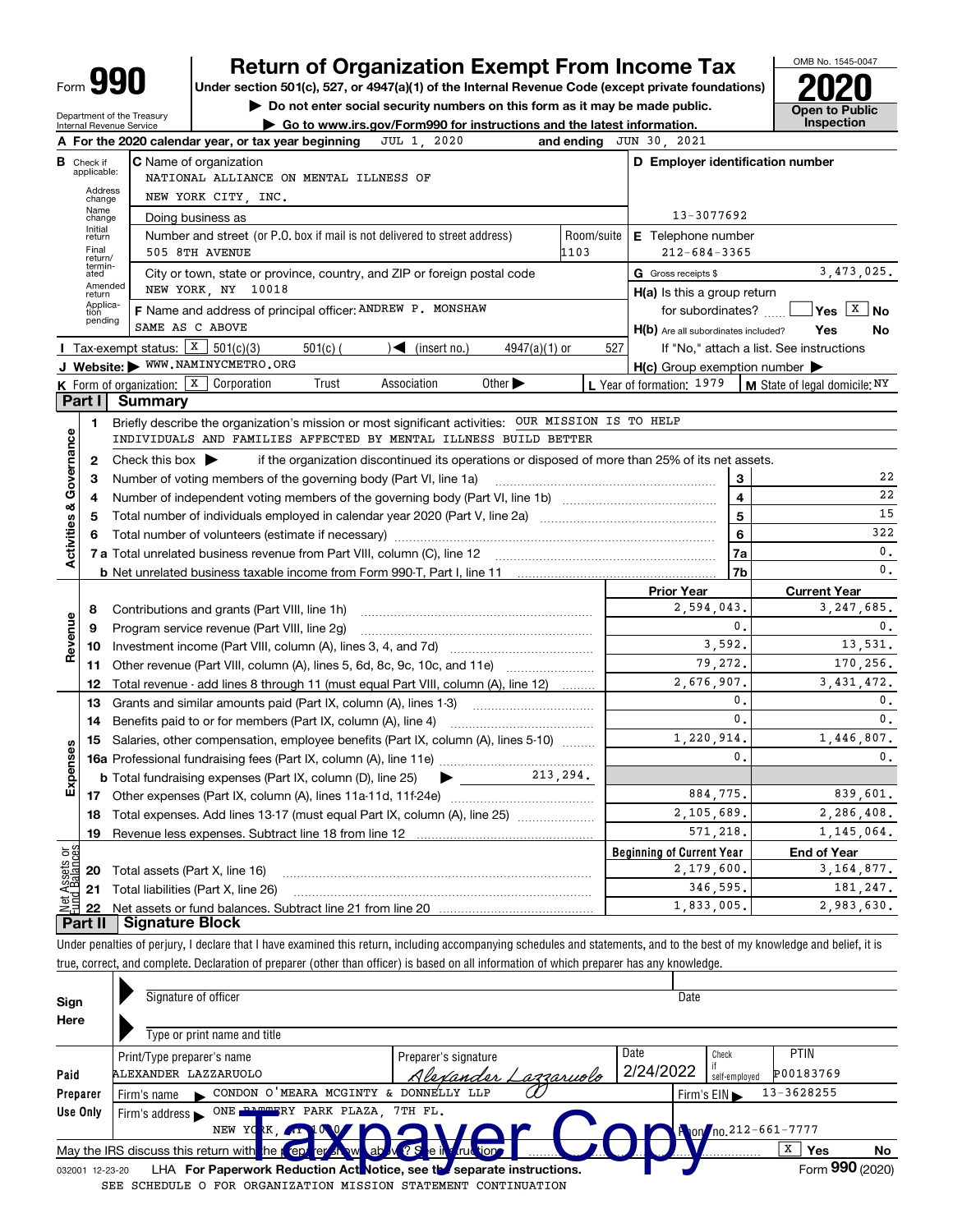|              | NEW YORK CITY, INC.<br>Form 990 (2020)                                                                                                       | 13-3077692                            | Page 2                      |
|--------------|----------------------------------------------------------------------------------------------------------------------------------------------|---------------------------------------|-----------------------------|
|              | Part III   Statement of Program Service Accomplishments                                                                                      |                                       |                             |
|              |                                                                                                                                              |                                       | ΙX                          |
| 1            | Briefly describe the organization's mission:                                                                                                 |                                       |                             |
|              | SEE SCHEDULE O                                                                                                                               |                                       |                             |
|              |                                                                                                                                              |                                       |                             |
|              |                                                                                                                                              |                                       |                             |
| $\mathbf{2}$ | Did the organization undertake any significant program services during the year which were not listed on the                                 |                                       |                             |
|              |                                                                                                                                              | $\overline{\mathtt{x}}$ Yes $\lfloor$ | ∣No                         |
|              | If "Yes," describe these new services on Schedule O.                                                                                         |                                       |                             |
| 3            | Did the organization cease conducting, or make significant changes in how it conducts, any program services?                                 |                                       | $\sqrt{Y}$ es $\sqrt{X}$ No |
|              | If "Yes," describe these changes on Schedule O.                                                                                              |                                       |                             |
| 4            | Describe the organization's program service accomplishments for each of its three largest program services, as measured by expenses.         |                                       |                             |
|              | Section 501(c)(3) and 501(c)(4) organizations are required to report the amount of grants and allocations to others, the total expenses, and |                                       |                             |
|              | revenue, if any, for each program service reported.                                                                                          |                                       |                             |
| 4a           | $\left(\text{Code:}\right)$ $\left(\text{Express $}\right)$ $1,774,145.$ including grants of \$                                              |                                       |                             |
|              | FAMILY SUPPORT PROGRAM: A SET OF SERVICES THAT PROVIDES SUPPORT AND                                                                          |                                       |                             |
|              | EDUCATION FOR PEOPLE LIVING WITH MENTAL ILLNESS AND THEIR FAMILIES.                                                                          |                                       |                             |
|              | ADVOCACY PROGRAM: PROVIDES ADVOCACY FOR INDIVIDUALS WITH MENTAL ILLNESS                                                                      |                                       |                             |
|              | AND THEIR FAMILIES THROUGH VARIOUS INITIATIVES INCLUDING COMMUNITY                                                                           |                                       |                             |
|              | EDUCATION, PRESENTATIONS, STIGMA REDUCTION CAMPAIGNS AND WORKPLACE                                                                           |                                       |                             |
|              | MENTAL HEALTH.                                                                                                                               |                                       |                             |
|              |                                                                                                                                              |                                       |                             |
|              |                                                                                                                                              |                                       |                             |
|              |                                                                                                                                              |                                       |                             |
| 4b           |                                                                                                                                              |                                       |                             |
|              |                                                                                                                                              |                                       |                             |
|              |                                                                                                                                              |                                       |                             |
|              |                                                                                                                                              |                                       |                             |
|              |                                                                                                                                              |                                       |                             |
|              |                                                                                                                                              |                                       |                             |
|              |                                                                                                                                              |                                       |                             |
|              |                                                                                                                                              |                                       |                             |
|              |                                                                                                                                              |                                       |                             |
|              |                                                                                                                                              |                                       |                             |
|              |                                                                                                                                              |                                       |                             |
|              |                                                                                                                                              |                                       |                             |
|              |                                                                                                                                              |                                       |                             |
| 4с           | $\left(\text{Code:}\right)$ $\left(\text{Expenses $}\right)$<br>including grants of \$<br>Revenue \$                                         |                                       |                             |
|              |                                                                                                                                              |                                       |                             |
|              |                                                                                                                                              |                                       |                             |
|              |                                                                                                                                              |                                       |                             |
|              |                                                                                                                                              |                                       |                             |
|              |                                                                                                                                              |                                       |                             |
|              |                                                                                                                                              |                                       |                             |
|              |                                                                                                                                              |                                       |                             |
|              |                                                                                                                                              |                                       |                             |
|              |                                                                                                                                              |                                       |                             |
| 4d           | Other program services (Describe on Schedule O.)                                                                                             |                                       |                             |
| 4e           | (Expenses \$<br>including grants of \$<br>Total program service expense                                                                      |                                       |                             |
|              |                                                                                                                                              |                                       | Form 990 (2020)             |
|              |                                                                                                                                              |                                       |                             |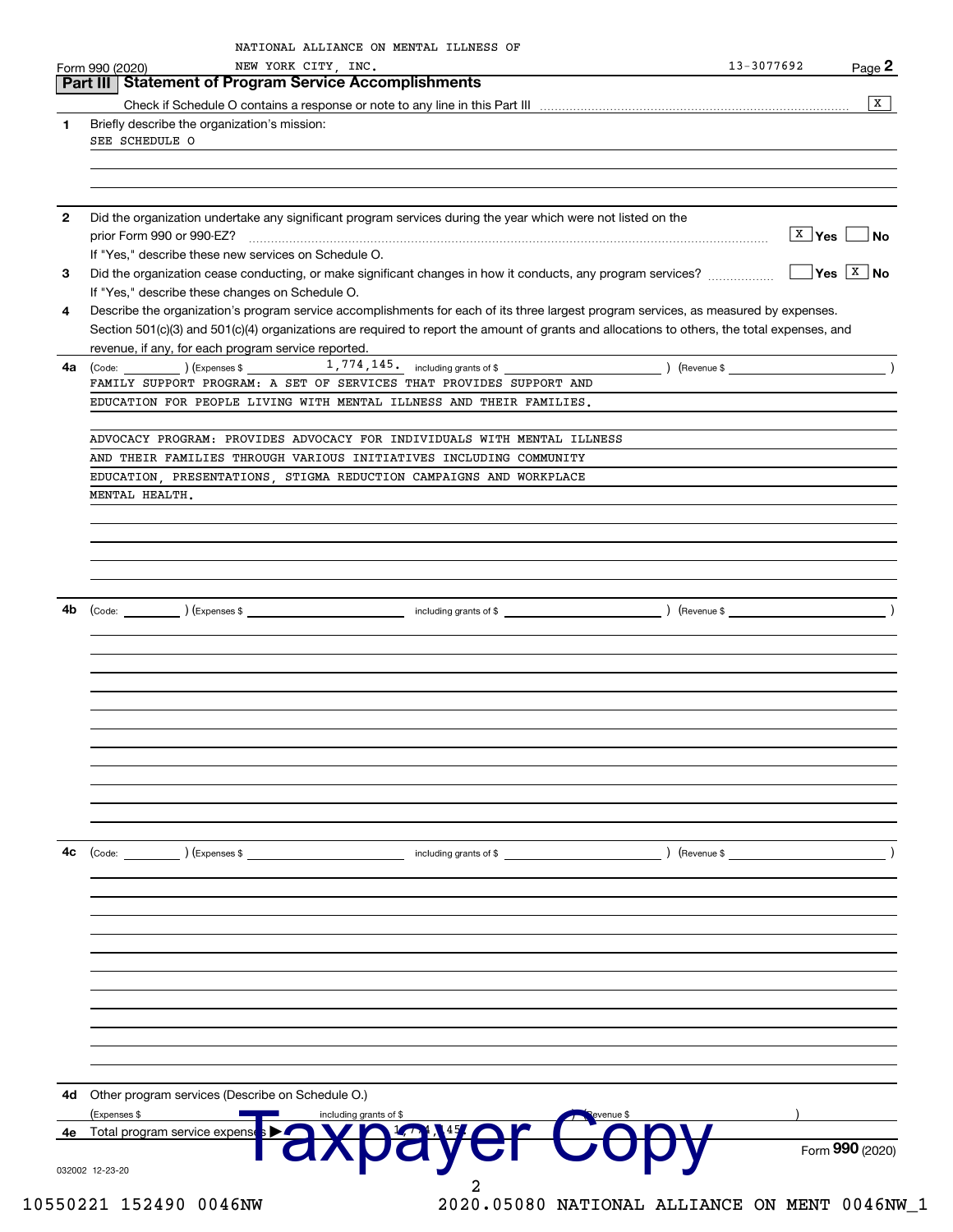|     | 13-3077692<br>NEW YORK CITY, INC.<br>Form 990 (2020)                                                                                  |                 |         | Page $3$        |
|-----|---------------------------------------------------------------------------------------------------------------------------------------|-----------------|---------|-----------------|
|     | <b>Checklist of Required Schedules</b><br><b>Part IV</b>                                                                              |                 |         |                 |
|     |                                                                                                                                       |                 | Yes $ $ | No              |
| 1   | Is the organization described in section $501(c)(3)$ or $4947(a)(1)$ (other than a private foundation)?                               |                 |         |                 |
|     |                                                                                                                                       | 1               | х       |                 |
| 2   |                                                                                                                                       | $\overline{2}$  | X       |                 |
| З   | Did the organization engage in direct or indirect political campaign activities on behalf of or in opposition to candidates for       |                 |         |                 |
|     |                                                                                                                                       | 3               |         | х               |
| 4   | Section 501(c)(3) organizations. Did the organization engage in lobbying activities, or have a section 501(h) election in effect      |                 |         |                 |
|     |                                                                                                                                       | 4               |         | x               |
| 5   | Is the organization a section 501(c)(4), 501(c)(5), or 501(c)(6) organization that receives membership dues, assessments, or          |                 |         |                 |
|     |                                                                                                                                       | 5               |         | x               |
| 6   | Did the organization maintain any donor advised funds or any similar funds or accounts for which donors have the right to             |                 |         |                 |
|     | provide advice on the distribution or investment of amounts in such funds or accounts? If "Yes," complete Schedule D, Part I          | 6               |         | x               |
| 7   | Did the organization receive or hold a conservation easement, including easements to preserve open space,                             |                 |         |                 |
|     |                                                                                                                                       | $\overline{7}$  |         | х               |
| 8   | Did the organization maintain collections of works of art, historical treasures, or other similar assets? If "Yes," complete          |                 |         |                 |
|     |                                                                                                                                       | 8               |         | x               |
| 9   | Did the organization report an amount in Part X, line 21, for escrow or custodial account liability, serve as a custodian for         |                 |         |                 |
|     | amounts not listed in Part X; or provide credit counseling, debt management, credit repair, or debt negotiation services?             |                 |         |                 |
|     |                                                                                                                                       | 9               |         | х               |
| 10  | Did the organization, directly or through a related organization, hold assets in donor-restricted endowments                          |                 |         |                 |
|     |                                                                                                                                       | 10              |         | х               |
| 11  | If the organization's answer to any of the following questions is "Yes," then complete Schedule D, Parts VI, VII, VIII, IX, or X      |                 |         |                 |
|     | as applicable.                                                                                                                        |                 |         |                 |
|     | a Did the organization report an amount for land, buildings, and equipment in Part X, line 10? If "Yes," complete Schedule D,         |                 |         |                 |
|     |                                                                                                                                       | 11a             | х       |                 |
|     | <b>b</b> Did the organization report an amount for investments - other securities in Part X, line 12, that is 5% or more of its total |                 |         |                 |
|     |                                                                                                                                       | 11b             |         | x               |
|     | c Did the organization report an amount for investments - program related in Part X, line 13, that is 5% or more of its total         |                 |         |                 |
|     |                                                                                                                                       | 11c             |         | х               |
|     | d Did the organization report an amount for other assets in Part X, line 15, that is 5% or more of its total assets reported in       |                 |         |                 |
|     |                                                                                                                                       | 11d             |         | х               |
|     | e Did the organization report an amount for other liabilities in Part X, line 25? If "Yes," complete Schedule D, Part X               | 11e             |         | x               |
| f   | Did the organization's separate or consolidated financial statements for the tax year include a footnote that addresses               |                 |         |                 |
|     | the organization's liability for uncertain tax positions under FIN 48 (ASC 740)? If "Yes," complete Schedule D, Part X                | 11f             |         | X               |
|     | 12a Did the organization obtain separate, independent audited financial statements for the tax year? If "Yes," complete               |                 |         |                 |
|     |                                                                                                                                       | 12a             | X       |                 |
|     | <b>b</b> Was the organization included in consolidated, independent audited financial statements for the tax year?                    |                 |         |                 |
|     | If "Yes," and if the organization answered "No" to line 12a, then completing Schedule D, Parts XI and XII is optional                 | 12b             |         | x               |
| 13  |                                                                                                                                       | 13              |         | х               |
| 14a | Did the organization maintain an office, employees, or agents outside of the United States?                                           | 14a             |         | X               |
| b   | Did the organization have aggregate revenues or expenses of more than \$10,000 from grantmaking, fundraising, business,               |                 |         |                 |
|     | investment, and program service activities outside the United States, or aggregate foreign investments valued at \$100,000            |                 |         |                 |
|     |                                                                                                                                       | 14b             |         | х               |
| 15  | Did the organization report on Part IX, column (A), line 3, more than \$5,000 of grants or other assistance to or for any             |                 |         |                 |
|     |                                                                                                                                       | 15              |         | х               |
| 16  | Did the organization report on Part IX, column (A), line 3, more than \$5,000 of aggregate grants or other assistance to              |                 |         |                 |
|     |                                                                                                                                       | 16              |         | х               |
| 17  | Did the organization report a total of more than \$15,000 of expenses for professional fundraising services on Part IX,               |                 |         |                 |
|     |                                                                                                                                       | 17              |         | х               |
| 18  | Did the organization report more than \$15,000 total of fundraising event gross income and contributions on Part VIII, lines          |                 |         |                 |
|     |                                                                                                                                       | 18              | х       |                 |
| 19  | Did the organization report more than \$15,000 of gross income from gaming activities on Part VIII, line 9a? If "Yes."                |                 |         |                 |
|     |                                                                                                                                       | 19              |         | x               |
| 20a |                                                                                                                                       | 20a             |         | х               |
| b   | If "Yes" to line 20a, did the way mization attach a copy of its audited financial statements this return?                             | 20 <sub>b</sub> |         |                 |
| 21  | Did the organization report md e than so OLO of dames of on eness stand to any dd nestic or ran at                                    |                 |         |                 |
|     | domestic government on Part X, count (A, ne 1?<br>" (es. co. ble. Sche lule I. P.                                                     | 21              |         | х               |
|     | 032003 12-23-20                                                                                                                       |                 |         | Form 990 (2020) |

10550221 152490 0046NW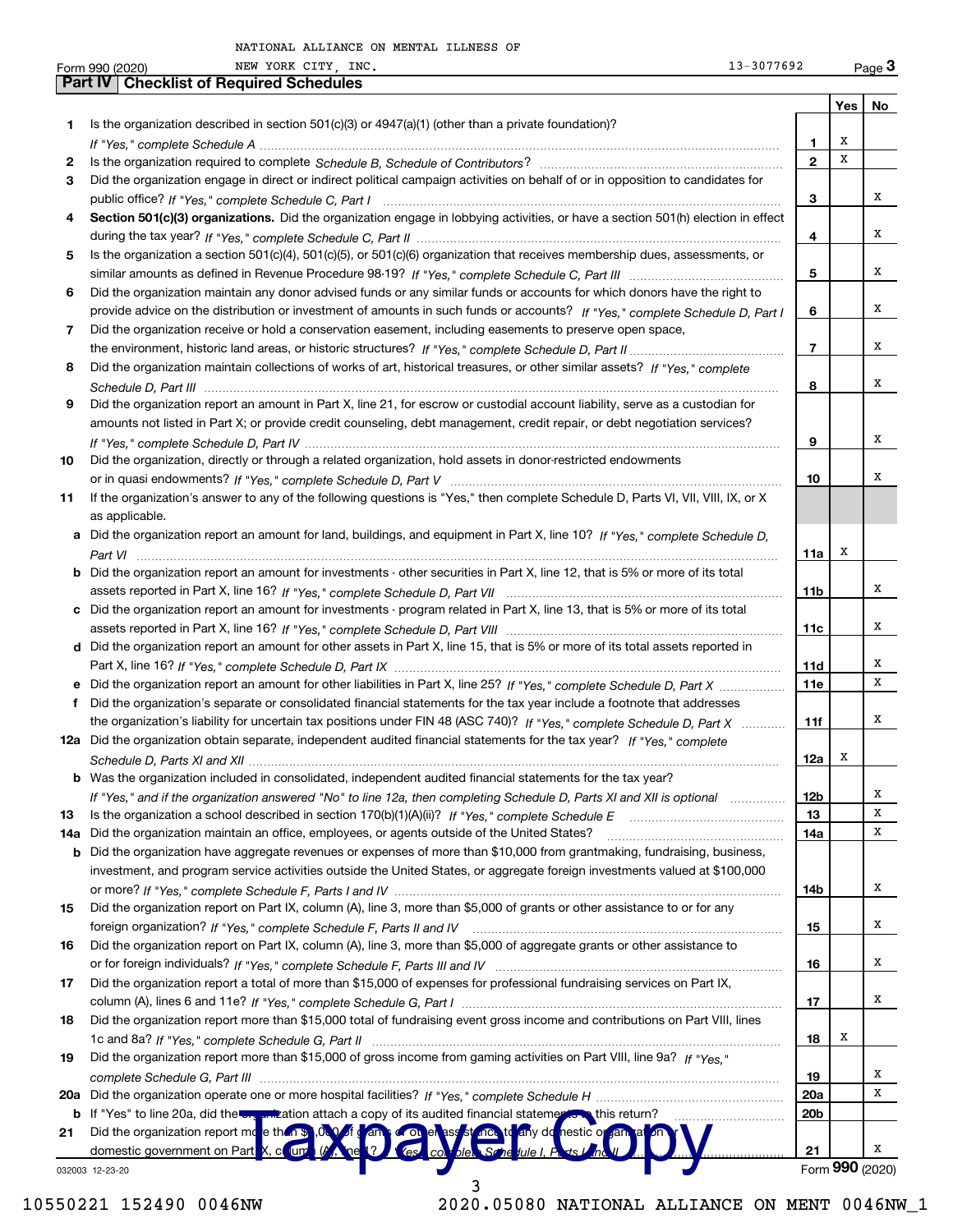|               | NEW YORK CITY INC.<br>13-3077692<br>Form 990 (2020)                                                                                         |                 |     | <u>Page</u> 4   |
|---------------|---------------------------------------------------------------------------------------------------------------------------------------------|-----------------|-----|-----------------|
|               | Part IV   Checklist of Required Schedules (continued)                                                                                       |                 |     |                 |
|               |                                                                                                                                             |                 | Yes | No              |
| 22            | Did the organization report more than \$5,000 of grants or other assistance to or for domestic individuals on                               |                 |     |                 |
|               |                                                                                                                                             | 22              |     | х               |
| 23            | Did the organization answer "Yes" to Part VII, Section A, line 3, 4, or 5 about compensation of the organization's current                  |                 |     |                 |
|               | and former officers, directors, trustees, key employees, and highest compensated employees? If "Yes," complete                              |                 |     |                 |
|               |                                                                                                                                             | 23              | Х   |                 |
|               | 24a Did the organization have a tax-exempt bond issue with an outstanding principal amount of more than \$100,000 as of the                 |                 |     |                 |
|               | last day of the year, that was issued after December 31, 2002? If "Yes," answer lines 24b through 24d and complete                          |                 |     |                 |
|               |                                                                                                                                             | 24a             |     | х               |
|               | <b>b</b> Did the organization invest any proceeds of tax-exempt bonds beyond a temporary period exception? <i>mmmmmmmmmm</i>                | 24 <sub>b</sub> |     |                 |
|               | c Did the organization maintain an escrow account other than a refunding escrow at any time during the year to defease                      |                 |     |                 |
|               |                                                                                                                                             | 24c             |     |                 |
|               |                                                                                                                                             | 24d             |     |                 |
|               | 25a Section 501(c)(3), 501(c)(4), and 501(c)(29) organizations. Did the organization engage in an excess benefit                            |                 |     |                 |
|               |                                                                                                                                             | 25a             |     | х               |
|               | b Is the organization aware that it engaged in an excess benefit transaction with a disqualified person in a prior year, and                |                 |     |                 |
|               | that the transaction has not been reported on any of the organization's prior Forms 990 or 990-EZ? If "Yes," complete                       |                 |     |                 |
|               | Schedule L. Part I                                                                                                                          | 25 <sub>b</sub> |     | х               |
| 26            | Did the organization report any amount on Part X, line 5 or 22, for receivables from or payables to any current                             |                 |     |                 |
|               | or former officer, director, trustee, key employee, creator or founder, substantial contributor, or 35%                                     |                 |     |                 |
|               |                                                                                                                                             | 26              |     | х               |
| 27            | Did the organization provide a grant or other assistance to any current or former officer, director, trustee, key employee,                 |                 |     |                 |
|               | creator or founder, substantial contributor or employee thereof, a grant selection committee member, or to a 35% controlled                 |                 |     |                 |
|               | entity (including an employee thereof) or family member of any of these persons? If "Yes," complete Schedule L, Part III                    | 27              |     | х               |
| 28            | Was the organization a party to a business transaction with one of the following parties (see Schedule L, Part IV                           |                 |     |                 |
|               | instructions, for applicable filing thresholds, conditions, and exceptions):                                                                |                 |     |                 |
|               | a A current or former officer, director, trustee, key employee, creator or founder, or substantial contributor? If                          |                 |     |                 |
|               |                                                                                                                                             | 28a             |     | х               |
|               |                                                                                                                                             | 28 <sub>b</sub> |     | х               |
|               |                                                                                                                                             |                 |     |                 |
|               | c A 35% controlled entity of one or more individuals and/or organizations described in lines 28a or 28b? If                                 |                 |     | х               |
|               |                                                                                                                                             | 28c             |     | х               |
| 29            |                                                                                                                                             | 29              |     |                 |
| 30            | Did the organization receive contributions of art, historical treasures, or other similar assets, or qualified conservation                 |                 |     | х               |
|               |                                                                                                                                             | 30              |     | х               |
| 31            | Did the organization liquidate, terminate, or dissolve and cease operations? If "Yes," complete Schedule N, Part I                          | 31              |     |                 |
| 32            | Did the organization sell, exchange, dispose of, or transfer more than 25% of its net assets? If "Yes," complete                            |                 |     |                 |
|               |                                                                                                                                             | 32              |     | х               |
| 33            | Did the organization own 100% of an entity disregarded as separate from the organization under Regulations                                  |                 |     |                 |
|               |                                                                                                                                             | 33              |     | х               |
| 34            | Was the organization related to any tax-exempt or taxable entity? If "Yes," complete Schedule R, Part II, III, or IV, and                   |                 |     |                 |
|               | Part V, line 1                                                                                                                              | 34              |     | х               |
|               | 35a Did the organization have a controlled entity within the meaning of section 512(b)(13)?                                                 | 35a             |     | х               |
|               | <b>b</b> If "Yes" to line 35a, did the organization receive any payment from or engage in any transaction with a controlled entity          |                 |     |                 |
|               |                                                                                                                                             | 35b             |     |                 |
| 36            | Section 501(c)(3) organizations. Did the organization make any transfers to an exempt non-charitable related organization?                  |                 |     |                 |
|               |                                                                                                                                             | 36              |     | x               |
| 37            | Did the organization conduct more than 5% of its activities through an entity that is not a related organization                            |                 |     |                 |
|               |                                                                                                                                             | 37              |     | x               |
| 38            | Did the organization complete Schedule O and provide explanations in Schedule O for Part VI, lines 11b and 19?                              |                 |     |                 |
|               | Note: All Form 990 filers are required to complete Schedule O                                                                               | 38              | x   |                 |
| <b>Part V</b> | <b>Statements Regarding Other IRS Filings and Tax Compliance</b>                                                                            |                 |     |                 |
|               | Check if Schedule O contains a response or note to any line in this Part V                                                                  |                 |     |                 |
|               |                                                                                                                                             |                 | Yes | No              |
|               | 1a Enter the number reported in Box 3 of Form 1096. Enter -0- if not applicable<br>1a                                                       | 22              |     |                 |
| b             | Enter the number of Forms <b>Wing Chinciuded in line 1a.</b> Enter -0- if not applicable<br>1 <sub>b</sub>                                  | $\Omega$        |     |                 |
|               | c Did the organization comply with backup with following tubes in<br>ab e g <sup>ri</sup> ming<br>vendor an<br><b>Inents</b> 1<br>r Nepo ta |                 |     |                 |
|               | (gambling) winnings to prize wanner                                                                                                         | 1c              | Х   |                 |
|               | 032004 12-23-20                                                                                                                             |                 |     | Form 990 (2020) |
|               |                                                                                                                                             |                 |     |                 |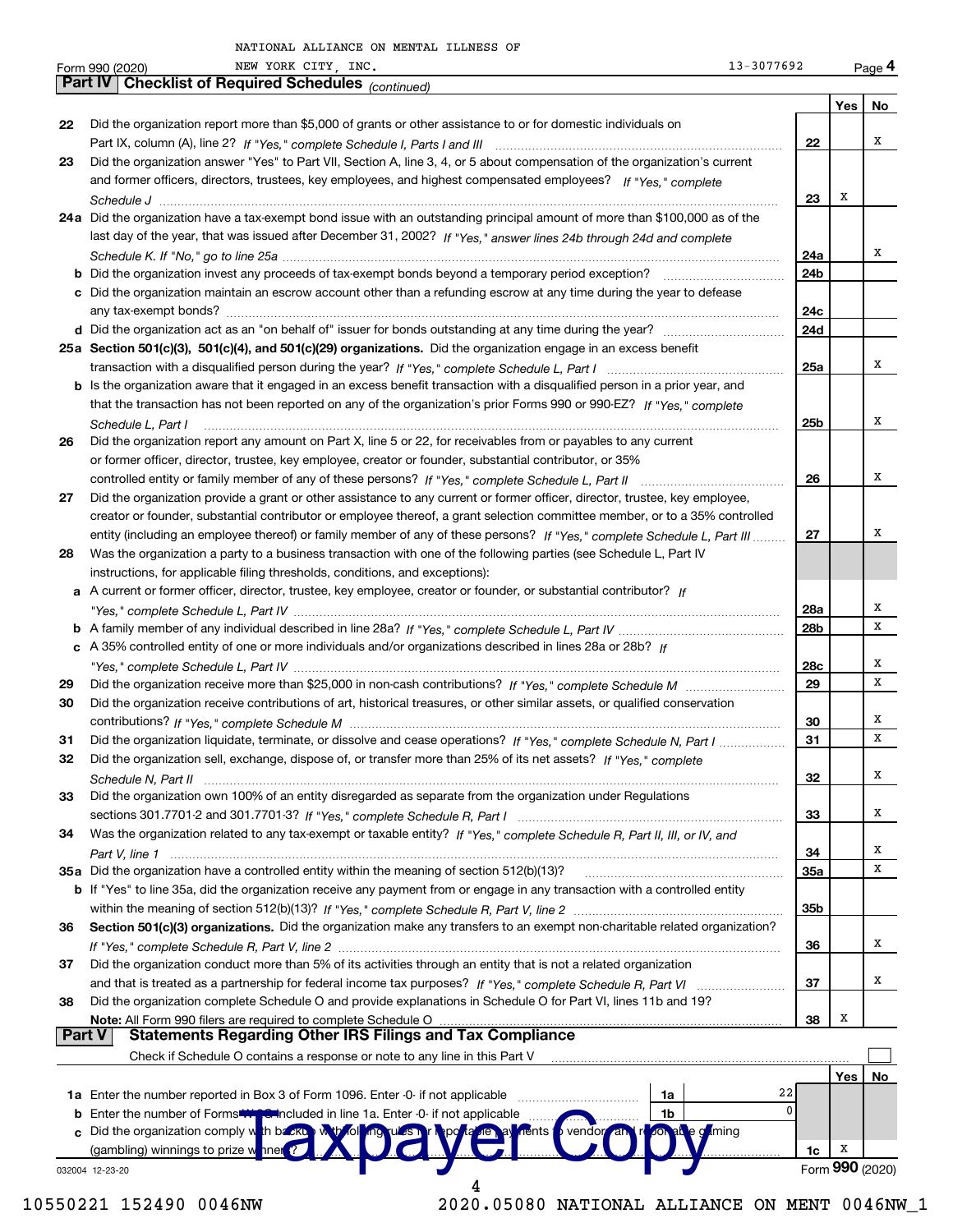|        | NEW YORK CITY, INC.<br>Form 990 (2020)                                                                                                          |                 | 13-3077692     |                | <u>Page</u> 5 |  |  |  |
|--------|-------------------------------------------------------------------------------------------------------------------------------------------------|-----------------|----------------|----------------|---------------|--|--|--|
| Part V | Statements Regarding Other IRS Filings and Tax Compliance (continued)                                                                           |                 |                |                |               |  |  |  |
|        |                                                                                                                                                 |                 |                | Yes            | No            |  |  |  |
|        | 2a Enter the number of employees reported on Form W-3, Transmittal of Wage and Tax Statements,                                                  |                 |                |                |               |  |  |  |
|        | filed for the calendar year ending with or within the year covered by this return                                                               | 2a              | 15             |                |               |  |  |  |
|        | <b>b</b> If at least one is reported on line 2a, did the organization file all required federal employment tax returns?                         |                 | 2 <sub>b</sub> | х              |               |  |  |  |
|        | Note: If the sum of lines 1a and 2a is greater than 250, you may be required to $e$ -file (see instructions) <i>marrouum</i> manu-              |                 |                |                |               |  |  |  |
|        | 3a Did the organization have unrelated business gross income of \$1,000 or more during the year?                                                |                 | 3a             |                | x             |  |  |  |
|        | b If "Yes," has it filed a Form 990-T for this year? If "No" to line 3b, provide an explanation on Schedule O                                   |                 | 3 <sub>b</sub> |                |               |  |  |  |
|        | 4a At any time during the calendar year, did the organization have an interest in, or a signature or other authority over, a                    |                 |                |                |               |  |  |  |
|        |                                                                                                                                                 |                 | 4a             |                | х             |  |  |  |
|        | <b>b</b> If "Yes," enter the name of the foreign country $\triangleright$                                                                       |                 |                |                |               |  |  |  |
|        | See instructions for filing requirements for FinCEN Form 114, Report of Foreign Bank and Financial Accounts (FBAR).                             |                 |                |                |               |  |  |  |
|        | 5a Was the organization a party to a prohibited tax shelter transaction at any time during the tax year?                                        |                 | 5a             |                | х             |  |  |  |
| b      |                                                                                                                                                 |                 | 5b             |                | х             |  |  |  |
| c      |                                                                                                                                                 |                 | 5 <sub>c</sub> |                |               |  |  |  |
| 6а     | Does the organization have annual gross receipts that are normally greater than \$100,000, and did the organization solicit                     |                 |                |                |               |  |  |  |
|        | any contributions that were not tax deductible as charitable contributions?                                                                     |                 | 6a             |                | х             |  |  |  |
|        | <b>b</b> If "Yes," did the organization include with every solicitation an express statement that such contributions or gifts                   |                 |                |                |               |  |  |  |
|        | were not tax deductible?                                                                                                                        |                 | 6b             |                |               |  |  |  |
| 7      | Organizations that may receive deductible contributions under section 170(c).                                                                   |                 |                |                |               |  |  |  |
| а      | Did the organization receive a payment in excess of \$75 made partly as a contribution and partly for goods and services provided to the payor? |                 | 7a             | х              |               |  |  |  |
| b      | If "Yes," did the organization notify the donor of the value of the goods or services provided?                                                 |                 | 7b             | x              |               |  |  |  |
|        | c Did the organization sell, exchange, or otherwise dispose of tangible personal property for which it was required                             |                 |                |                |               |  |  |  |
|        | to file Form 8282?                                                                                                                              |                 | 7c             |                | х             |  |  |  |
|        | <b>d</b> If "Yes," indicate the number of Forms 8282 filed during the year                                                                      | 7d              |                |                |               |  |  |  |
| е      | Did the organization receive any funds, directly or indirectly, to pay premiums on a personal benefit contract?                                 |                 | 7e             |                |               |  |  |  |
| Ť.     | Did the organization, during the year, pay premiums, directly or indirectly, on a personal benefit contract?                                    |                 | 7f             |                |               |  |  |  |
| g      | If the organization received a contribution of qualified intellectual property, did the organization file Form 8899 as required?                |                 | 7g             |                |               |  |  |  |
| h.     | If the organization received a contribution of cars, boats, airplanes, or other vehicles, did the organization file a Form 1098-C?              |                 | 7h             |                |               |  |  |  |
| 8      | Sponsoring organizations maintaining donor advised funds. Did a donor advised fund maintained by the                                            |                 |                |                |               |  |  |  |
|        | sponsoring organization have excess business holdings at any time during the year?                                                              |                 | 8              |                |               |  |  |  |
| 9      | Sponsoring organizations maintaining donor advised funds.                                                                                       |                 |                |                |               |  |  |  |
| а      | Did the sponsoring organization make any taxable distributions under section 4966?                                                              |                 | 9а             |                |               |  |  |  |
| b      | Did the sponsoring organization make a distribution to a donor, donor advisor, or related person?                                               |                 | 9b             |                |               |  |  |  |
| 10     | Section 501(c)(7) organizations. Enter:                                                                                                         |                 |                |                |               |  |  |  |
| a      |                                                                                                                                                 | 10a             |                |                |               |  |  |  |
|        | <b>b</b> Gross receipts, included on Form 990, Part VIII, line 12, for public use of club facilities                                            | 10b             |                |                |               |  |  |  |
| 11     | Section 501(c)(12) organizations. Enter:                                                                                                        |                 |                |                |               |  |  |  |
| а      |                                                                                                                                                 | 11a             |                |                |               |  |  |  |
| b      | Gross income from other sources (Do not net amounts due or paid to other sources against                                                        |                 |                |                |               |  |  |  |
|        | amounts due or received from them.)                                                                                                             | 11 <sub>b</sub> |                |                |               |  |  |  |
|        | 12a Section 4947(a)(1) non-exempt charitable trusts. Is the organization filing Form 990 in lieu of Form 1041?                                  |                 | 12a            |                |               |  |  |  |
| b      | If "Yes," enter the amount of tax-exempt interest received or accrued during the year                                                           | 12b             |                |                |               |  |  |  |
| 13     | Section 501(c)(29) qualified nonprofit health insurance issuers.                                                                                |                 |                |                |               |  |  |  |
| a      | Is the organization licensed to issue qualified health plans in more than one state?                                                            |                 | 13а            |                |               |  |  |  |
|        | Note: See the instructions for additional information the organization must report on Schedule O.                                               |                 |                |                |               |  |  |  |
|        | <b>b</b> Enter the amount of reserves the organization is required to maintain by the states in which the                                       |                 |                |                |               |  |  |  |
|        |                                                                                                                                                 | 13b             |                |                |               |  |  |  |
| c      |                                                                                                                                                 | 13с             |                |                |               |  |  |  |
| 14a    | Did the organization receive any payments for indoor tanning services during the tax year?                                                      |                 | 14a            |                | x             |  |  |  |
| b      |                                                                                                                                                 |                 | 14b            |                |               |  |  |  |
| 15     | Is the organization subject to the section 4960 tax on payment(s) of more than \$1,000,000 in remuneration or                                   |                 |                |                |               |  |  |  |
|        |                                                                                                                                                 |                 | 15             |                | Χ             |  |  |  |
|        | If "Yes," see instructions and file Form 4720, Schedule N.                                                                                      |                 |                |                |               |  |  |  |
| 16     | Is the organization an educational institution subject to the section 4968 excise tax on net investment income?                                 | .               | 16             |                | Χ             |  |  |  |
|        | If "Yes," complete Form 47 <sup>20</sup> , Cuhedule O.                                                                                          |                 |                |                |               |  |  |  |
|        | <b>laxpayer Copy</b>                                                                                                                            |                 |                | Form 990 (2020 |               |  |  |  |
|        |                                                                                                                                                 |                 |                |                |               |  |  |  |
|        |                                                                                                                                                 |                 |                |                |               |  |  |  |

 $\overline{5}$ 

032005 12-23-20

## 10550221 152490 0046NW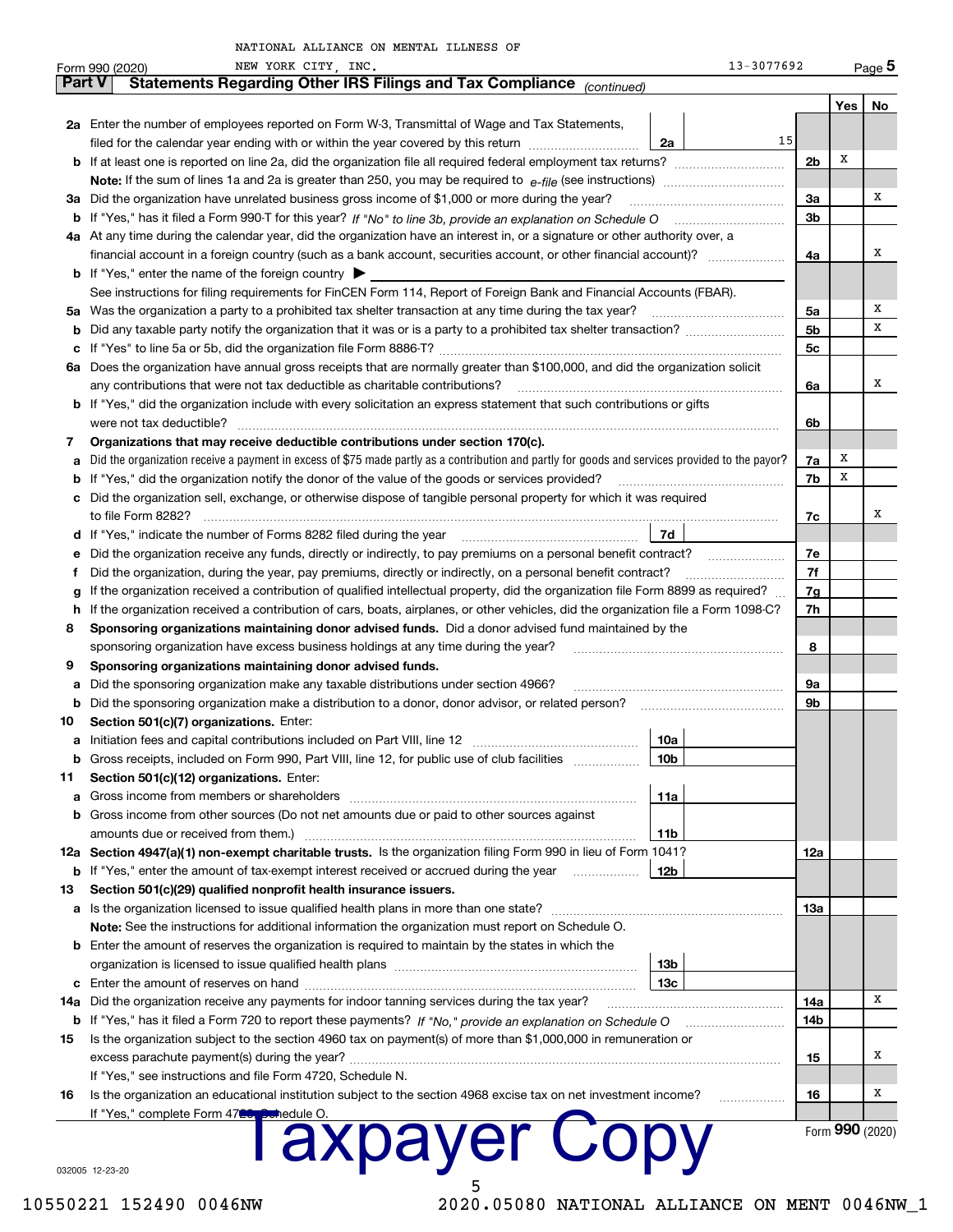| NATIONAL ALLIANCE ON MENTAL ILLNESS OF |  |  |
|----------------------------------------|--|--|
|                                        |  |  |
|                                        |  |  |
|                                        |  |  |

|    | 13-3077692<br>NEW YORK CITY, INC.<br>Form 990 (2020)                                                                                                              |                 |     | <u>Pag</u> e 6  |
|----|-------------------------------------------------------------------------------------------------------------------------------------------------------------------|-----------------|-----|-----------------|
|    | Part VI<br>Governance, Management, and Disclosure For each "Yes" response to lines 2 through 7b below, and for a "No" response                                    |                 |     |                 |
|    | to line 8a, 8b, or 10b below, describe the circumstances, processes, or changes on Schedule O. See instructions.                                                  |                 |     |                 |
|    | Check if Schedule O contains a response or note to any line in this Part VI [11] [12] Check if Schedule O contains a response or note to any line in this Part VI |                 |     | $\mathbf{X}$    |
|    | <b>Section A. Governing Body and Management</b>                                                                                                                   |                 |     |                 |
|    |                                                                                                                                                                   |                 | Yes | No              |
|    | <b>1a</b> Enter the number of voting members of the governing body at the end of the tax year<br>1a                                                               | 22              |     |                 |
|    | If there are material differences in voting rights among members of the governing body, or if the governing                                                       |                 |     |                 |
|    | body delegated broad authority to an executive committee or similar committee, explain on Schedule O.                                                             |                 |     |                 |
| b  | Enter the number of voting members included on line 1a, above, who are independent<br>1b                                                                          | 22              |     |                 |
| 2  | Did any officer, director, trustee, or key employee have a family relationship or a business relationship with any other                                          |                 |     |                 |
|    | officer, director, trustee, or key employee?                                                                                                                      | 2               |     | х               |
| 3  | Did the organization delegate control over management duties customarily performed by or under the direct supervision                                             |                 |     |                 |
|    | of officers, directors, trustees, or key employees to a management company or other person?                                                                       | 3               |     | х               |
| 4  | Did the organization make any significant changes to its governing documents since the prior Form 990 was filed?                                                  | 4               |     | х               |
| 5  |                                                                                                                                                                   | 5               |     | x               |
| 6  | Did the organization have members or stockholders?                                                                                                                | 6               | X   |                 |
| 7a | Did the organization have members, stockholders, or other persons who had the power to elect or appoint one or                                                    |                 |     |                 |
|    | more members of the governing body?                                                                                                                               | 7a              | х   |                 |
|    | <b>b</b> Are any governance decisions of the organization reserved to (or subject to approval by) members, stockholders, or                                       |                 |     |                 |
|    | persons other than the governing body?                                                                                                                            | 7b              |     | х               |
| 8  | Did the organization contemporaneously document the meetings held or written actions undertaken during the year by the following:                                 |                 |     |                 |
| a  | The governing body?                                                                                                                                               | 8а              | х   |                 |
| b  |                                                                                                                                                                   | 8b              | X   |                 |
| 9  | Is there any officer, director, trustee, or key employee listed in Part VII, Section A, who cannot be reached at the                                              |                 |     |                 |
|    |                                                                                                                                                                   | 9               |     | х               |
|    | <b>Section B. Policies</b> (This Section B requests information about policies not required by the Internal Revenue Code.)                                        |                 |     |                 |
|    |                                                                                                                                                                   |                 | Yes | No              |
|    |                                                                                                                                                                   | 10a             |     | х               |
|    | <b>b</b> If "Yes," did the organization have written policies and procedures governing the activities of such chapters, affiliates,                               |                 |     |                 |
|    | and branches to ensure their operations are consistent with the organization's exempt purposes?                                                                   | 10b             |     |                 |
|    | 11a Has the organization provided a complete copy of this Form 990 to all members of its governing body before filing the form?                                   | 11a             | х   |                 |
|    | <b>b</b> Describe in Schedule O the process, if any, used by the organization to review this Form 990.                                                            |                 |     |                 |
|    |                                                                                                                                                                   | 12a             | х   |                 |
|    |                                                                                                                                                                   | 12 <sub>b</sub> | х   |                 |
|    | c Did the organization regularly and consistently monitor and enforce compliance with the policy? If "Yes," describe                                              |                 |     |                 |
|    | in Schedule O how this was done manufactured and contain an according to the state of the state of the state o                                                    | 12c             | х   |                 |
|    |                                                                                                                                                                   | 13              | X   |                 |
| 14 | Did the organization have a written document retention and destruction policy?                                                                                    | 14              | х   |                 |
| 15 | Did the process for determining compensation of the following persons include a review and approval by independent                                                |                 |     |                 |
|    | persons, comparability data, and contemporaneous substantiation of the deliberation and decision?                                                                 |                 |     |                 |
| a  | The organization's CEO, Executive Director, or top management official                                                                                            | 15a             | x   |                 |
|    |                                                                                                                                                                   | 15b             | x   |                 |
|    | If "Yes" to line 15a or 15b, describe the process in Schedule O (see instructions).                                                                               |                 |     |                 |
|    | 16a Did the organization invest in, contribute assets to, or participate in a joint venture or similar arrangement with a                                         |                 |     | х               |
|    | taxable entity during the year?                                                                                                                                   | 16a             |     |                 |
|    | b If "Yes," did the organization follow a written policy or procedure requiring the organization to evaluate its participation                                    |                 |     |                 |
|    | in joint venture arrangements under applicable federal tax law, and take steps to safeguard the organization's                                                    |                 |     |                 |
|    | exempt status with respect to such arrangements?<br><b>Section C. Disclosure</b>                                                                                  | 16b             |     |                 |
| 17 | List the states with which a copy of this Form 990 is required to be filed $\triangleright_{\text{NY}}$                                                           |                 |     |                 |
|    | Section 6104 requires an organization to make its Forms 1023 (1024 or 1024-A, if applicable), 990, and 990-T (Section 501(c)(3)s only) available                  |                 |     |                 |
| 18 | for public inspection. Indicate how you made these available. Check all that apply.                                                                               |                 |     |                 |
|    | $X$ Upon request<br>$X$ Own website<br>Another's website<br>Other (explain on Schedule O)                                                                         |                 |     |                 |
| 19 | Describe on Schedule O whether (and if so, how) the organization made its governing documents, conflict of interest policy, and financial                         |                 |     |                 |
|    | statements available to the public during the tax year.                                                                                                           |                 |     |                 |
| 20 | State the name, address, and problem umber of the person who possesses the organization's books and records                                                       |                 |     |                 |
|    | THE ORGANIZATION - 212<br>$684 \cdot 555$                                                                                                                         |                 |     |                 |
|    | 505 8TH AVENUE, NO. 11                                                                                                                                            |                 |     |                 |
|    | 032006 12-23-20                                                                                                                                                   |                 |     | Form 990 (2020) |
|    |                                                                                                                                                                   |                 |     |                 |

## 10550221 152490 0046NW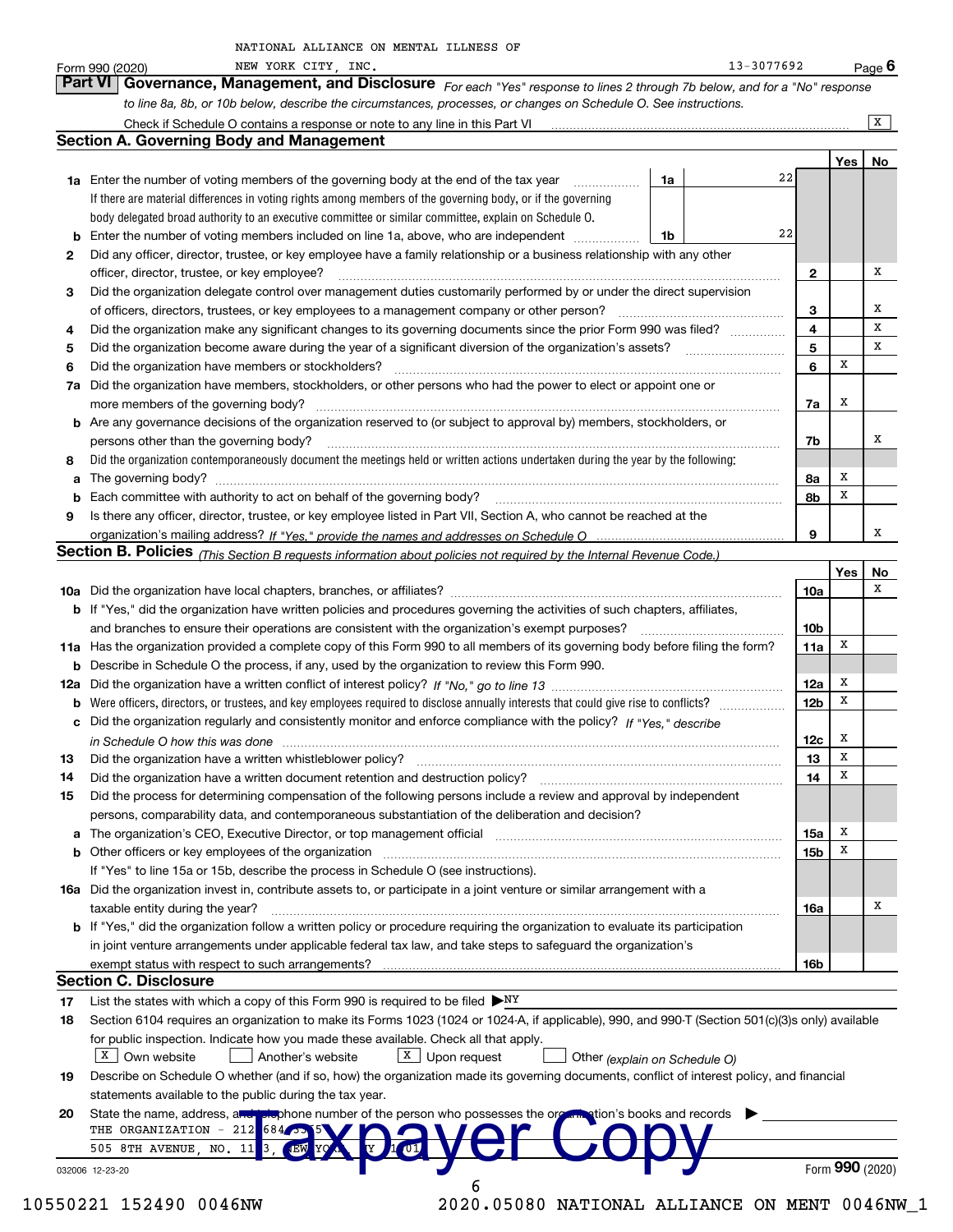| Form 990 (2020)                                                                            | NEW YORK CITY INC.                                                                                                                                         | 13-3077692 | Page |  |  |  |  |  |  |
|--------------------------------------------------------------------------------------------|------------------------------------------------------------------------------------------------------------------------------------------------------------|------------|------|--|--|--|--|--|--|
| Part VII Compensation of Officers, Directors, Trustees, Key Employees, Highest Compensated |                                                                                                                                                            |            |      |  |  |  |  |  |  |
|                                                                                            | <b>Employees, and Independent Contractors</b>                                                                                                              |            |      |  |  |  |  |  |  |
|                                                                                            | Check if Schedule O contains a response or note to any line in this Part VII                                                                               |            |      |  |  |  |  |  |  |
|                                                                                            | Officers, Directors, Trustees, Key Employees, and Highest Compensated Employees<br>Section A.                                                              |            |      |  |  |  |  |  |  |
|                                                                                            | 1a Complete this table for all persons required to be listed. Report compensation for the calendar year ending with or within the organization's tax year. |            |      |  |  |  |  |  |  |

· List all of the organization's current officers, directors, trustees (whether individuals or organizations), regardless of amount of compensation. Enter -0- in columns (D), (E), and (F) if no compensation was paid.

• List all of the organization's current key employees, if any. See instructions for definition of "key employee."

NATIONAL ALLIANCE ON MENTAL ILLNESS OF

· List the organization's five current highest compensated employees (other than an officer, director, trustee, or key employee) who received reportable compensation (Box 5 of Form W-2 and/or Box 7 of Form 1099 MISC) of more than \$100,000 from the organization and any related organizations.

· List all of the organization's former officers, key employees, and highest compensated employees who received more than \$100,000 of reportable compensation from the organization and any related organizations.

· List all of the organization's former directors or trustees that received, in the capacity as a former director or trustee of the organization, more than \$10,000 of reportable compensation from the organization and any related organizations.

See instructions for the order in which to list the persons above.

Check this box if neither the organization nor any related organization compensated any current officer, director, or trustee.

| (A)                                      | (B)                      |                               |                 |         | (C)          |                                  |        | (D)             | (E)             | (F)                         |
|------------------------------------------|--------------------------|-------------------------------|-----------------|---------|--------------|----------------------------------|--------|-----------------|-----------------|-----------------------------|
| Name and title                           | Average                  |                               |                 |         | Position     | (do not check more than one      |        | Reportable      | Reportable      | Estimated                   |
|                                          | hours per                |                               |                 |         |              | box, unless person is both an    |        | compensation    | compensation    | amount of                   |
|                                          | week                     |                               |                 |         |              | officer and a director/trustee)  |        | from            | from related    | other                       |
|                                          | (list any                |                               |                 |         |              |                                  |        | the             | organizations   | compensation                |
|                                          | hours for                |                               |                 |         |              |                                  |        | organization    | (W-2/1099-MISC) | from the                    |
|                                          | related<br>organizations |                               | trustee         |         |              |                                  |        | (W-2/1099-MISC) |                 | organization<br>and related |
|                                          | below                    |                               |                 |         |              |                                  |        |                 |                 | organizations               |
|                                          | line)                    | ndividual trustee or director | Institutional t | Officer | Key employee | Highest compensated<br> employee | Former |                 |                 |                             |
| MATTHEW KUDISH<br>(1)                    | 35.00                    |                               |                 |         |              |                                  |        |                 |                 |                             |
| EXECUTIVE DIRECTOR                       |                          |                               |                 | х       |              |                                  |        | 189,325         | 0.              | 2,182.                      |
| CORNELIA KILEY<br>(2)                    | 1.00                     |                               |                 |         |              |                                  |        |                 |                 |                             |
| CO-PRESIDENT                             |                          | x                             |                 | х       |              |                                  |        | $\mathbf 0$     | 0.              | $\mathbf 0$ .               |
| RAYMOND SCHWARTZ<br>(3)                  | 1,00                     |                               |                 |         |              |                                  |        |                 |                 |                             |
| CO-PRESIDENT                             |                          | x                             |                 | х       |              |                                  |        | 0.              | 0.              | $\mathbf 0$ .               |
| DAVID S. SHAPIRO<br>(4)                  | 1,00                     |                               |                 |         |              |                                  |        |                 |                 |                             |
| VICE PRESIDENT                           |                          | x                             |                 | х       |              |                                  |        | 0.              | 0.              | $\mathbf 0$ .               |
| (5)<br>ANDREW P. MONSHAW                 | 1,00                     |                               |                 |         |              |                                  |        |                 |                 |                             |
| TREASURER                                |                          | x                             |                 | х       |              |                                  |        | $\mathbf 0$ .   | 0.              | $\mathbf 0$ .               |
| MICHELE ALLISON<br>(6)                   | 1,00                     |                               |                 |         |              |                                  |        |                 |                 |                             |
| <b>SECRETARY</b>                         |                          | x                             |                 |         |              |                                  |        | 0.              | 0.              | $\mathbf 0$ .               |
| (7)<br>CHAD DEMARTINI                    | 1,00                     |                               |                 |         |              |                                  |        |                 |                 |                             |
| <b>DIRECTOR</b>                          |                          | x                             |                 |         |              |                                  |        | 0.              | 0.              | $\mathbf 0$ .               |
| (8)<br><b>JOHN DENATALE</b>              | 1,00                     |                               |                 |         |              |                                  |        |                 |                 |                             |
| <b>DIRECTOR</b>                          |                          | x                             |                 |         |              |                                  |        | 0.              | 0.              | $\mathbf 0$ .               |
| KUNAAL KANAGAL<br>(9)                    | 1,00                     |                               |                 |         |              |                                  |        |                 |                 |                             |
| <b>DIRECTOR</b>                          |                          | x                             |                 |         |              |                                  |        | 0.              | 0.              | $\mathbf 0$ .               |
| (10) MITUL DESAI                         | 1,00                     |                               |                 |         |              |                                  |        |                 |                 |                             |
| <b>DIRECTOR</b>                          |                          | x                             |                 |         |              |                                  |        | 0.              | 0.              | $\mathbf 0$ .               |
| (11) MARJORIE EAGAN                      | 1,00                     |                               |                 |         |              |                                  |        |                 |                 |                             |
| <b>DIRECTOR</b>                          |                          | x                             |                 |         |              |                                  |        | 0.              | 0.              | $\mathbf 0$ .               |
| (12) STACY HELFSTEIN                     | 1,00                     |                               |                 |         |              |                                  |        |                 |                 |                             |
| <b>DIRECTOR</b>                          |                          | x                             |                 |         |              |                                  |        | 0.              | 0.              | $\mathbf 0$ .               |
| (13) COLLEEN LAURIA                      | 1,00                     |                               |                 |         |              |                                  |        |                 |                 |                             |
| <b>DIRECTOR</b>                          |                          | x                             |                 |         |              |                                  |        | 0.              | 0.              | $\mathbf 0$ .               |
| (14) GREGORY A. LEVETO                   | 1,00                     |                               |                 |         |              |                                  |        |                 |                 |                             |
| <b>DIRECTOR</b>                          |                          | x                             |                 |         |              |                                  |        | $\mathbf{0}$ .  | 0.              | $\mathbf 0$ .               |
| (15) HOWARD LENN                         | 1,00                     |                               |                 |         |              |                                  |        |                 |                 |                             |
| <b>DIRECTOR</b>                          |                          | x                             |                 |         |              |                                  |        | 0.              | 0.              | 0.                          |
| (16) JOSH NEREN                          | 1,00                     |                               |                 |         |              |                                  |        |                 |                 |                             |
| <b>DIRECTOR</b><br>(17) ANITA HILL SANDS |                          | x                             |                 |         |              |                                  |        |                 | $\mathbf{0}$ .  | 0.                          |
|                                          |                          |                               |                 |         |              | ver                              |        | <b>ICO</b>      | $\mathbf{0}$ .  |                             |
| <b>DIRECTOR</b>                          |                          |                               |                 |         |              |                                  |        |                 |                 | 0.                          |
| 032007 12-23-20                          |                          |                               |                 |         |              |                                  |        |                 |                 | Form 990 (2020)             |

10550221 152490 0046NW

2020.05080 NATIONAL ALLIANCE ON MENT 0046NW\_1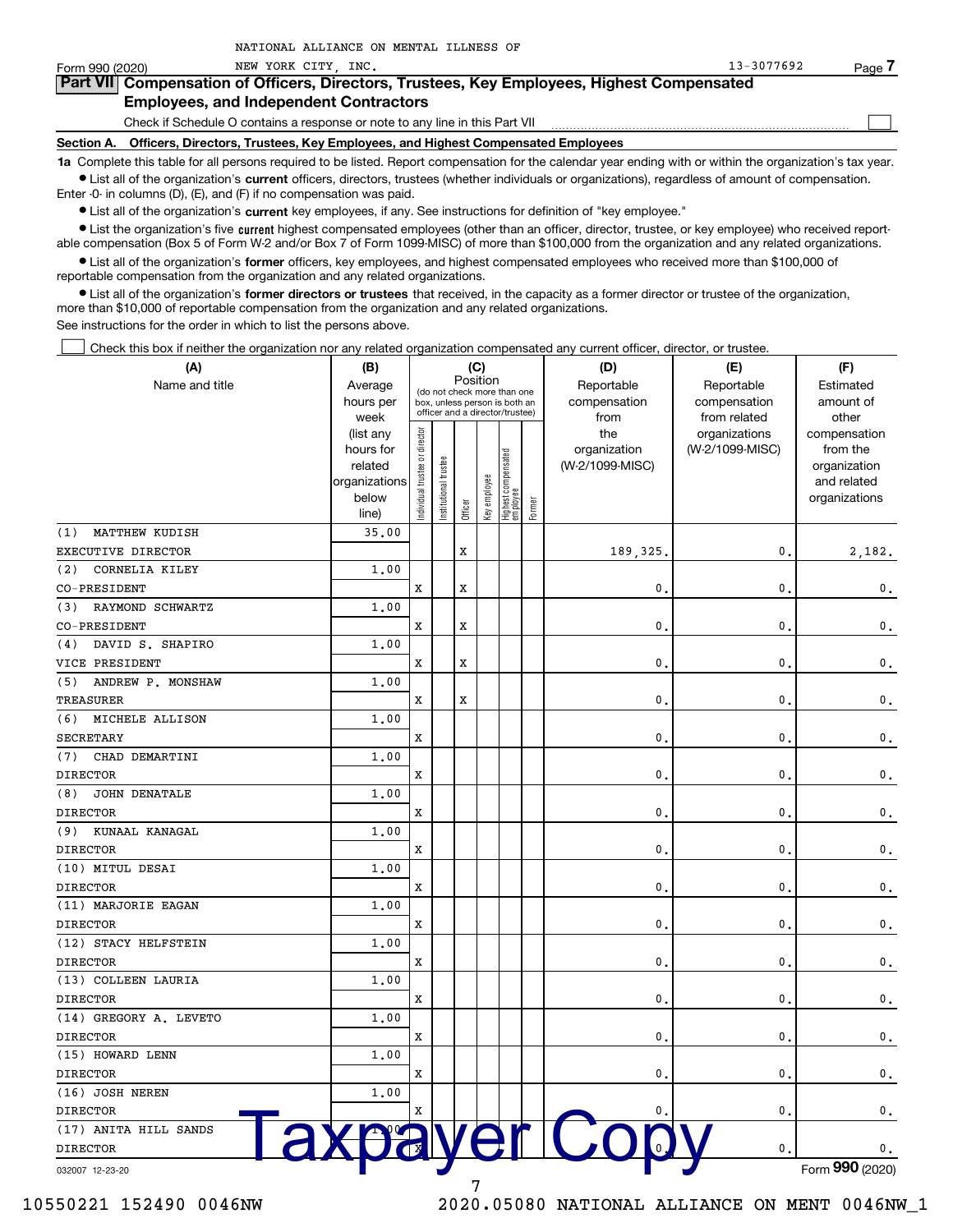| NATIONAL ALLIANCE ON MENTAL ILLNESS OF |  |  |
|----------------------------------------|--|--|

|                 | NEW YORK CITY, INC.<br>Form 990 (2020)                                                                                                                             |                                                                      |                                |                       |          |              |                                                                                                 |        |                                        | 13-3077692                                 |               |        |                                                                          | Page 8         |
|-----------------|--------------------------------------------------------------------------------------------------------------------------------------------------------------------|----------------------------------------------------------------------|--------------------------------|-----------------------|----------|--------------|-------------------------------------------------------------------------------------------------|--------|----------------------------------------|--------------------------------------------|---------------|--------|--------------------------------------------------------------------------|----------------|
| <b>Part VII</b> | Section A. Officers, Directors, Trustees, Key Employees, and Highest Compensated Employees (continued)                                                             |                                                                      |                                |                       |          |              |                                                                                                 |        |                                        |                                            |               |        |                                                                          |                |
|                 | (A)                                                                                                                                                                | (B)                                                                  |                                |                       |          | (C)          |                                                                                                 |        | (D)                                    | (E)                                        |               |        | (F)                                                                      |                |
|                 | Name and title                                                                                                                                                     | Average<br>hours per<br>week                                         |                                |                       | Position |              | (do not check more than one<br>box, unless person is both an<br>officer and a director/trustee) |        | Reportable<br>compensation<br>from     | Reportable<br>compensation<br>from related |               |        | Estimated<br>amount of<br>other                                          |                |
|                 |                                                                                                                                                                    | (list any<br>hours for<br>related<br>organizations<br>below<br>line) | Individual trustee or director | Institutional trustee | Officer  | key employee | Highest compensated<br>  employee                                                               | Former | the<br>organization<br>(W-2/1099-MISC) | organizations<br>(W-2/1099-MISC)           |               |        | compensation<br>from the<br>organization<br>and related<br>organizations |                |
|                 | (18) KATHERINE PONTE                                                                                                                                               | 1.00                                                                 |                                |                       |          |              |                                                                                                 |        |                                        |                                            |               |        |                                                                          |                |
| <b>DIRECTOR</b> |                                                                                                                                                                    |                                                                      | x                              |                       |          |              |                                                                                                 |        | 0                                      |                                            | $\mathbf 0$   |        |                                                                          | $\mathbf 0$ .  |
| <b>DIRECTOR</b> | (19) TIMOTHY B. PRICE                                                                                                                                              | 1,00                                                                 | x                              |                       |          |              |                                                                                                 |        | 0.                                     |                                            | $\mathbf 0$   |        |                                                                          | $\mathbf 0$ .  |
|                 | (20) HOWARD SPILKO                                                                                                                                                 | 1,00                                                                 |                                |                       |          |              |                                                                                                 |        |                                        |                                            |               |        |                                                                          |                |
| DIRECTOR        |                                                                                                                                                                    |                                                                      | x                              |                       |          |              |                                                                                                 |        | $\mathbf{0}$                           |                                            | $\mathbf 0$   |        |                                                                          | $\mathbf 0$ .  |
|                 | (21) MARK F. ST. GEORGE                                                                                                                                            | 1,00                                                                 |                                |                       |          |              |                                                                                                 |        |                                        |                                            |               |        |                                                                          |                |
| <b>DIRECTOR</b> |                                                                                                                                                                    |                                                                      | x                              |                       |          |              |                                                                                                 |        | $\mathbf{0}$                           |                                            | $\mathbf 0$   |        |                                                                          | $\mathbf 0$ .  |
|                 | (22) DREW TRAIN                                                                                                                                                    | 1.00                                                                 |                                |                       |          |              |                                                                                                 |        |                                        |                                            |               |        |                                                                          |                |
| <b>DIRECTOR</b> |                                                                                                                                                                    |                                                                      | x                              |                       |          |              |                                                                                                 |        | $\mathbf{0}$                           | $\mathbf 0$                                |               |        | 0.                                                                       |                |
|                 | (23) CHRISTOPHER CONDELLES                                                                                                                                         | 1.00                                                                 |                                |                       |          |              |                                                                                                 |        |                                        |                                            |               |        |                                                                          |                |
| <b>DIRECTOR</b> |                                                                                                                                                                    |                                                                      | x                              |                       |          |              |                                                                                                 |        | 0                                      |                                            | $\mathbf{0}$  |        |                                                                          | 0.             |
|                 |                                                                                                                                                                    |                                                                      |                                |                       |          |              |                                                                                                 |        |                                        |                                            |               |        |                                                                          |                |
|                 | 1b Subtotal                                                                                                                                                        |                                                                      |                                |                       |          |              |                                                                                                 |        | 189, 325.                              |                                            | 0.            |        |                                                                          | 2,182.         |
|                 | c Total from continuation sheets to Part VII, Section A manufactured in the Total from continuum                                                                   |                                                                      |                                |                       |          |              |                                                                                                 |        | $\mathbf{0}$                           |                                            | 0.            |        |                                                                          | $\mathbf{0}$ . |
|                 |                                                                                                                                                                    |                                                                      |                                |                       |          |              |                                                                                                 |        | 189, 325.                              |                                            | $\mathbf 0$ . |        |                                                                          | 2,182.         |
| $\mathbf{2}$    | Total number of individuals (including but not limited to those listed above) who received more than \$100,000 of reportable<br>compensation from the organization |                                                                      |                                |                       |          |              |                                                                                                 |        |                                        |                                            |               |        |                                                                          | 1              |
|                 |                                                                                                                                                                    |                                                                      |                                |                       |          |              |                                                                                                 |        |                                        |                                            |               |        | Yes                                                                      | No             |
| 3               | Did the organization list any former officer, director, trustee, key employee, or highest compensated employee on                                                  |                                                                      |                                |                       |          |              |                                                                                                 |        |                                        |                                            |               |        |                                                                          |                |
|                 | line 1a? If "Yes," complete Schedule J for such individual                                                                                                         |                                                                      |                                |                       |          |              |                                                                                                 |        |                                        |                                            |               | 3      |                                                                          | х              |
| 4               | For any individual listed on line 1a, is the sum of reportable compensation and other compensation from the organization                                           |                                                                      |                                |                       |          |              |                                                                                                 |        |                                        |                                            |               | 4      | X                                                                        |                |
|                 |                                                                                                                                                                    |                                                                      |                                |                       |          |              |                                                                                                 |        |                                        |                                            |               |        |                                                                          |                |
|                 | Did any person listed on line 1a receive or accrue compensation from any unrelated organization or individual for services<br>5                                    |                                                                      |                                |                       |          |              |                                                                                                 |        |                                        |                                            |               | 5      |                                                                          | Х              |
|                 | <b>Section B. Independent Contractors</b>                                                                                                                          |                                                                      |                                |                       |          |              |                                                                                                 |        |                                        |                                            |               |        |                                                                          |                |
| 1               | Complete this table for your five highest compensated independent contractors that received more than \$100,000 of compensation from                               |                                                                      |                                |                       |          |              |                                                                                                 |        |                                        |                                            |               |        |                                                                          |                |
|                 | the organization. Report compensation for the calendar year ending with or within the organization's tax year.                                                     |                                                                      |                                |                       |          |              |                                                                                                 |        |                                        |                                            |               |        |                                                                          |                |
|                 |                                                                                                                                                                    |                                                                      |                                |                       |          |              |                                                                                                 |        | ים                                     |                                            |               | $\sim$ |                                                                          |                |

|              | the enganization: hopert componeation for the calculating our chaing murder mumiture enganization of tax year.<br>(A)<br>Name and business address<br><b>NONE</b> | (B)<br>Description of services | (C)<br>Compensation |
|--------------|-------------------------------------------------------------------------------------------------------------------------------------------------------------------|--------------------------------|---------------------|
|              |                                                                                                                                                                   |                                |                     |
|              |                                                                                                                                                                   |                                |                     |
|              |                                                                                                                                                                   |                                |                     |
|              |                                                                                                                                                                   |                                |                     |
|              |                                                                                                                                                                   |                                |                     |
| $\mathbf{2}$ | Total number of independent privactors (including but not limited to those listed above). The received more than                                                  |                                |                     |
|              | \$100,000 of compensation from the on the set of the CHAD and you<br>032008 12-23-20                                                                              |                                | Form 990 (2020)     |
|              | 8                                                                                                                                                                 |                                |                     |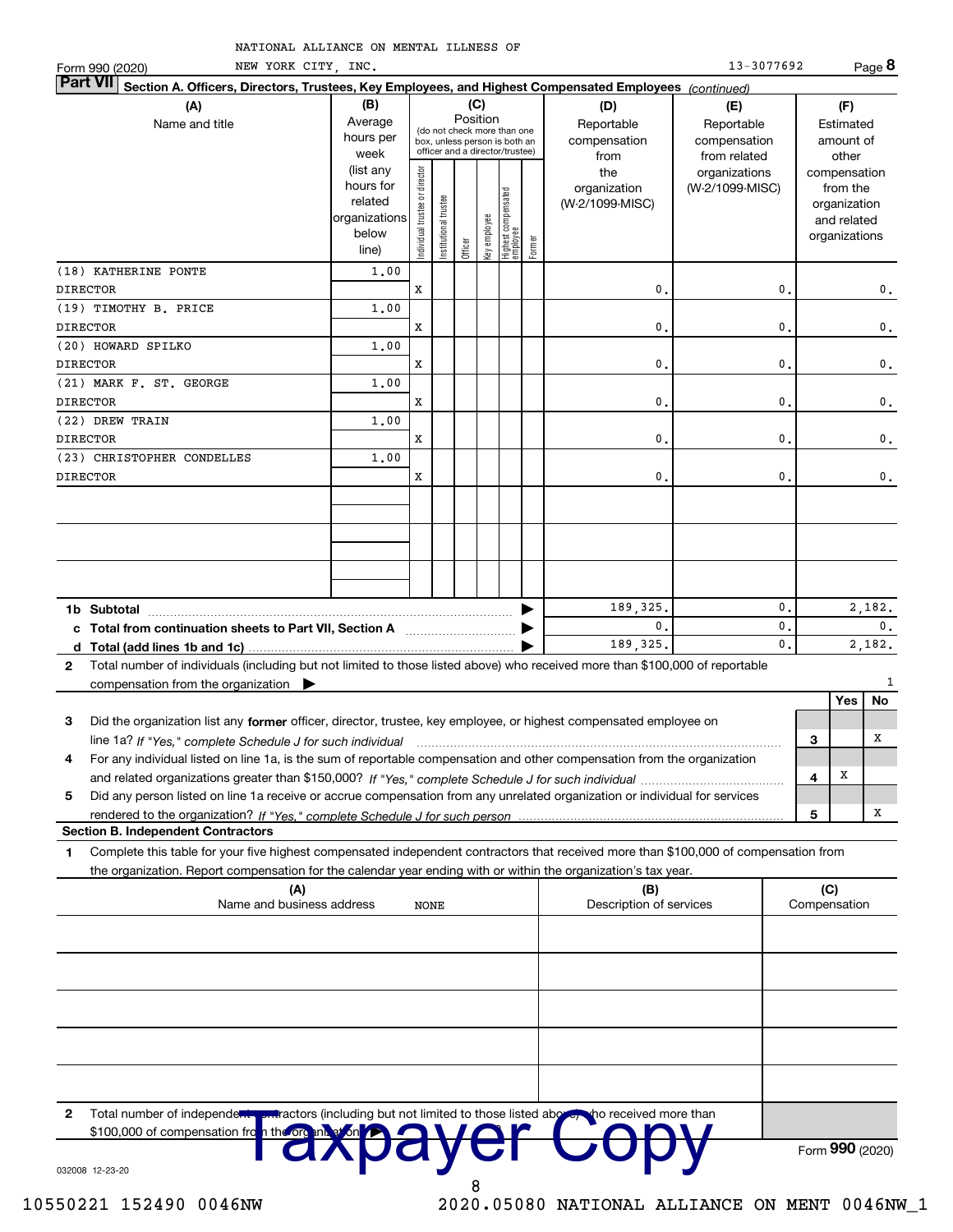|                                                                  |      |        | Form 990 (2020)                                                                                                       | NEW YORK CITY, INC. |                      |                      |                                       | 13-3077692                    | Page 9                                                          |
|------------------------------------------------------------------|------|--------|-----------------------------------------------------------------------------------------------------------------------|---------------------|----------------------|----------------------|---------------------------------------|-------------------------------|-----------------------------------------------------------------|
| <b>Part VIII</b>                                                 |      |        | <b>Statement of Revenue</b>                                                                                           |                     |                      |                      |                                       |                               |                                                                 |
|                                                                  |      |        | Check if Schedule O contains a response or note to any line in this Part VIII                                         |                     |                      |                      | $\overline{(B)}$                      | $\overline{C}$                |                                                                 |
|                                                                  |      |        |                                                                                                                       |                     |                      | (A)<br>Total revenue | Related or exempt<br>function revenue | Unrelated<br>business revenue | (D)<br>Revenue excluded<br>from tax under<br>sections 512 - 514 |
|                                                                  |      |        | 1 a Federated campaigns                                                                                               | 1a                  |                      |                      |                                       |                               |                                                                 |
| <b>Contributions, Gifts, Grants</b><br>and Other Similar Amounts |      | b      | Membership dues                                                                                                       | 1 <sub>b</sub>      | 3,423.               |                      |                                       |                               |                                                                 |
|                                                                  |      | c      | Fundraising events                                                                                                    | 1 <sub>c</sub>      | 1, 217, 776.         |                      |                                       |                               |                                                                 |
|                                                                  |      |        | d Related organizations                                                                                               | 1 <sub>d</sub>      |                      |                      |                                       |                               |                                                                 |
|                                                                  |      |        | Government grants (contributions)                                                                                     | 1e                  | 499,636.             |                      |                                       |                               |                                                                 |
|                                                                  |      |        | All other contributions, gifts, grants, and                                                                           |                     |                      |                      |                                       |                               |                                                                 |
|                                                                  |      |        | similar amounts not included above                                                                                    | 1f                  | 1,526,850.           |                      |                                       |                               |                                                                 |
|                                                                  |      | g      | Noncash contributions included in lines 1a-1f                                                                         | $1g$ \$             |                      |                      |                                       |                               |                                                                 |
|                                                                  |      |        |                                                                                                                       |                     |                      | 3, 247, 685.         |                                       |                               |                                                                 |
|                                                                  |      |        |                                                                                                                       |                     | <b>Business Code</b> |                      |                                       |                               |                                                                 |
|                                                                  |      | 2 a    | <u> 1989 - Johann Harry Harry Harry Harry Harry Harry Harry Harry Harry Harry Harry Harry Harry Harry Harry Harry</u> |                     |                      |                      |                                       |                               |                                                                 |
| Program Service                                                  |      | b      | <u> 1989 - Johann Stein, mars an de Brazilian (b. 1989)</u>                                                           |                     |                      |                      |                                       |                               |                                                                 |
| evenue                                                           |      | c      | <u> 1989 - John Harry Harry Harry Harry Harry Harry Harry Harry Harry Harry Harry Harry Harry Harry Harry Harry H</u> |                     |                      |                      |                                       |                               |                                                                 |
|                                                                  |      | d      | <u> 1989 - Johann Stein, mars an de Brazilian (b. 1989)</u>                                                           |                     |                      |                      |                                       |                               |                                                                 |
|                                                                  |      |        |                                                                                                                       |                     |                      |                      |                                       |                               |                                                                 |
|                                                                  |      |        |                                                                                                                       |                     |                      |                      |                                       |                               |                                                                 |
|                                                                  | 3    | a      | Investment income (including dividends, interest, and                                                                 |                     |                      |                      |                                       |                               |                                                                 |
|                                                                  |      |        |                                                                                                                       |                     |                      | 13,531.              |                                       |                               | 13,531.                                                         |
|                                                                  | 4    |        | Income from investment of tax-exempt bond proceeds                                                                    |                     |                      |                      |                                       |                               |                                                                 |
|                                                                  | 5    |        |                                                                                                                       |                     |                      |                      |                                       |                               |                                                                 |
|                                                                  |      |        |                                                                                                                       | (i) Real            | (ii) Personal        |                      |                                       |                               |                                                                 |
|                                                                  |      | 6а     | Gross rents                                                                                                           | -6a                 |                      |                      |                                       |                               |                                                                 |
|                                                                  |      | b      | Less: rental expenses                                                                                                 | 6 <sub>b</sub>      |                      |                      |                                       |                               |                                                                 |
|                                                                  |      | c      | Rental income or (loss)                                                                                               | 6с                  |                      |                      |                                       |                               |                                                                 |
|                                                                  |      | d      | Net rental income or (loss)                                                                                           |                     |                      |                      |                                       |                               |                                                                 |
|                                                                  |      |        | 7 a Gross amount from sales of                                                                                        | (i) Securities      | (ii) Other           |                      |                                       |                               |                                                                 |
|                                                                  |      |        | assets other than inventory                                                                                           | 7a                  |                      |                      |                                       |                               |                                                                 |
|                                                                  |      |        | <b>b</b> Less: cost or other basis                                                                                    |                     |                      |                      |                                       |                               |                                                                 |
|                                                                  |      |        | and sales expenses                                                                                                    | 7b                  |                      |                      |                                       |                               |                                                                 |
| enueve                                                           |      |        | c Gain or (loss)                                                                                                      | 7c                  |                      |                      |                                       |                               |                                                                 |
|                                                                  |      |        |                                                                                                                       |                     |                      |                      |                                       |                               |                                                                 |
| Other R                                                          |      |        | 8 a Gross income from fundraising events (not                                                                         |                     |                      |                      |                                       |                               |                                                                 |
|                                                                  |      |        | including \$ 1, 217, 776. of                                                                                          |                     |                      |                      |                                       |                               |                                                                 |
|                                                                  |      |        | contributions reported on line 1c). See                                                                               |                     | 127,026.             |                      |                                       |                               |                                                                 |
|                                                                  |      |        |                                                                                                                       |                     | 8a<br>41,553.<br>8b  |                      |                                       |                               |                                                                 |
|                                                                  |      | b<br>с | Less: direct expenses<br>Net income or (loss) from fundraising events                                                 |                     |                      | 85,473.              |                                       |                               | 85, 473.                                                        |
|                                                                  |      |        | 9 a Gross income from gaming activities. See                                                                          |                     |                      |                      |                                       |                               |                                                                 |
|                                                                  |      |        |                                                                                                                       |                     | 9a                   |                      |                                       |                               |                                                                 |
|                                                                  |      |        |                                                                                                                       |                     | 9 <sub>b</sub>       |                      |                                       |                               |                                                                 |
|                                                                  |      |        | c Net income or (loss) from gaming activities                                                                         |                     |                      |                      |                                       |                               |                                                                 |
|                                                                  |      |        | 10 a Gross sales of inventory, less returns                                                                           |                     |                      |                      |                                       |                               |                                                                 |
|                                                                  |      |        |                                                                                                                       |                     | 10a                  |                      |                                       |                               |                                                                 |
|                                                                  |      |        | <b>b</b> Less: cost of goods sold                                                                                     |                     | 10bl                 |                      |                                       |                               |                                                                 |
|                                                                  |      |        | c Net income or (loss) from sales of inventory                                                                        |                     |                      |                      |                                       |                               |                                                                 |
|                                                                  |      |        |                                                                                                                       |                     | <b>Business Code</b> |                      |                                       |                               |                                                                 |
|                                                                  | 11 a |        | OTHER                                                                                                                 |                     | 900099               | 84,783.              | 84,783.                               |                               |                                                                 |
|                                                                  |      | b      |                                                                                                                       |                     |                      |                      |                                       |                               |                                                                 |
| Revenue                                                          |      | c      |                                                                                                                       |                     |                      |                      |                                       |                               |                                                                 |
| Miscellaneous                                                    |      |        | <b>d</b> All other revenue $\frac{1}{2}$                                                                              |                     |                      |                      |                                       |                               |                                                                 |
|                                                                  |      |        | e Total. Add lines 11a-11c                                                                                            |                     |                      |                      |                                       |                               |                                                                 |
|                                                                  | 12   |        | Total revenue. See instruc                                                                                            | lons                |                      |                      |                                       | 0.                            | 99,004.<br>Form 990 (2020)                                      |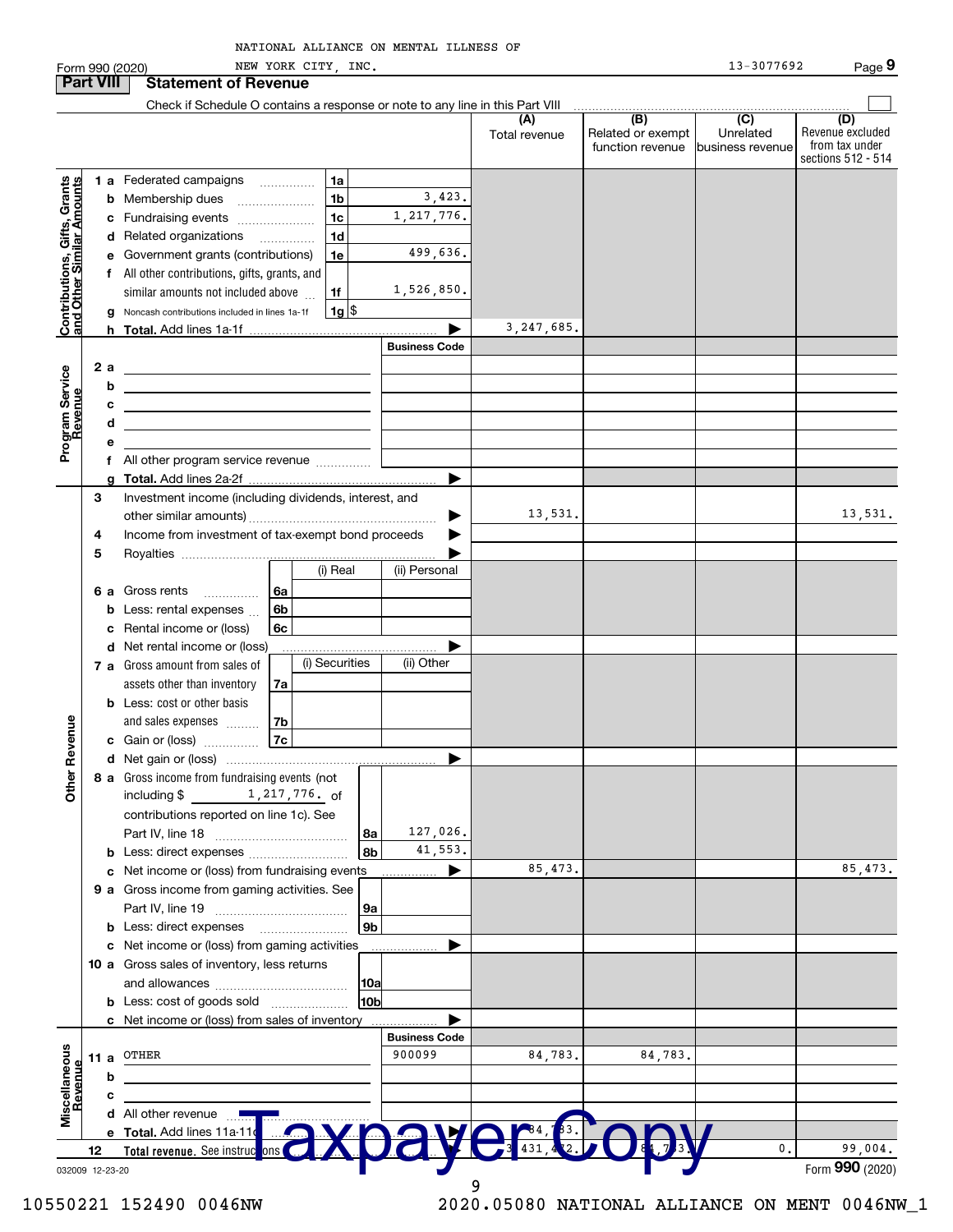| Form 990 (2020) |                                                 |  | NEW YORK CITY, INC. |  |
|-----------------|-------------------------------------------------|--|---------------------|--|
|                 | <b>Part IX Statement of Functional Expenses</b> |  |                     |  |

|              | <u>Fail IA</u>   Jualenient UI I uncliunal Expenses                                                                                                        |                |                             |                                    |                         |
|--------------|------------------------------------------------------------------------------------------------------------------------------------------------------------|----------------|-----------------------------|------------------------------------|-------------------------|
|              | Section 501(c)(3) and 501(c)(4) organizations must complete all columns. All other organizations must complete column (A).                                 |                |                             |                                    |                         |
|              | Check if Schedule O contains a response or note to any line in this Part IX                                                                                | (A)            | (B)                         | (C)                                | (D)                     |
|              | Do not include amounts reported on lines 6b,<br>7b, 8b, 9b, and 10b of Part VIII.                                                                          | Total expenses | Program service<br>expenses | Management and<br>general expenses | Fundraising<br>expenses |
| 1            | Grants and other assistance to domestic organizations                                                                                                      |                |                             |                                    |                         |
|              | and domestic governments. See Part IV, line 21                                                                                                             |                |                             |                                    |                         |
| $\mathbf{2}$ | Grants and other assistance to domestic                                                                                                                    |                |                             |                                    |                         |
|              | individuals. See Part IV, line 22                                                                                                                          |                |                             |                                    |                         |
| 3            | Grants and other assistance to foreign                                                                                                                     |                |                             |                                    |                         |
|              | organizations, foreign governments, and foreign                                                                                                            |                |                             |                                    |                         |
|              | individuals. See Part IV, lines 15 and 16                                                                                                                  |                |                             |                                    |                         |
| 4            | Benefits paid to or for members                                                                                                                            |                |                             |                                    |                         |
| 5            | Compensation of current officers, directors,                                                                                                               |                |                             |                                    |                         |
|              | trustees, and key employees                                                                                                                                | 192,882.       | 152,588.                    | 14,284.                            | 26,010.                 |
| 6            | Compensation not included above to disqualified                                                                                                            |                |                             |                                    |                         |
|              | persons (as defined under section $4958(f)(1)$ ) and                                                                                                       |                |                             |                                    |                         |
|              | persons described in section $4958(c)(3)(B)$                                                                                                               |                |                             |                                    |                         |
| 7            |                                                                                                                                                            | 957,144.       | 756,886.                    | 70,942.                            | 129, 316.               |
| 8            | Pension plan accruals and contributions (include                                                                                                           |                |                             |                                    |                         |
|              | section 401(k) and 403(b) employer contributions)                                                                                                          | 6,518.         | 5,718.                      | 314.                               | 486.                    |
| 9            |                                                                                                                                                            | 210,489.       | 184,674.                    | 10,124.                            | 15,691.                 |
| 10           |                                                                                                                                                            | 79,774.        | 69,990.                     | 3,837.                             | 5,947.                  |
| 11           | Fees for services (nonemployees):                                                                                                                          |                |                             |                                    |                         |
| a            |                                                                                                                                                            |                |                             |                                    |                         |
| b            |                                                                                                                                                            |                |                             |                                    |                         |
|              |                                                                                                                                                            | 137,742.       | 64,044.                     | 73,698.                            |                         |
| d            |                                                                                                                                                            |                |                             |                                    |                         |
|              | Professional fundraising services. See Part IV, line 17                                                                                                    |                |                             |                                    |                         |
| f            | Investment management fees                                                                                                                                 |                |                             |                                    |                         |
| g            | Other. (If line 11g amount exceeds 10% of line 25,                                                                                                         |                |                             |                                    |                         |
|              | column (A) amount, list line 11g expenses on Sch 0.)                                                                                                       | 178,832.       | 83,148.                     | 95,684.                            |                         |
| 12           |                                                                                                                                                            |                |                             |                                    |                         |
| 13           |                                                                                                                                                            | 91.845.        | 80,692.                     | 4,373.                             | 6,780.                  |
| 14           |                                                                                                                                                            | 16,846.        | 14,800.                     | 802.                               | 1,244.                  |
| 15           |                                                                                                                                                            |                |                             |                                    |                         |
| 16           |                                                                                                                                                            | 199,473.       | 175,251.                    | 9,499.                             | 14,723.                 |
| 17           | Travel                                                                                                                                                     | 866.           | 777.                        |                                    | 89.                     |
| 18           | Payments of travel or entertainment expenses                                                                                                               |                |                             |                                    |                         |
|              | for any federal, state, or local public officials                                                                                                          |                |                             |                                    |                         |
| 19           | Conferences, conventions, and meetings                                                                                                                     |                |                             |                                    |                         |
| 20           | Interest                                                                                                                                                   |                |                             |                                    |                         |
| 21           |                                                                                                                                                            |                |                             |                                    |                         |
| 22           | Depreciation, depletion, and amortization                                                                                                                  | 23,981.        | 21,070.                     | 1,141.                             | 1,770.                  |
| 23           | Insurance                                                                                                                                                  | 19,913.        | 15,931.                     | 1,991.                             | 1,991.                  |
| 24           | Other expenses. Itemize expenses not covered                                                                                                               |                |                             |                                    |                         |
|              | above (List miscellaneous expenses on line 24e. If<br>line 24e amount exceeds 10% of line 25, column (A)<br>amount, list line 24e expenses on Schedule O.) |                |                             |                                    |                         |
| a            | PROGRAM EVENTS                                                                                                                                             | 87,577.        | 79,209.                     |                                    | 8,368.                  |
| b            | <b>SUB-GRANT</b>                                                                                                                                           | 50,000.        | 50,000.                     |                                    |                         |
| C            | OTHER                                                                                                                                                      | 32,526.        | 19,367.                     | 12,280.                            | 879.                    |
| d            |                                                                                                                                                            |                |                             |                                    |                         |
| е            | All other expenses                                                                                                                                         |                |                             |                                    |                         |
| 25           | Total functional expenses. Add lines 1 through 24e                                                                                                         | 2,286,408.     | 1,774,145.                  | 298,969.                           | 213,294.                |
| 26           | <b>Joint costs.</b> Complete this line only if the organization                                                                                            |                |                             |                                    |                         |
|              | reported in column (B) joint coule from a combined                                                                                                         |                |                             |                                    |                         |
|              | educational campaign and fundraising sonou tion                                                                                                            |                |                             |                                    |                         |
|              | if following SOP<br>Check here                                                                                                                             |                | payer Copy                  |                                    |                         |
|              | 032010 12-23-20                                                                                                                                            |                |                             |                                    | Form $990(2020)$        |

 $10\,$ 

032010 12-23-20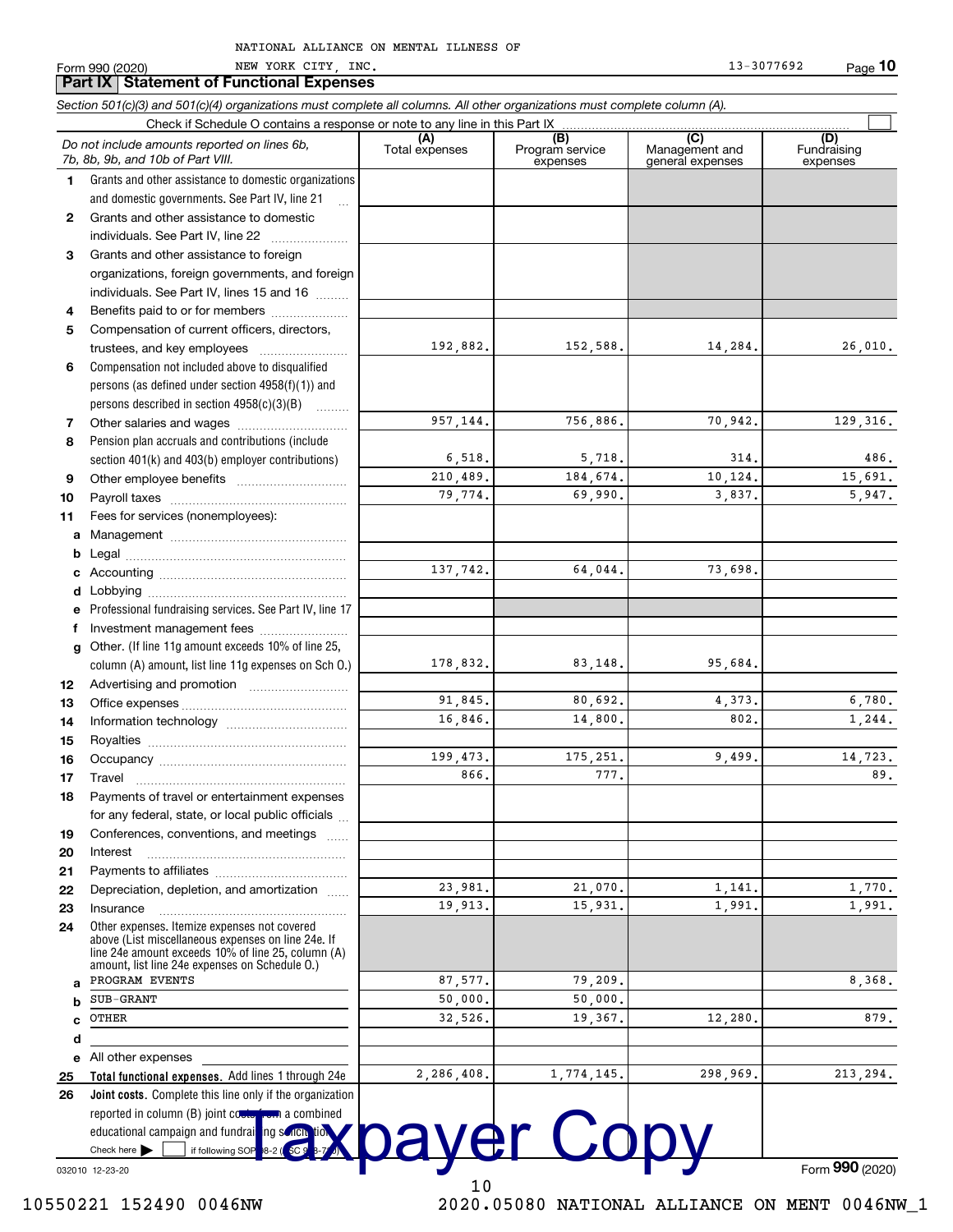Form 990 (2020)

NATIONAL ALLIANCE ON MENTAL ILLNESS OF

NEW YORK CITY, INC.

13-3077692 Page 11

| (A)<br>(B)<br>Beginning of year<br>End of year<br>1,481,639.<br>2,489,836.<br>1.<br>$\mathbf{1}$<br>403,686.<br>426,617.<br>$\mathbf{2}$<br>2<br>151,963.<br>194,308.<br>3<br>3<br>4<br>4<br>Loans and other receivables from any current or former officer, director,<br>5<br>trustee, key employee, creator or founder, substantial contributor, or 35%<br>controlled entity or family member of any of these persons<br>5<br>Loans and other receivables from other disqualified persons (as defined<br>6<br>under section $4958(f)(1)$ , and persons described in section $4958(c)(3)(B)$<br>6<br>$\ldots$<br>$\overline{7}$<br>7<br>Assets<br>8<br>8<br>299.<br>15,213.<br>9<br>Prepaid expenses and deferred charges<br>9<br>10a Land, buildings, and equipment: cost or other<br>406,543.<br>basis. Complete Part VI of Schedule D  10a<br>349,194.<br>81,330.<br>57,349.<br><b>b</b> Less: accumulated depreciation<br>10b<br>10 <sub>c</sub><br>. 1<br>13,563.<br>19,124.<br>11<br>11<br>12<br>12<br>13<br>13<br>14<br>14<br>4,775.<br>4,775.<br>15<br>15<br>3.164.877.<br>2,179,600.<br>16<br>16<br>83,795.<br>181, 247.<br>17<br>17<br>18<br>18<br>262,800.<br>19<br>19<br>Deferred revenue manual contracts and contracts are contracted and contract and contract are contracted and contract are contracted and contract are contracted and contract are contracted and contract are contracted and co<br>20<br>20<br>21<br>Escrow or custodial account liability. Complete Part IV of Schedule D<br>21<br>.<br>22<br>Loans and other payables to any current or former officer, director,<br>Liabilities<br>trustee, key employee, creator or founder, substantial contributor, or 35%<br>controlled entity or family member of any of these persons<br>22<br>Secured mortgages and notes payable to unrelated third parties<br>23<br>23<br>24<br>24<br>25<br>Other liabilities (including federal income tax, payables to related third<br>parties, and other liabilities not included on lines 17-24). Complete Part X<br>25<br>of Schedule D<br>346,595.<br>181, 247.<br>26<br>26<br>Organizations that follow FASB ASC 958, check here $\blacktriangleright$ $\lfloor x \rfloor$<br>Net Assets or Fund Balances<br>and complete lines 27, 28, 32, and 33.<br>1,475,880.<br>2,776,965.<br>Net assets without donor restrictions<br>27<br>27<br>357,125.<br>206,665.<br>28<br>28<br>Organizations that do not follow FASB ASC 958, check here ▶ [<br>and complete lines 29 through 33.<br>29<br>29<br>Paid-in or capital surplus, or land, building, or equipment fund<br>30<br>30<br>Retained earnings, endowment, accumulated income, or other funds<br>31<br>31<br>.<br>1,833,005.<br>2,983,630.<br>32<br>32<br>3, 164, 877.<br>2,179,600.<br>33<br>33 | <b>Part X</b> | <b>Balance Sheet</b> |  |  |                |
|----------------------------------------------------------------------------------------------------------------------------------------------------------------------------------------------------------------------------------------------------------------------------------------------------------------------------------------------------------------------------------------------------------------------------------------------------------------------------------------------------------------------------------------------------------------------------------------------------------------------------------------------------------------------------------------------------------------------------------------------------------------------------------------------------------------------------------------------------------------------------------------------------------------------------------------------------------------------------------------------------------------------------------------------------------------------------------------------------------------------------------------------------------------------------------------------------------------------------------------------------------------------------------------------------------------------------------------------------------------------------------------------------------------------------------------------------------------------------------------------------------------------------------------------------------------------------------------------------------------------------------------------------------------------------------------------------------------------------------------------------------------------------------------------------------------------------------------------------------------------------------------------------------------------------------------------------------------------------------------------------------------------------------------------------------------------------------------------------------------------------------------------------------------------------------------------------------------------------------------------------------------------------------------------------------------------------------------------------------------------------------------------------------------------------------------------------------------------------------------------------------------------------------------------------------------------------------------------------------------------------------------------------------------------------------------------------------------------------------------------------------------------------|---------------|----------------------|--|--|----------------|
|                                                                                                                                                                                                                                                                                                                                                                                                                                                                                                                                                                                                                                                                                                                                                                                                                                                                                                                                                                                                                                                                                                                                                                                                                                                                                                                                                                                                                                                                                                                                                                                                                                                                                                                                                                                                                                                                                                                                                                                                                                                                                                                                                                                                                                                                                                                                                                                                                                                                                                                                                                                                                                                                                                                                                                            |               |                      |  |  |                |
|                                                                                                                                                                                                                                                                                                                                                                                                                                                                                                                                                                                                                                                                                                                                                                                                                                                                                                                                                                                                                                                                                                                                                                                                                                                                                                                                                                                                                                                                                                                                                                                                                                                                                                                                                                                                                                                                                                                                                                                                                                                                                                                                                                                                                                                                                                                                                                                                                                                                                                                                                                                                                                                                                                                                                                            |               |                      |  |  |                |
|                                                                                                                                                                                                                                                                                                                                                                                                                                                                                                                                                                                                                                                                                                                                                                                                                                                                                                                                                                                                                                                                                                                                                                                                                                                                                                                                                                                                                                                                                                                                                                                                                                                                                                                                                                                                                                                                                                                                                                                                                                                                                                                                                                                                                                                                                                                                                                                                                                                                                                                                                                                                                                                                                                                                                                            |               |                      |  |  |                |
|                                                                                                                                                                                                                                                                                                                                                                                                                                                                                                                                                                                                                                                                                                                                                                                                                                                                                                                                                                                                                                                                                                                                                                                                                                                                                                                                                                                                                                                                                                                                                                                                                                                                                                                                                                                                                                                                                                                                                                                                                                                                                                                                                                                                                                                                                                                                                                                                                                                                                                                                                                                                                                                                                                                                                                            |               |                      |  |  |                |
|                                                                                                                                                                                                                                                                                                                                                                                                                                                                                                                                                                                                                                                                                                                                                                                                                                                                                                                                                                                                                                                                                                                                                                                                                                                                                                                                                                                                                                                                                                                                                                                                                                                                                                                                                                                                                                                                                                                                                                                                                                                                                                                                                                                                                                                                                                                                                                                                                                                                                                                                                                                                                                                                                                                                                                            |               |                      |  |  |                |
|                                                                                                                                                                                                                                                                                                                                                                                                                                                                                                                                                                                                                                                                                                                                                                                                                                                                                                                                                                                                                                                                                                                                                                                                                                                                                                                                                                                                                                                                                                                                                                                                                                                                                                                                                                                                                                                                                                                                                                                                                                                                                                                                                                                                                                                                                                                                                                                                                                                                                                                                                                                                                                                                                                                                                                            |               |                      |  |  |                |
|                                                                                                                                                                                                                                                                                                                                                                                                                                                                                                                                                                                                                                                                                                                                                                                                                                                                                                                                                                                                                                                                                                                                                                                                                                                                                                                                                                                                                                                                                                                                                                                                                                                                                                                                                                                                                                                                                                                                                                                                                                                                                                                                                                                                                                                                                                                                                                                                                                                                                                                                                                                                                                                                                                                                                                            |               |                      |  |  |                |
|                                                                                                                                                                                                                                                                                                                                                                                                                                                                                                                                                                                                                                                                                                                                                                                                                                                                                                                                                                                                                                                                                                                                                                                                                                                                                                                                                                                                                                                                                                                                                                                                                                                                                                                                                                                                                                                                                                                                                                                                                                                                                                                                                                                                                                                                                                                                                                                                                                                                                                                                                                                                                                                                                                                                                                            |               |                      |  |  |                |
|                                                                                                                                                                                                                                                                                                                                                                                                                                                                                                                                                                                                                                                                                                                                                                                                                                                                                                                                                                                                                                                                                                                                                                                                                                                                                                                                                                                                                                                                                                                                                                                                                                                                                                                                                                                                                                                                                                                                                                                                                                                                                                                                                                                                                                                                                                                                                                                                                                                                                                                                                                                                                                                                                                                                                                            |               |                      |  |  |                |
|                                                                                                                                                                                                                                                                                                                                                                                                                                                                                                                                                                                                                                                                                                                                                                                                                                                                                                                                                                                                                                                                                                                                                                                                                                                                                                                                                                                                                                                                                                                                                                                                                                                                                                                                                                                                                                                                                                                                                                                                                                                                                                                                                                                                                                                                                                                                                                                                                                                                                                                                                                                                                                                                                                                                                                            |               |                      |  |  |                |
|                                                                                                                                                                                                                                                                                                                                                                                                                                                                                                                                                                                                                                                                                                                                                                                                                                                                                                                                                                                                                                                                                                                                                                                                                                                                                                                                                                                                                                                                                                                                                                                                                                                                                                                                                                                                                                                                                                                                                                                                                                                                                                                                                                                                                                                                                                                                                                                                                                                                                                                                                                                                                                                                                                                                                                            |               |                      |  |  |                |
|                                                                                                                                                                                                                                                                                                                                                                                                                                                                                                                                                                                                                                                                                                                                                                                                                                                                                                                                                                                                                                                                                                                                                                                                                                                                                                                                                                                                                                                                                                                                                                                                                                                                                                                                                                                                                                                                                                                                                                                                                                                                                                                                                                                                                                                                                                                                                                                                                                                                                                                                                                                                                                                                                                                                                                            |               |                      |  |  |                |
|                                                                                                                                                                                                                                                                                                                                                                                                                                                                                                                                                                                                                                                                                                                                                                                                                                                                                                                                                                                                                                                                                                                                                                                                                                                                                                                                                                                                                                                                                                                                                                                                                                                                                                                                                                                                                                                                                                                                                                                                                                                                                                                                                                                                                                                                                                                                                                                                                                                                                                                                                                                                                                                                                                                                                                            |               |                      |  |  |                |
|                                                                                                                                                                                                                                                                                                                                                                                                                                                                                                                                                                                                                                                                                                                                                                                                                                                                                                                                                                                                                                                                                                                                                                                                                                                                                                                                                                                                                                                                                                                                                                                                                                                                                                                                                                                                                                                                                                                                                                                                                                                                                                                                                                                                                                                                                                                                                                                                                                                                                                                                                                                                                                                                                                                                                                            |               |                      |  |  |                |
|                                                                                                                                                                                                                                                                                                                                                                                                                                                                                                                                                                                                                                                                                                                                                                                                                                                                                                                                                                                                                                                                                                                                                                                                                                                                                                                                                                                                                                                                                                                                                                                                                                                                                                                                                                                                                                                                                                                                                                                                                                                                                                                                                                                                                                                                                                                                                                                                                                                                                                                                                                                                                                                                                                                                                                            |               |                      |  |  |                |
|                                                                                                                                                                                                                                                                                                                                                                                                                                                                                                                                                                                                                                                                                                                                                                                                                                                                                                                                                                                                                                                                                                                                                                                                                                                                                                                                                                                                                                                                                                                                                                                                                                                                                                                                                                                                                                                                                                                                                                                                                                                                                                                                                                                                                                                                                                                                                                                                                                                                                                                                                                                                                                                                                                                                                                            |               |                      |  |  |                |
|                                                                                                                                                                                                                                                                                                                                                                                                                                                                                                                                                                                                                                                                                                                                                                                                                                                                                                                                                                                                                                                                                                                                                                                                                                                                                                                                                                                                                                                                                                                                                                                                                                                                                                                                                                                                                                                                                                                                                                                                                                                                                                                                                                                                                                                                                                                                                                                                                                                                                                                                                                                                                                                                                                                                                                            |               |                      |  |  |                |
|                                                                                                                                                                                                                                                                                                                                                                                                                                                                                                                                                                                                                                                                                                                                                                                                                                                                                                                                                                                                                                                                                                                                                                                                                                                                                                                                                                                                                                                                                                                                                                                                                                                                                                                                                                                                                                                                                                                                                                                                                                                                                                                                                                                                                                                                                                                                                                                                                                                                                                                                                                                                                                                                                                                                                                            |               |                      |  |  |                |
|                                                                                                                                                                                                                                                                                                                                                                                                                                                                                                                                                                                                                                                                                                                                                                                                                                                                                                                                                                                                                                                                                                                                                                                                                                                                                                                                                                                                                                                                                                                                                                                                                                                                                                                                                                                                                                                                                                                                                                                                                                                                                                                                                                                                                                                                                                                                                                                                                                                                                                                                                                                                                                                                                                                                                                            |               |                      |  |  |                |
|                                                                                                                                                                                                                                                                                                                                                                                                                                                                                                                                                                                                                                                                                                                                                                                                                                                                                                                                                                                                                                                                                                                                                                                                                                                                                                                                                                                                                                                                                                                                                                                                                                                                                                                                                                                                                                                                                                                                                                                                                                                                                                                                                                                                                                                                                                                                                                                                                                                                                                                                                                                                                                                                                                                                                                            |               |                      |  |  |                |
|                                                                                                                                                                                                                                                                                                                                                                                                                                                                                                                                                                                                                                                                                                                                                                                                                                                                                                                                                                                                                                                                                                                                                                                                                                                                                                                                                                                                                                                                                                                                                                                                                                                                                                                                                                                                                                                                                                                                                                                                                                                                                                                                                                                                                                                                                                                                                                                                                                                                                                                                                                                                                                                                                                                                                                            |               |                      |  |  |                |
|                                                                                                                                                                                                                                                                                                                                                                                                                                                                                                                                                                                                                                                                                                                                                                                                                                                                                                                                                                                                                                                                                                                                                                                                                                                                                                                                                                                                                                                                                                                                                                                                                                                                                                                                                                                                                                                                                                                                                                                                                                                                                                                                                                                                                                                                                                                                                                                                                                                                                                                                                                                                                                                                                                                                                                            |               |                      |  |  |                |
|                                                                                                                                                                                                                                                                                                                                                                                                                                                                                                                                                                                                                                                                                                                                                                                                                                                                                                                                                                                                                                                                                                                                                                                                                                                                                                                                                                                                                                                                                                                                                                                                                                                                                                                                                                                                                                                                                                                                                                                                                                                                                                                                                                                                                                                                                                                                                                                                                                                                                                                                                                                                                                                                                                                                                                            |               |                      |  |  |                |
|                                                                                                                                                                                                                                                                                                                                                                                                                                                                                                                                                                                                                                                                                                                                                                                                                                                                                                                                                                                                                                                                                                                                                                                                                                                                                                                                                                                                                                                                                                                                                                                                                                                                                                                                                                                                                                                                                                                                                                                                                                                                                                                                                                                                                                                                                                                                                                                                                                                                                                                                                                                                                                                                                                                                                                            |               |                      |  |  |                |
|                                                                                                                                                                                                                                                                                                                                                                                                                                                                                                                                                                                                                                                                                                                                                                                                                                                                                                                                                                                                                                                                                                                                                                                                                                                                                                                                                                                                                                                                                                                                                                                                                                                                                                                                                                                                                                                                                                                                                                                                                                                                                                                                                                                                                                                                                                                                                                                                                                                                                                                                                                                                                                                                                                                                                                            |               |                      |  |  |                |
|                                                                                                                                                                                                                                                                                                                                                                                                                                                                                                                                                                                                                                                                                                                                                                                                                                                                                                                                                                                                                                                                                                                                                                                                                                                                                                                                                                                                                                                                                                                                                                                                                                                                                                                                                                                                                                                                                                                                                                                                                                                                                                                                                                                                                                                                                                                                                                                                                                                                                                                                                                                                                                                                                                                                                                            |               |                      |  |  |                |
|                                                                                                                                                                                                                                                                                                                                                                                                                                                                                                                                                                                                                                                                                                                                                                                                                                                                                                                                                                                                                                                                                                                                                                                                                                                                                                                                                                                                                                                                                                                                                                                                                                                                                                                                                                                                                                                                                                                                                                                                                                                                                                                                                                                                                                                                                                                                                                                                                                                                                                                                                                                                                                                                                                                                                                            |               |                      |  |  |                |
|                                                                                                                                                                                                                                                                                                                                                                                                                                                                                                                                                                                                                                                                                                                                                                                                                                                                                                                                                                                                                                                                                                                                                                                                                                                                                                                                                                                                                                                                                                                                                                                                                                                                                                                                                                                                                                                                                                                                                                                                                                                                                                                                                                                                                                                                                                                                                                                                                                                                                                                                                                                                                                                                                                                                                                            |               |                      |  |  |                |
|                                                                                                                                                                                                                                                                                                                                                                                                                                                                                                                                                                                                                                                                                                                                                                                                                                                                                                                                                                                                                                                                                                                                                                                                                                                                                                                                                                                                                                                                                                                                                                                                                                                                                                                                                                                                                                                                                                                                                                                                                                                                                                                                                                                                                                                                                                                                                                                                                                                                                                                                                                                                                                                                                                                                                                            |               |                      |  |  |                |
|                                                                                                                                                                                                                                                                                                                                                                                                                                                                                                                                                                                                                                                                                                                                                                                                                                                                                                                                                                                                                                                                                                                                                                                                                                                                                                                                                                                                                                                                                                                                                                                                                                                                                                                                                                                                                                                                                                                                                                                                                                                                                                                                                                                                                                                                                                                                                                                                                                                                                                                                                                                                                                                                                                                                                                            |               |                      |  |  |                |
|                                                                                                                                                                                                                                                                                                                                                                                                                                                                                                                                                                                                                                                                                                                                                                                                                                                                                                                                                                                                                                                                                                                                                                                                                                                                                                                                                                                                                                                                                                                                                                                                                                                                                                                                                                                                                                                                                                                                                                                                                                                                                                                                                                                                                                                                                                                                                                                                                                                                                                                                                                                                                                                                                                                                                                            |               |                      |  |  |                |
|                                                                                                                                                                                                                                                                                                                                                                                                                                                                                                                                                                                                                                                                                                                                                                                                                                                                                                                                                                                                                                                                                                                                                                                                                                                                                                                                                                                                                                                                                                                                                                                                                                                                                                                                                                                                                                                                                                                                                                                                                                                                                                                                                                                                                                                                                                                                                                                                                                                                                                                                                                                                                                                                                                                                                                            |               |                      |  |  |                |
|                                                                                                                                                                                                                                                                                                                                                                                                                                                                                                                                                                                                                                                                                                                                                                                                                                                                                                                                                                                                                                                                                                                                                                                                                                                                                                                                                                                                                                                                                                                                                                                                                                                                                                                                                                                                                                                                                                                                                                                                                                                                                                                                                                                                                                                                                                                                                                                                                                                                                                                                                                                                                                                                                                                                                                            |               |                      |  |  |                |
|                                                                                                                                                                                                                                                                                                                                                                                                                                                                                                                                                                                                                                                                                                                                                                                                                                                                                                                                                                                                                                                                                                                                                                                                                                                                                                                                                                                                                                                                                                                                                                                                                                                                                                                                                                                                                                                                                                                                                                                                                                                                                                                                                                                                                                                                                                                                                                                                                                                                                                                                                                                                                                                                                                                                                                            |               |                      |  |  |                |
|                                                                                                                                                                                                                                                                                                                                                                                                                                                                                                                                                                                                                                                                                                                                                                                                                                                                                                                                                                                                                                                                                                                                                                                                                                                                                                                                                                                                                                                                                                                                                                                                                                                                                                                                                                                                                                                                                                                                                                                                                                                                                                                                                                                                                                                                                                                                                                                                                                                                                                                                                                                                                                                                                                                                                                            |               |                      |  |  |                |
|                                                                                                                                                                                                                                                                                                                                                                                                                                                                                                                                                                                                                                                                                                                                                                                                                                                                                                                                                                                                                                                                                                                                                                                                                                                                                                                                                                                                                                                                                                                                                                                                                                                                                                                                                                                                                                                                                                                                                                                                                                                                                                                                                                                                                                                                                                                                                                                                                                                                                                                                                                                                                                                                                                                                                                            |               |                      |  |  |                |
|                                                                                                                                                                                                                                                                                                                                                                                                                                                                                                                                                                                                                                                                                                                                                                                                                                                                                                                                                                                                                                                                                                                                                                                                                                                                                                                                                                                                                                                                                                                                                                                                                                                                                                                                                                                                                                                                                                                                                                                                                                                                                                                                                                                                                                                                                                                                                                                                                                                                                                                                                                                                                                                                                                                                                                            |               |                      |  |  |                |
|                                                                                                                                                                                                                                                                                                                                                                                                                                                                                                                                                                                                                                                                                                                                                                                                                                                                                                                                                                                                                                                                                                                                                                                                                                                                                                                                                                                                                                                                                                                                                                                                                                                                                                                                                                                                                                                                                                                                                                                                                                                                                                                                                                                                                                                                                                                                                                                                                                                                                                                                                                                                                                                                                                                                                                            |               |                      |  |  |                |
|                                                                                                                                                                                                                                                                                                                                                                                                                                                                                                                                                                                                                                                                                                                                                                                                                                                                                                                                                                                                                                                                                                                                                                                                                                                                                                                                                                                                                                                                                                                                                                                                                                                                                                                                                                                                                                                                                                                                                                                                                                                                                                                                                                                                                                                                                                                                                                                                                                                                                                                                                                                                                                                                                                                                                                            |               |                      |  |  |                |
|                                                                                                                                                                                                                                                                                                                                                                                                                                                                                                                                                                                                                                                                                                                                                                                                                                                                                                                                                                                                                                                                                                                                                                                                                                                                                                                                                                                                                                                                                                                                                                                                                                                                                                                                                                                                                                                                                                                                                                                                                                                                                                                                                                                                                                                                                                                                                                                                                                                                                                                                                                                                                                                                                                                                                                            |               |                      |  |  |                |
|                                                                                                                                                                                                                                                                                                                                                                                                                                                                                                                                                                                                                                                                                                                                                                                                                                                                                                                                                                                                                                                                                                                                                                                                                                                                                                                                                                                                                                                                                                                                                                                                                                                                                                                                                                                                                                                                                                                                                                                                                                                                                                                                                                                                                                                                                                                                                                                                                                                                                                                                                                                                                                                                                                                                                                            |               |                      |  |  |                |
|                                                                                                                                                                                                                                                                                                                                                                                                                                                                                                                                                                                                                                                                                                                                                                                                                                                                                                                                                                                                                                                                                                                                                                                                                                                                                                                                                                                                                                                                                                                                                                                                                                                                                                                                                                                                                                                                                                                                                                                                                                                                                                                                                                                                                                                                                                                                                                                                                                                                                                                                                                                                                                                                                                                                                                            |               |                      |  |  |                |
|                                                                                                                                                                                                                                                                                                                                                                                                                                                                                                                                                                                                                                                                                                                                                                                                                                                                                                                                                                                                                                                                                                                                                                                                                                                                                                                                                                                                                                                                                                                                                                                                                                                                                                                                                                                                                                                                                                                                                                                                                                                                                                                                                                                                                                                                                                                                                                                                                                                                                                                                                                                                                                                                                                                                                                            |               |                      |  |  |                |
|                                                                                                                                                                                                                                                                                                                                                                                                                                                                                                                                                                                                                                                                                                                                                                                                                                                                                                                                                                                                                                                                                                                                                                                                                                                                                                                                                                                                                                                                                                                                                                                                                                                                                                                                                                                                                                                                                                                                                                                                                                                                                                                                                                                                                                                                                                                                                                                                                                                                                                                                                                                                                                                                                                                                                                            |               |                      |  |  |                |
|                                                                                                                                                                                                                                                                                                                                                                                                                                                                                                                                                                                                                                                                                                                                                                                                                                                                                                                                                                                                                                                                                                                                                                                                                                                                                                                                                                                                                                                                                                                                                                                                                                                                                                                                                                                                                                                                                                                                                                                                                                                                                                                                                                                                                                                                                                                                                                                                                                                                                                                                                                                                                                                                                                                                                                            |               |                      |  |  |                |
|                                                                                                                                                                                                                                                                                                                                                                                                                                                                                                                                                                                                                                                                                                                                                                                                                                                                                                                                                                                                                                                                                                                                                                                                                                                                                                                                                                                                                                                                                                                                                                                                                                                                                                                                                                                                                                                                                                                                                                                                                                                                                                                                                                                                                                                                                                                                                                                                                                                                                                                                                                                                                                                                                                                                                                            |               |                      |  |  |                |
|                                                                                                                                                                                                                                                                                                                                                                                                                                                                                                                                                                                                                                                                                                                                                                                                                                                                                                                                                                                                                                                                                                                                                                                                                                                                                                                                                                                                                                                                                                                                                                                                                                                                                                                                                                                                                                                                                                                                                                                                                                                                                                                                                                                                                                                                                                                                                                                                                                                                                                                                                                                                                                                                                                                                                                            |               |                      |  |  |                |
|                                                                                                                                                                                                                                                                                                                                                                                                                                                                                                                                                                                                                                                                                                                                                                                                                                                                                                                                                                                                                                                                                                                                                                                                                                                                                                                                                                                                                                                                                                                                                                                                                                                                                                                                                                                                                                                                                                                                                                                                                                                                                                                                                                                                                                                                                                                                                                                                                                                                                                                                                                                                                                                                                                                                                                            |               |                      |  |  | Form 990 (2020 |

**Taxpayer Copy** 11

2020.05080 NATIONAL ALLIANCE ON MENT 0046NW\_1

032011 12-23-20

10550221 152490 0046NW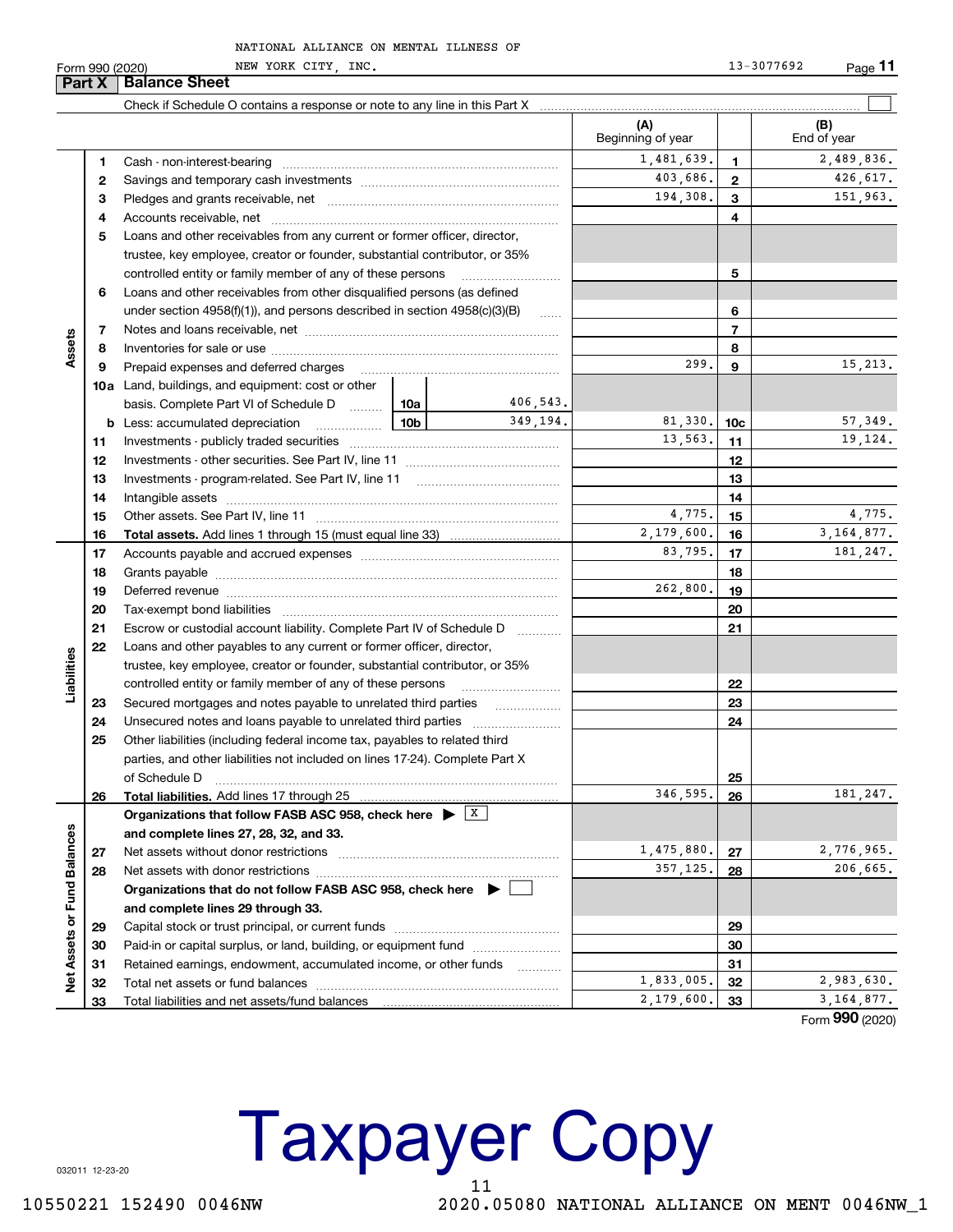|    | NATIONAL ALLIANCE ON MENTAL ILLNESS OF                                                                                          |                |                |              |              |
|----|---------------------------------------------------------------------------------------------------------------------------------|----------------|----------------|--------------|--------------|
|    | NEW YORK CITY, INC.<br>Form 990 (2020)                                                                                          | 13-3077692     |                |              | Page 12      |
|    | Part XI<br><b>Reconciliation of Net Assets</b>                                                                                  |                |                |              |              |
|    |                                                                                                                                 |                |                |              |              |
|    |                                                                                                                                 |                |                |              |              |
| 1  |                                                                                                                                 | $\mathbf 1$    |                | 3, 431, 472. |              |
| 2  |                                                                                                                                 | $\overline{2}$ |                |              | 2,286,408.   |
| 3  | Revenue less expenses. Subtract line 2 from line 1                                                                              | 3              |                |              | 1, 145, 064. |
| 4  |                                                                                                                                 | $\overline{4}$ |                |              | 1,833,005.   |
| 5  |                                                                                                                                 | 5              |                |              | 5,561.       |
| 6  |                                                                                                                                 | 6              |                |              |              |
| 7  | Investment expenses www.communication.com/www.communication.com/www.communication.com/www.com                                   | $\overline{7}$ |                |              |              |
| 8  | Prior period adjustments www.communication.communication.communication.com/                                                     | 8              |                |              |              |
| 9  | Other changes in net assets or fund balances (explain on Schedule O)                                                            | 9              |                |              | 0.           |
| 10 | Net assets or fund balances at end of year. Combine lines 3 through 9 (must equal Part X, line 32,                              |                |                |              |              |
|    |                                                                                                                                 | 10             |                |              | 2,983,630.   |
|    | Part XII Financial Statements and Reporting                                                                                     |                |                |              |              |
|    |                                                                                                                                 |                |                |              |              |
|    |                                                                                                                                 |                |                | <b>Yes</b>   | <b>No</b>    |
| 1  | $X$ Accrual<br>Accounting method used to prepare the Form 990: <u>June</u> Cash<br>Other                                        |                |                |              |              |
|    | If the organization changed its method of accounting from a prior year or checked "Other," explain in Schedule O.               |                |                |              |              |
|    | 2a Were the organization's financial statements compiled or reviewed by an independent accountant?                              |                | 2a             |              | х            |
|    | If "Yes," check a box below to indicate whether the financial statements for the year were compiled or reviewed on a            |                |                |              |              |
|    | separate basis, consolidated basis, or both:                                                                                    |                |                |              |              |
|    | Separate basis<br><b>Consolidated basis</b><br>Both consolidated and separate basis                                             |                |                |              |              |
|    | <b>b</b> Were the organization's financial statements audited by an independent accountant?                                     |                | 2 <sub>b</sub> | х            |              |
|    | If "Yes," check a box below to indicate whether the financial statements for the year were audited on a separate basis,         |                |                |              |              |
|    | consolidated basis, or both:                                                                                                    |                |                |              |              |
|    | $X$ Separate basis<br>Consolidated basis<br><b>Both consolidated and separate basis</b>                                         |                |                |              |              |
|    | c If "Yes" to line 2a or 2b, does the organization have a committee that assumes responsibility for oversight of the audit,     |                |                |              |              |
|    |                                                                                                                                 |                | 2c             | х            |              |
|    | If the organization changed either its oversight process or selection process during the tax year, explain on Schedule O.       |                |                |              |              |
|    | 3a As a result of a federal award, was the organization required to undergo an audit or audits as set forth in the Single Audit |                |                |              |              |
|    |                                                                                                                                 |                | За             |              | x            |
|    | b If "Yes," did the organization undergo the required audit or audits? If the organization did not undergo the required audit   |                |                |              |              |
|    |                                                                                                                                 |                | 3b             | nnn          |              |

Form 990 (2020)

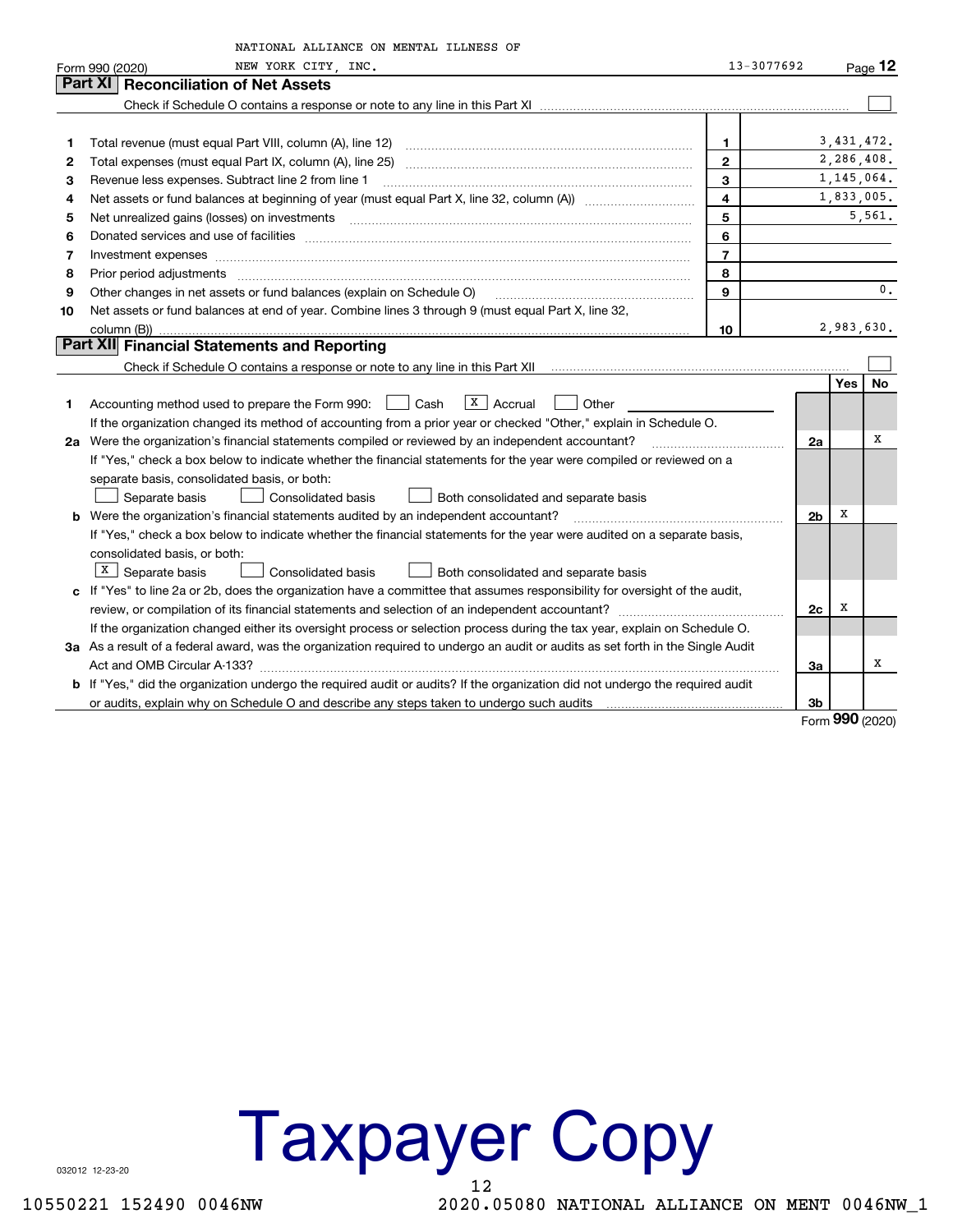| <b>SCHEDULE A</b>                                      |                                                                                                                                                                                                                                                                 |                                                                                                                           |                                    |                                 |                            | OMB No. 1545-0047                                   |
|--------------------------------------------------------|-----------------------------------------------------------------------------------------------------------------------------------------------------------------------------------------------------------------------------------------------------------------|---------------------------------------------------------------------------------------------------------------------------|------------------------------------|---------------------------------|----------------------------|-----------------------------------------------------|
| (Form 990 or 990-EZ)                                   |                                                                                                                                                                                                                                                                 | <b>Public Charity Status and Public Support</b>                                                                           |                                    |                                 |                            |                                                     |
|                                                        |                                                                                                                                                                                                                                                                 | Complete if the organization is a section $501(c)(3)$ organization or a section<br>4947(a)(1) nonexempt charitable trust. |                                    |                                 |                            |                                                     |
| Department of the Treasury<br>Internal Revenue Service |                                                                                                                                                                                                                                                                 | Attach to Form 990 or Form 990-EZ.                                                                                        |                                    |                                 |                            | <b>Open to Public</b>                               |
|                                                        |                                                                                                                                                                                                                                                                 | Go to www.irs.gov/Form990 for instructions and the latest information.                                                    |                                    |                                 |                            | Inspection<br><b>Employer identification number</b> |
| Name of the organization                               | NATIONAL ALLIANCE ON MENTAL ILLNESS OF<br>NEW YORK CITY, INC.                                                                                                                                                                                                   |                                                                                                                           |                                    |                                 |                            | 13-3077692                                          |
| Part I                                                 | Reason for Public Charity Status. (All organizations must complete this part.) See instructions.                                                                                                                                                                |                                                                                                                           |                                    |                                 |                            |                                                     |
|                                                        | The organization is not a private foundation because it is: (For lines 1 through 12, check only one box.)                                                                                                                                                       |                                                                                                                           |                                    |                                 |                            |                                                     |
| 1                                                      | A church, convention of churches, or association of churches described in section 170(b)(1)(A)(i).                                                                                                                                                              |                                                                                                                           |                                    |                                 |                            |                                                     |
| 2                                                      | A school described in section 170(b)(1)(A)(ii). (Attach Schedule E (Form 990 or 990-EZ).)                                                                                                                                                                       |                                                                                                                           |                                    |                                 |                            |                                                     |
| 3                                                      | A hospital or a cooperative hospital service organization described in section $170(b)(1)(A)(iii)$ .                                                                                                                                                            |                                                                                                                           |                                    |                                 |                            |                                                     |
| 4                                                      | A medical research organization operated in conjunction with a hospital described in section 170(b)(1)(A)(iii). Enter the hospital's name,                                                                                                                      |                                                                                                                           |                                    |                                 |                            |                                                     |
| city, and state:                                       |                                                                                                                                                                                                                                                                 |                                                                                                                           |                                    |                                 |                            |                                                     |
| 5                                                      | An organization operated for the benefit of a college or university owned or operated by a governmental unit described in                                                                                                                                       |                                                                                                                           |                                    |                                 |                            |                                                     |
|                                                        | section $170(b)(1)(A)(iv)$ . (Complete Part II.)                                                                                                                                                                                                                |                                                                                                                           |                                    |                                 |                            |                                                     |
| 6                                                      | A federal, state, or local government or governmental unit described in section 170(b)(1)(A)(v).                                                                                                                                                                |                                                                                                                           |                                    |                                 |                            |                                                     |
| 7                                                      | An organization that normally receives a substantial part of its support from a governmental unit or from the general public described in                                                                                                                       |                                                                                                                           |                                    |                                 |                            |                                                     |
|                                                        | section 170(b)(1)(A)(vi). (Complete Part II.)                                                                                                                                                                                                                   |                                                                                                                           |                                    |                                 |                            |                                                     |
| 8<br>9                                                 | A community trust described in section 170(b)(1)(A)(vi). (Complete Part II.)                                                                                                                                                                                    |                                                                                                                           |                                    |                                 |                            |                                                     |
|                                                        | An agricultural research organization described in section 170(b)(1)(A)(ix) operated in conjunction with a land-grant college<br>or university or a non-land-grant college of agriculture (see instructions). Enter the name, city, and state of the college or |                                                                                                                           |                                    |                                 |                            |                                                     |
| university:                                            |                                                                                                                                                                                                                                                                 |                                                                                                                           |                                    |                                 |                            |                                                     |
| $\mathbf{x}$<br>10                                     | An organization that normally receives (1) more than 33 1/3% of its support from contributions, membership fees, and gross receipts from                                                                                                                        |                                                                                                                           |                                    |                                 |                            |                                                     |
|                                                        | activities related to its exempt functions, subject to certain exceptions; and (2) no more than 33 1/3% of its support from gross investment                                                                                                                    |                                                                                                                           |                                    |                                 |                            |                                                     |
|                                                        | income and unrelated business taxable income (less section 511 tax) from businesses acquired by the organization after June 30, 1975.                                                                                                                           |                                                                                                                           |                                    |                                 |                            |                                                     |
|                                                        | See section 509(a)(2). (Complete Part III.)                                                                                                                                                                                                                     |                                                                                                                           |                                    |                                 |                            |                                                     |
| 11                                                     | An organization organized and operated exclusively to test for public safety. See section 509(a)(4).                                                                                                                                                            |                                                                                                                           |                                    |                                 |                            |                                                     |
| 12                                                     | An organization organized and operated exclusively for the benefit of, to perform the functions of, or to carry out the purposes of one or                                                                                                                      |                                                                                                                           |                                    |                                 |                            |                                                     |
|                                                        | more publicly supported organizations described in section 509(a)(1) or section 509(a)(2). See section 509(a)(3). Check the box in                                                                                                                              |                                                                                                                           |                                    |                                 |                            |                                                     |
|                                                        | lines 12a through 12d that describes the type of supporting organization and complete lines 12e, 12f, and 12g.                                                                                                                                                  |                                                                                                                           |                                    |                                 |                            |                                                     |
| a                                                      | Type I. A supporting organization operated, supervised, or controlled by its supported organization(s), typically by giving                                                                                                                                     |                                                                                                                           |                                    |                                 |                            |                                                     |
|                                                        | the supported organization(s) the power to regularly appoint or elect a majority of the directors or trustees of the supporting                                                                                                                                 |                                                                                                                           |                                    |                                 |                            |                                                     |
| b                                                      | organization. You must complete Part IV, Sections A and B.                                                                                                                                                                                                      |                                                                                                                           |                                    |                                 |                            |                                                     |
|                                                        | Type II. A supporting organization supervised or controlled in connection with its supported organization(s), by having<br>control or management of the supporting organization vested in the same persons that control or manage the supported                 |                                                                                                                           |                                    |                                 |                            |                                                     |
|                                                        | organization(s). You must complete Part IV, Sections A and C.                                                                                                                                                                                                   |                                                                                                                           |                                    |                                 |                            |                                                     |
| с                                                      | Type III functionally integrated. A supporting organization operated in connection with, and functionally integrated with,                                                                                                                                      |                                                                                                                           |                                    |                                 |                            |                                                     |
|                                                        | its supported organization(s) (see instructions). You must complete Part IV, Sections A, D, and E.                                                                                                                                                              |                                                                                                                           |                                    |                                 |                            |                                                     |
| d                                                      | Type III non-functionally integrated. A supporting organization operated in connection with its supported organization(s)                                                                                                                                       |                                                                                                                           |                                    |                                 |                            |                                                     |
|                                                        | that is not functionally integrated. The organization generally must satisfy a distribution requirement and an attentiveness                                                                                                                                    |                                                                                                                           |                                    |                                 |                            |                                                     |
|                                                        | requirement (see instructions). You must complete Part IV, Sections A and D, and Part V.                                                                                                                                                                        |                                                                                                                           |                                    |                                 |                            |                                                     |
| е                                                      | Check this box if the organization received a written determination from the IRS that it is a Type I, Type II, Type III                                                                                                                                         |                                                                                                                           |                                    |                                 |                            |                                                     |
|                                                        | functionally integrated, or Type III non-functionally integrated supporting organization.                                                                                                                                                                       |                                                                                                                           |                                    |                                 |                            |                                                     |
| f                                                      | Enter the number of supported organizations                                                                                                                                                                                                                     |                                                                                                                           |                                    |                                 |                            |                                                     |
| (i) Name of supported                                  | Provide the following information about the supported organization(s).<br>(ii) EIN                                                                                                                                                                              | (iii) Type of organization                                                                                                |                                    | (iv) Is the organization listed | (v) Amount of monetary     | (vi) Amount of other                                |
| organization                                           |                                                                                                                                                                                                                                                                 | (described on lines 1-10<br>above (see instructions))                                                                     | in your governing document?<br>Yes | No                              | support (see instructions) | support (see instructions)                          |
|                                                        |                                                                                                                                                                                                                                                                 |                                                                                                                           |                                    |                                 |                            |                                                     |
|                                                        |                                                                                                                                                                                                                                                                 |                                                                                                                           |                                    |                                 |                            |                                                     |
|                                                        |                                                                                                                                                                                                                                                                 |                                                                                                                           |                                    |                                 |                            |                                                     |
|                                                        |                                                                                                                                                                                                                                                                 |                                                                                                                           |                                    |                                 |                            |                                                     |
|                                                        |                                                                                                                                                                                                                                                                 |                                                                                                                           |                                    |                                 |                            |                                                     |
|                                                        |                                                                                                                                                                                                                                                                 |                                                                                                                           |                                    |                                 |                            |                                                     |
|                                                        |                                                                                                                                                                                                                                                                 |                                                                                                                           |                                    |                                 |                            |                                                     |
|                                                        |                                                                                                                                                                                                                                                                 |                                                                                                                           |                                    |                                 |                            |                                                     |
|                                                        |                                                                                                                                                                                                                                                                 |                                                                                                                           |                                    |                                 |                            |                                                     |
| Total                                                  |                                                                                                                                                                                                                                                                 |                                                                                                                           |                                    |                                 |                            |                                                     |
|                                                        |                                                                                                                                                                                                                                                                 |                                                                                                                           |                                    |                                 |                            |                                                     |

LHA For Paperwork Reduction Act Notice, see the Instructions for form 990 or 990-EZ. 032021 01-25-2 Sobseque A (Form 990 or 990-EZ) 2020

<sup>2020.05080</sup> NATIONAL ALLIANCE ON MENT 0046NW\_1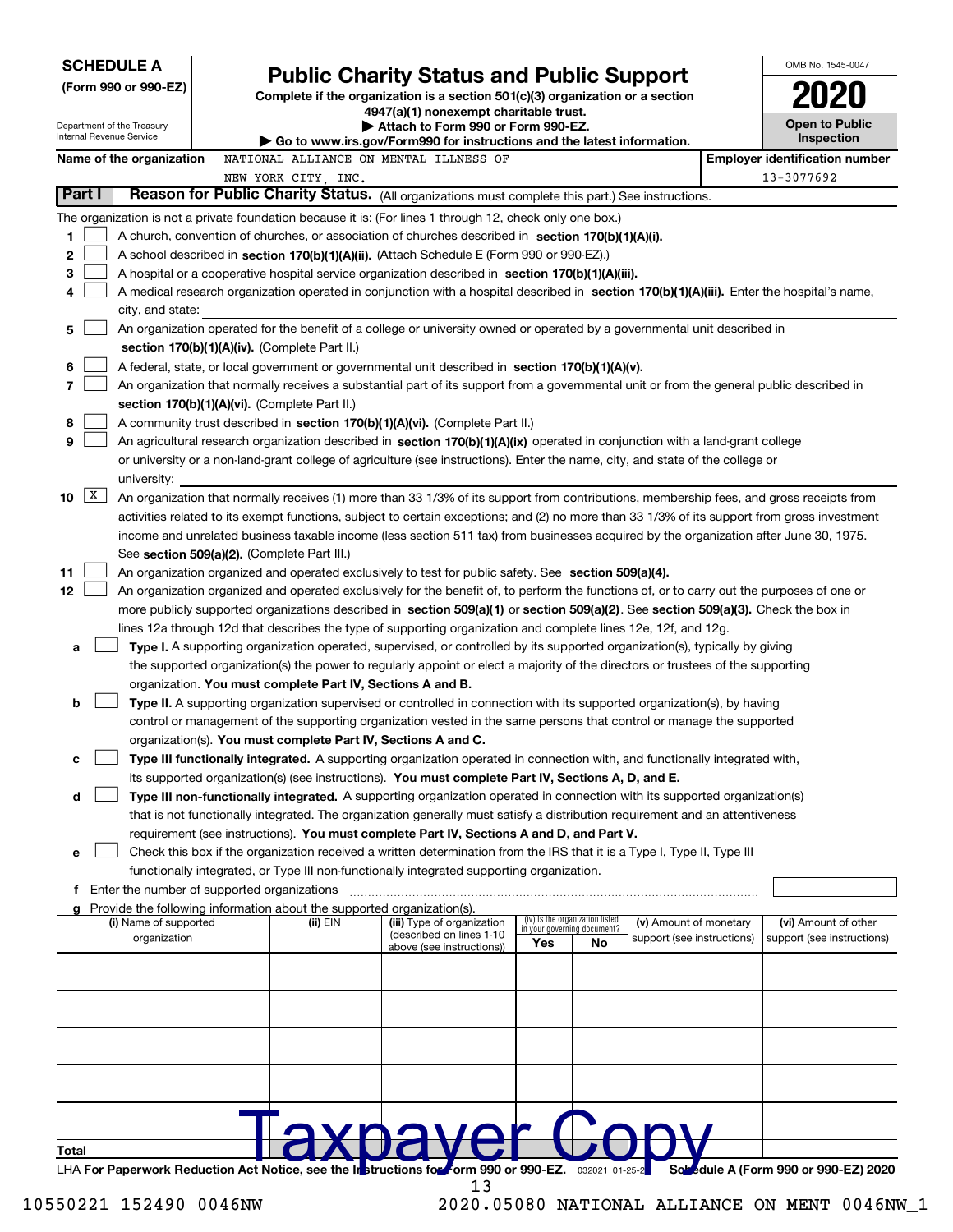## Schedule A (Form 990 or 990-EZ) 2020 NEW YORK CITY, INC.

Part II

| Support Schedule for Organizations Described in Sections 170(b)(1)(A)(iv) and 170(b)(1)(A)(vi)                                                  |
|-------------------------------------------------------------------------------------------------------------------------------------------------|
| (Complete only if you checked the box on line 5, 7, or 8 of Part I or if the organization failed to qualify under Part III. If the organization |
| fails to qualify under the tests listed below, please complete Part III.)                                                                       |

|    | Section A. Public Support                                                                                                                       |          |          |            |            |                                      |           |  |  |
|----|-------------------------------------------------------------------------------------------------------------------------------------------------|----------|----------|------------|------------|--------------------------------------|-----------|--|--|
|    | Calendar year (or fiscal year beginning in) $\blacktriangleright$                                                                               | (a) 2016 | (b) 2017 | $(c)$ 2018 | $(d)$ 2019 | (e) 2020                             | (f) Total |  |  |
|    | 1 Gifts, grants, contributions, and                                                                                                             |          |          |            |            |                                      |           |  |  |
|    | membership fees received. (Do not                                                                                                               |          |          |            |            |                                      |           |  |  |
|    | include any "unusual grants.")                                                                                                                  |          |          |            |            |                                      |           |  |  |
|    | 2 Tax revenues levied for the organ-                                                                                                            |          |          |            |            |                                      |           |  |  |
|    | ization's benefit and either paid to                                                                                                            |          |          |            |            |                                      |           |  |  |
|    | or expended on its behalf                                                                                                                       |          |          |            |            |                                      |           |  |  |
|    | 3 The value of services or facilities                                                                                                           |          |          |            |            |                                      |           |  |  |
|    | furnished by a governmental unit to                                                                                                             |          |          |            |            |                                      |           |  |  |
|    | the organization without charge                                                                                                                 |          |          |            |            |                                      |           |  |  |
| 4  | Total. Add lines 1 through 3<br>.                                                                                                               |          |          |            |            |                                      |           |  |  |
| 5  | The portion of total contributions                                                                                                              |          |          |            |            |                                      |           |  |  |
|    | by each person (other than a                                                                                                                    |          |          |            |            |                                      |           |  |  |
|    | governmental unit or publicly                                                                                                                   |          |          |            |            |                                      |           |  |  |
|    | supported organization) included                                                                                                                |          |          |            |            |                                      |           |  |  |
|    | on line 1 that exceeds 2% of the                                                                                                                |          |          |            |            |                                      |           |  |  |
|    | amount shown on line 11,                                                                                                                        |          |          |            |            |                                      |           |  |  |
|    | column (f)                                                                                                                                      |          |          |            |            |                                      |           |  |  |
|    | 6 Public support. Subtract line 5 from line 4.<br><b>Section B. Total Support</b>                                                               |          |          |            |            |                                      |           |  |  |
|    | Calendar year (or fiscal year beginning in)                                                                                                     |          | (b) 2017 |            |            |                                      | (f) Total |  |  |
|    | 7 Amounts from line 4                                                                                                                           | (a) 2016 |          | $(c)$ 2018 | $(d)$ 2019 | (e) 2020                             |           |  |  |
| 8  | Gross income from interest,                                                                                                                     |          |          |            |            |                                      |           |  |  |
|    | dividends, payments received on                                                                                                                 |          |          |            |            |                                      |           |  |  |
|    | securities loans, rents, royalties,                                                                                                             |          |          |            |            |                                      |           |  |  |
|    | and income from similar sources                                                                                                                 |          |          |            |            |                                      |           |  |  |
| 9  | Net income from unrelated business                                                                                                              |          |          |            |            |                                      |           |  |  |
|    | activities, whether or not the                                                                                                                  |          |          |            |            |                                      |           |  |  |
|    | business is regularly carried on                                                                                                                |          |          |            |            |                                      |           |  |  |
| 10 | Other income. Do not include gain                                                                                                               |          |          |            |            |                                      |           |  |  |
|    | or loss from the sale of capital                                                                                                                |          |          |            |            |                                      |           |  |  |
|    | assets (Explain in Part VI.)                                                                                                                    |          |          |            |            |                                      |           |  |  |
|    | 11 Total support. Add lines 7 through 10                                                                                                        |          |          |            |            |                                      |           |  |  |
|    | <b>12</b> Gross receipts from related activities, etc. (see instructions)                                                                       |          |          |            |            | 12                                   |           |  |  |
|    | 13 First 5 years. If the Form 990 is for the organization's first, second, third, fourth, or fifth tax year as a section 501(c)(3)              |          |          |            |            |                                      |           |  |  |
|    | organization, check this box and stop here                                                                                                      |          |          |            |            |                                      |           |  |  |
|    | Section C. Computation of Public Support Percentage                                                                                             |          |          |            |            |                                      |           |  |  |
|    |                                                                                                                                                 |          |          |            |            | 14                                   | %         |  |  |
|    |                                                                                                                                                 |          |          |            |            | 15                                   | %         |  |  |
|    | 16a 33 1/3% support test - 2020. If the organization did not check the box on line 13, and line 14 is 33 1/3% or more, check this box and       |          |          |            |            |                                      |           |  |  |
|    | stop here. The organization qualifies as a publicly supported organization                                                                      |          |          |            |            |                                      |           |  |  |
|    | <b>b 33 1/3% support test - 2019.</b> If the organization did not check a box on line 13 or 16a, and line 15 is 33 1/3% or more, check this box |          |          |            |            |                                      |           |  |  |
|    | and stop here. The organization qualifies as a publicly supported organization                                                                  |          |          |            |            |                                      |           |  |  |
|    | 17a 10% -facts-and-circumstances test - 2020. If the organization did not check a box on line 13, 16a, or 16b, and line 14 is 10% or more,      |          |          |            |            |                                      |           |  |  |
|    | and if the organization meets the facts-and-circumstances test, check this box and stop here. Explain in Part VI how the organization           |          |          |            |            |                                      |           |  |  |
|    | meets the facts-and-circumstances test. The organization qualifies as a publicly supported organization                                         |          |          |            |            |                                      |           |  |  |
|    | <b>b 10% -facts-and-circumstances test - 2019.</b> If the organization did not check a box on line 13, 16a, 16b, or 17a, and line 15 is 10% or  |          |          |            |            |                                      |           |  |  |
|    | more, and if the organization meets the facts-and-circumstances test, check this box and stop here. Explain in Part VI how the                  |          |          |            |            |                                      |           |  |  |
|    | organization meets the facts-and-circumstances test. The organization qualifies as a publicly supported organization                            |          |          |            |            |                                      |           |  |  |
| 18 | Private foundation. If the organization did not check a box on line 13, 16a, 16b, 17a, or 17b, check this box and see instructions              |          |          |            |            |                                      |           |  |  |
|    |                                                                                                                                                 |          |          |            |            | Schedule A (Form 990 or 990-EZ) 2020 |           |  |  |

# **Taxpayer Copy** 14

032022 01-25-21

10550221 152490 0046NW

2020.05080 NATIONAL ALLIANCE ON MENT 0046NW\_1

13-3077692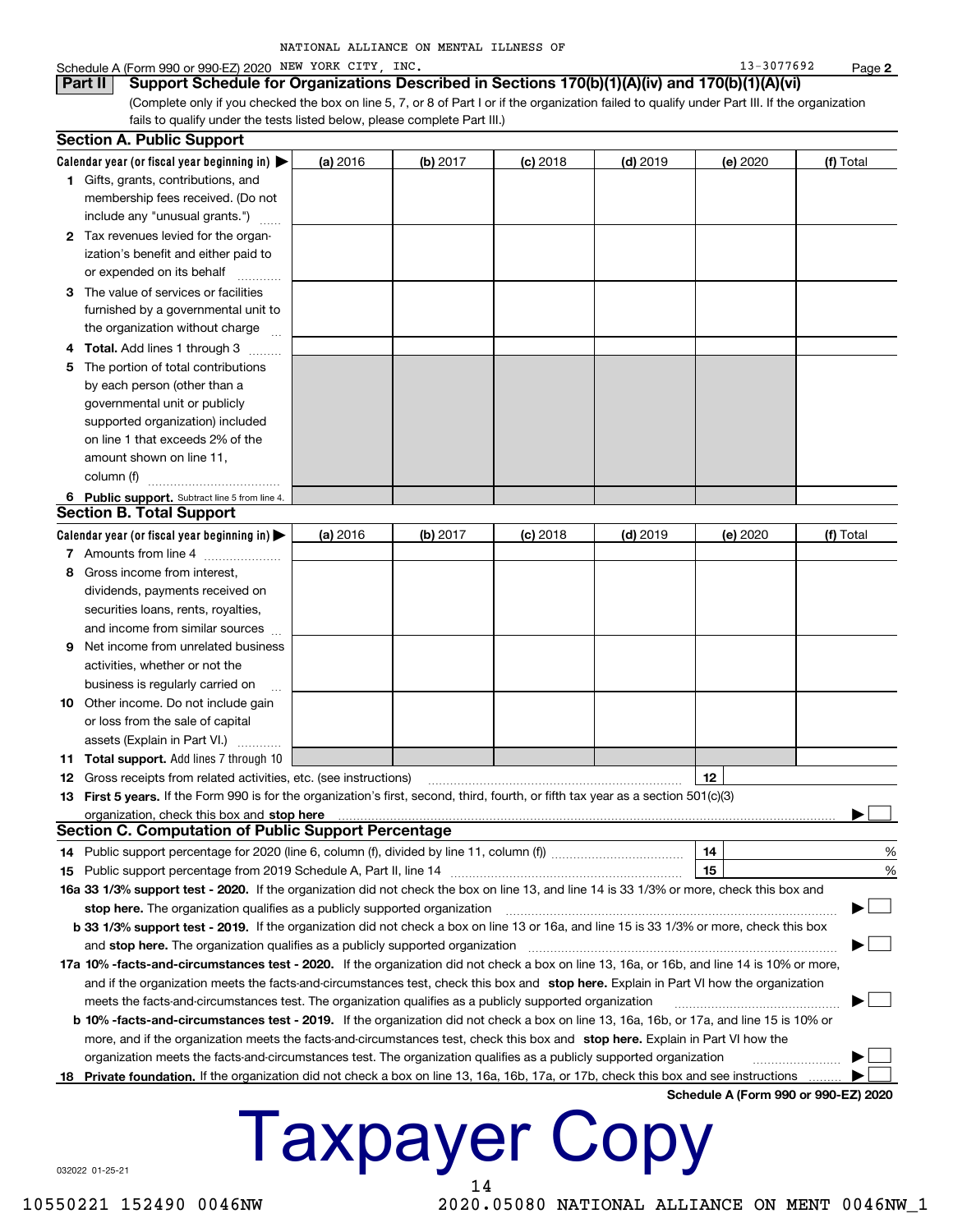### **Part III | Support Schedule for Organizations Described in Section 509(a)(2)**

(Complete only if you checked the box on line 10 of Part I or if the organization failed to qualify under Part II. If the organization fails to qualify under the tests listed below, please complete Part II.)

#### **Section A. Public Support** (d) 2019  $(a) 2016$  $(b) 2017$  $(c)$  2018 (e) 2020 (f) Total Calendar year (or fiscal year beginning in)  $\blacktriangleright$ 1 Gifts, grants, contributions, and membership fees received. (Do not 1,585,558. 3, 247, 685. 1,679,641 2,065,437 2,594,043. 11, 172, 364. include any "unusual grants.") 2 Gross receipts from admissions, merchandise sold or services performed, or facilities furnished in any activity that is related to the organization's tax-exempt purpose 3 Gross receipts from activities that are not an unrelated trade or business under section 513 . . . . . . . . . . . . . . . Tax revenues levied for the organ-4 ization's benefit and either paid to or expended on its behalf ........... 5 The value of services or facilities furnished by a governmental unit to the organization without charge 1,585,558, 1,679,641. 2.065.437. 2,594,043, 3.247.685. 11.172.364. 6 Total. Add lines 1 through 5 ........ 7a Amounts included on lines 1, 2, and 65,500 112,070 85,992 114,562 457,174 835.298. 3 received from disqualified persons **b** Amounts included on lines 2 and 3 received from other than disqualified persons that exceed the greater of \$5,000 or 1% of the amount on line 13 for the year ..................  $\Omega$ 65 500 112,070, 85 992 114 562 457 174  $835$ 298. c Add lines 7a and 7b ..................... 10.337.066. 8 Public support. (Subtract line 7c from line 6.) **Section B. Total Support** Calendar year (or fiscal year beginning in)  $(a) 2016$ (b) 2017  $(c)$  2018 (d) 2019 (e) 2020 (f) Total 9 Amounts from line 6 ..................... 1,585,558 1.679.641 2.065.437. 2,594,043 3.247.685 11.172.364. 10a Gross income from interest, dividends, payments received on securities loans, rents, royalties, 1,327 4.138 10,934 3.592. 13,531, 33.522. and income from similar sources **b** Unrelated business taxable income (less section 511 taxes) from businesses acquired after June 30, 1975  $1,327,$ 4.138.  $10,934.$  $3,592.$ 13,531. 33,522. c Add lines 10a and 10b ................. 11 Net income from unrelated business activities not included in line 10b, whether or not the business is regularly carried on 12 Other income. Do not include gain or loss from the sale of capital 25,482 67.574 48.785 84.783 226,624. assets (Explain in Part VI.) ............ 1,586,885. 1,709,261. 2, 143, 945. 2,646,420. 3.345.999. 11,432,510. 13 Total support. (Add lines 9, 10c, 11, and 12.) 14 First 5 years. If the Form 990 is for the organization's first, second, third, fourth, or fifth tax year as a section 501(c)(3) organization, check this box and stop here ▶ **Section C. Computation of Public Support Percentage** 90.42  $%$ Public support percentage for 2020 (line 8, column (f), divided by line 13, column (f)) 15 15 93.83 Public support percentage from 2019 Schedule A, Part III, line 15 16 % 16 Section D. Computation of Investment Income Percentage .29  $%$ Investment income percentage for 2020 (line 10c, column (f), divided by line 13, column (f))  $17$ 17 Investment income percentage from 2019 Schedule A, Part III, line 17 [11] [12] [12] [13] [13] Investment income percentage from 2019 Schedule A, Part III, line 17  $.20$ 18  $\%$ 18 19a 33 1/3% support tests - 2020. If the organization did not check the box on line 14, and line 15 is more than 33 1/3%, and line 17 is not  $\blacktriangleright$   $\boxed{\text{X}}$ more than 33 1/3%, check this box and stop here. The organization qualifies as a publicly supported organization the organization did not check a box on line 14 or ling a, and line 16 is more than 33 1/3%, and b 33 1/3% support tests - 2010 line 18 is not more than 33 1/39 ifies as d organization cho 20 Private foundation. If the orga ictions Sol dule A (Form 990 or 990-EZ) 2020 032023 01-25-21 15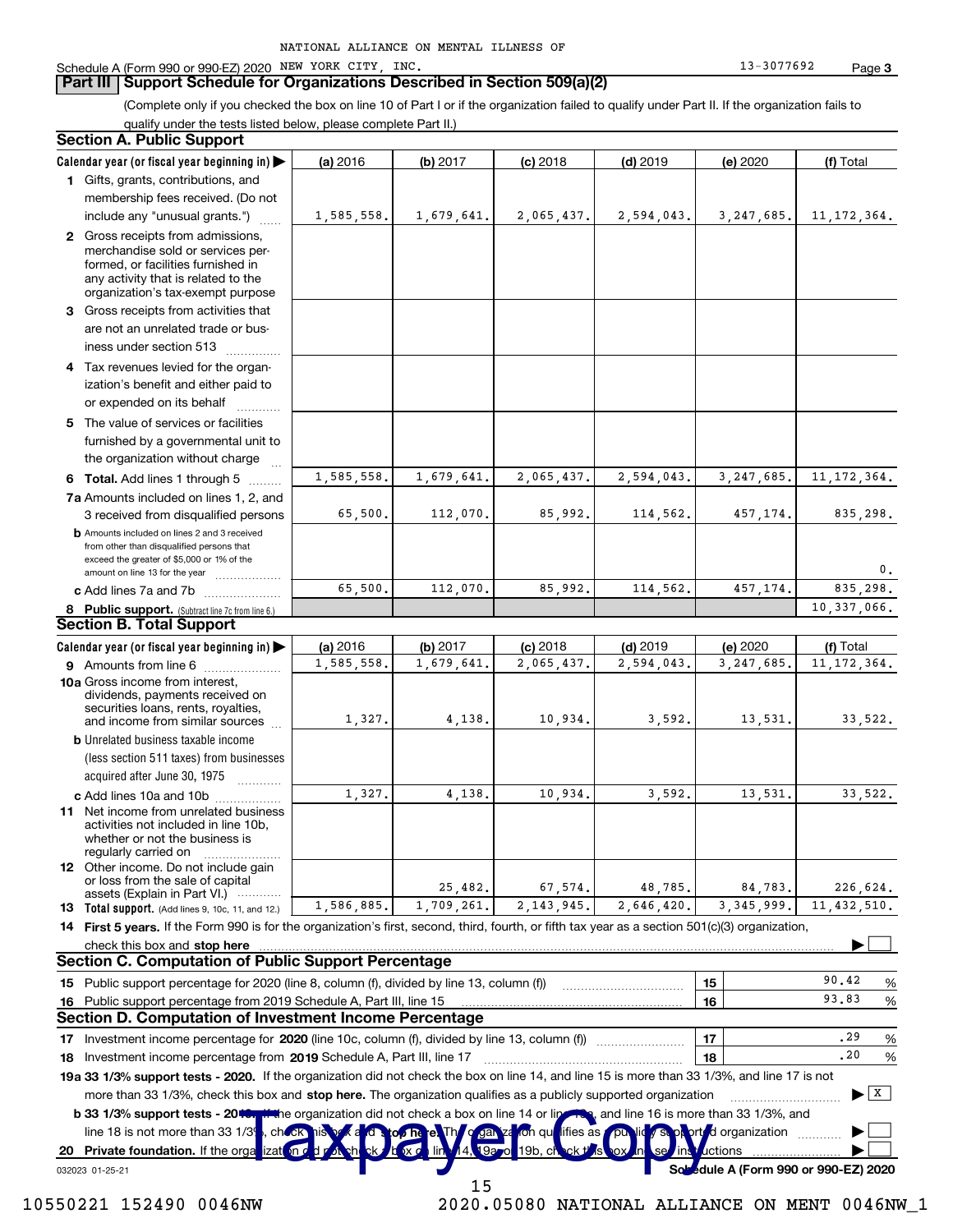# Schedule A (Form 990 or 990-EZ) 2020 NEW YORK CITY, INC.

#### **Part IV Supporting Organizations**

(Complete only if you checked a box in line 12 on Part I. If you checked box 12a, Part I, complete Sections A and B. If you checked box 12b, Part I, complete Sections A and C. If you checked box 12c, Part I, complete Sections A, D, and E. If you checked box 12d, Part I, complete Sections A and D, and complete Part V.)

## **Section A. All Supporting Organizations**

- 1 Are all of the organization's supported organizations listed by name in the organization's governing documents? If "No," describe in Part VI how the supported organizations are designated. If designated by class or purpose, describe the designation. If historic and continuing relationship, explain.
- 2 Did the organization have any supported organization that does not have an IRS determination of status under section 509(a)(1) or (2)? If "Yes," explain in Part VI how the organization determined that the supported organization was described in section 509(a)(1) or (2).
- 3a Did the organization have a supported organization described in section 501(c)(4), (5), or (6)? If "Yes." answer lines 3b and 3c below.
- **b** Did the organization confirm that each supported organization qualified under section  $501(c)(4)$ ,  $(5)$ , or  $(6)$  and satisfied the public support tests under section 509(a)(2)? If "Yes," describe in Part VI when and how the organization made the determination.
- c Did the organization ensure that all support to such organizations was used exclusively for section 170(c)(2)(B) purposes? If "Yes," explain in Part VI what controls the organization put in place to ensure such use.
- 4a Was any supported organization not organized in the United States ("foreign supported organization")? If "Yes," and if you checked box 12a or 12b in Part I, answer lines 4b and 4c below.
- **b** Did the organization have ultimate control and discretion in deciding whether to make grants to the foreign supported organization? If "Yes," describe in Part VI how the organization had such control and discretion despite being controlled or supervised by or in connection with its supported organizations.
- c Did the organization support any foreign supported organization that does not have an IRS determination under sections 501(c)(3) and 509(a)(1) or (2)? If "Yes," explain in Part VI what controls the organization used to ensure that all support to the foreign supported organization was used exclusively for section 170(c)(2)(B) purposes.
- 5a Did the organization add, substitute, or remove any supported organizations during the tax year? If "Yes." answer lines 5b and 5c below (if applicable). Also, provide detail in Part VI, including (i) the names and EIN numbers of the supported organizations added, substituted, or removed; (ii) the reasons for each such action; (iii) the authority under the organization's organizing document authorizing such action; and (iv) how the action was accomplished (such as by amendment to the organizing document).
- b Type I or Type II only. Was any added or substituted supported organization part of a class already designated in the organization's organizing document?
- c Substitutions only. Was the substitution the result of an event beyond the organization's control?
- 6 Did the organization provide support (whether in the form of grants or the provision of services or facilities) to anyone other than (i) its supported organizations, (ii) individuals that are part of the charitable class benefited by one or more of its supported organizations, or (iii) other supporting organizations that also support or benefit one or more of the filing organization's supported organizations? If "Yes," provide detail in Part VI.
- 7 Did the organization provide a grant, loan, compensation, or other similar payment to a substantial contributor (as defined in section 4958(c)(3)(C)), a family member of a substantial contributor, or a 35% controlled entity with regard to a substantial contributor? If "Yes," complete Part I of Schedule L (Form 990 or 990-EZ).
- 8 Did the organization make a loan to a disqualified person (as defined in section 4958) not described in line 7? If "Yes," complete Part I of Schedule L (Form 990 or 990-EZ).
- 9a Was the organization controlled directly or indirectly at any time during the tax year by one or more disqualified persons, as defined in section 4946 (other than foundation managers and organizations described in section 509(a)(1) or (2))? If "Yes," provide detail in Part VI.
- b Did one or more disqualified persons (as defined in line 9a) hold a controlling interest in any entity in which the supporting organization had an interest? If "Yes," provide detail in Part VI.
- c Did a disqualified person (as defined in line 9a) have an ownership interest in, or derive any personal benefit from, assets in which the supporting organization also had an interest? If "Yes," provide detail in Part VI.
- 10a Was the organization subject to the excess business holdings rules of section 4943 because of section 4943(f) (regarding certain Type II supporting organizations, and all Type III non-functionally integrated supporting organizations)? answer line 10b below
- **b** Did the organization have any  $x$ ces  $5$   $\overline{D}$ determine whether the organiz 032024 01-25-21

dule A (Form 990 or 990-EZ) 2020

2020.05080 NATIONAL ALLIANCE ON MENT 0046NW\_1

 $\mathbf{1}$ 

 $\mathbf{2}$ 

За

 $3<sub>b</sub>$ 

 $3<sub>c</sub>$ 

4a

4b

4c

<u>5a</u>

5b

**5c** 

6

7

8

<u>9a</u>

9b

 $9c$ 

 $10a$ 

 $10<sub>b</sub>$ 

Yes No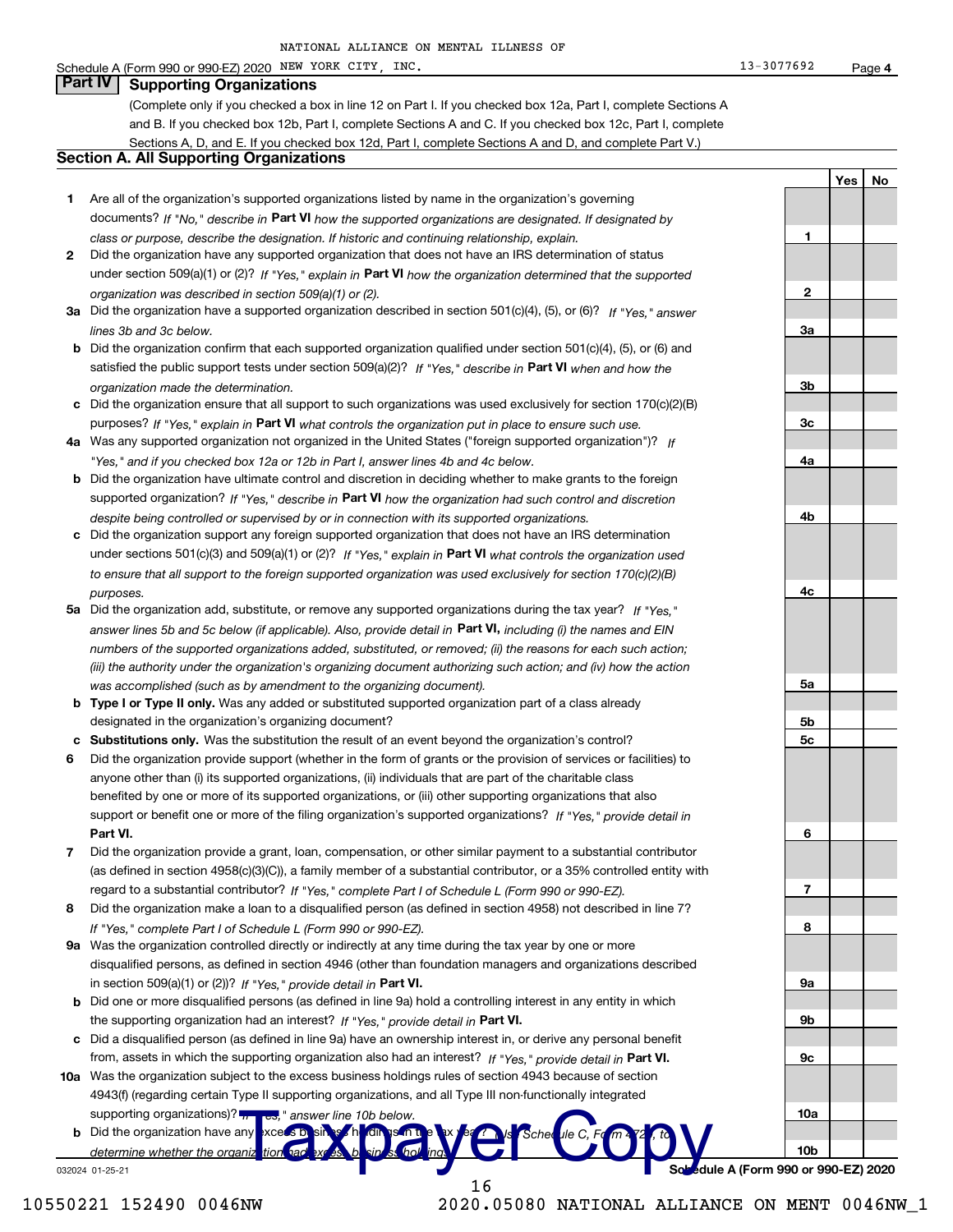Schedule A (Form 990 or 990-EZ) 2020 NEW YORK CITY, INC.  $13 - 3077692$ Page 5 Part IV **Supporting Organizations (continued)** Yes **No** 11 Has the organization accepted a gift or contribution from any of the following persons? a A person who directly or indirectly controls, either alone or together with persons described in lines 11b and 11c below, the governing body of a supported organization?  $11a$ **b** A family member of a person described in line 11a above?  $11<sub>b</sub>$ c A 35% controlled entity of a person described in line 11a or 11b above? If "Yes" to line 11a, 11b, or 11c, provide <u>detail in **Part VI**</u>  $11c$ **Section B. Type I Supporting Organizations** Yes **No** Did the governing body, members of the governing body, officers acting in their official capacity, or membership of one or 1. more supported organizations have the power to regularly appoint or elect at least a majority of the organization's officers, directors, or trustees at all times during the tax year? If "No," describe in Part VI how the supported organization(s) effectively operated, supervised, or controlled the organization's activities. If the organization had more than one supported organization, describe how the powers to appoint and/or remove officers, directors, or trustees were allocated among the 1 supported organizations and what conditions or restrictions, if any, applied to such powers during the tax year. 2 Did the organization operate for the benefit of any supported organization other than the supported organization(s) that operated, supervised, or controlled the supporting organization? If "Yes," explain in **Part VI** how providing such benefit carried out the purposes of the supported organization(s) that operated,  $\overline{2}$ upervised, or controlled the supporting organization. **Section C. Type II Supporting Organizations** No Yes 1 Were a majority of the organization's directors or trustees during the tax year also a majority of the directors or trustees of each of the organization's supported organization(s)? If "No," describe in Part VI how control or management of the supporting organization was vested in the same persons that controlled or managed the supported organization(s) **Section D. All Type III Supporting Organizations**  $Yes$ <u>No</u> 1 Did the organization provide to each of its supported organizations, by the last day of the fifth month of the organization's tax year, (i) a written notice describing the type and amount of support provided during the prior tax year, (ii) a copy of the Form 990 that was most recently filed as of the date of notification, and (iii) copies of the organization's governing documents in effect on the date of notification, to the extent not previously provided?  $\mathbf{1}$ 2 Were any of the organization's officers, directors, or trustees either (i) appointed or elected by the supported organization(s) or (ii) serving on the governing body of a supported organization? If "No," explain in Part VI how the organization maintained a close and continuous working relationship with the supported organization(s).  $\overline{2}$ By reason of the relationship described in line 2, above, did the organization's supported organizations have a 3 significant voice in the organization's investment policies and in directing the use of the organization's income or assets at all times during the tax year? If "Yes," describe in Part VI the role the organization's 3 supported organizations plaved in this regard. Section E. Type III Functionally Integrated Supporting Organizations Check the box next to the method that the organization used to satisfy the Integral Part Test during the year (see instructions). 1  $\Box$  The organization satisfied the Activities Test. Complete line 2 below. a The organization is the parent of each of its supported organizations. Complete line 3 below.  $\mathbf b$ The organization supported a governmental entity. Describe in Part VI how you supported a governmental entity (see instructions) C 2 Activities Test. Answer lines 2a and 2b below. <u>Yes | No</u> a Did substantially all of the organization's activities during the tax year directly further the exempt purposes of

- the supported organization(s) to which the organization was responsive? If "Yes." then in Part VI identify those supported organizations and explain how these activities directly furthered their exempt purposes, how the organization was responsive to those supported organizations, and how the organization determined that these activities constituted substantially all of its activities. **b** Did the activities described in line 2a, above, constitute activities that, but for the organization's involvement, one or more of the organization's supported organization(s) would have been engaged in? If "Yes." explain in
	- Part VI the reasons for the organization's position that its supported organization(s) would have engaged in these activities but for the organization's involvement.
- 3 Parent of Supported Organizations. Answer lines 3a and 3b below.

a Did the organization have the power to regularly appoint or elect a majority of the officers, directors, or trustees of each of the supp organizations? If "Yes" or "No" provide details in F

**b** Did the organization exercise a sub of its supported organizations dule A (Form 990 or 990-EZ) 2020

17

032025 01-25-21

## 10550221 152490 0046NW

2020.05080 NATIONAL ALLIANCE ON MENT 0046NW\_1

<u>2a</u>

 $2<sub>b</sub>$ 

За

3h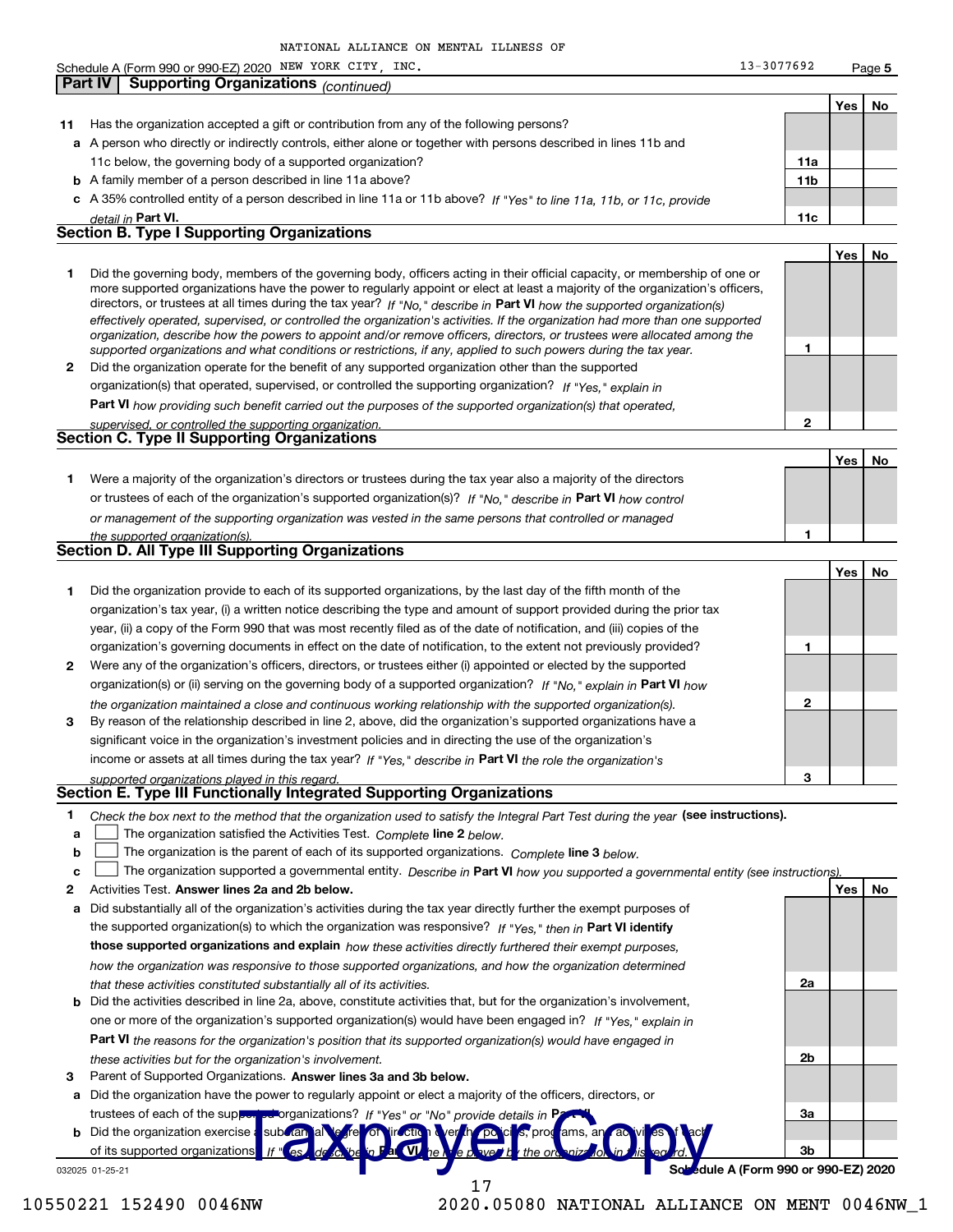| NATIONAL ALLIANCE ON MENTAL ILLNESS OF |
|----------------------------------------|
|----------------------------------------|

|                | Schedule A (Form 990 or 990-EZ) 2020 NEW YORK CITY, INC.                                                                                       |                |                | 13-3077692                     | Page 6 |
|----------------|------------------------------------------------------------------------------------------------------------------------------------------------|----------------|----------------|--------------------------------|--------|
|                | Type III Non-Functionally Integrated 509(a)(3) Supporting Organizations<br><b>Part V</b>                                                       |                |                |                                |        |
| 1              | Check here if the organization satisfied the Integral Part Test as a qualifying trust on Nov. 20, 1970 (explain in Part VI). See instructions. |                |                |                                |        |
|                | All other Type III non-functionally integrated supporting organizations must complete Sections A through E.                                    |                |                |                                |        |
|                | <b>Section A - Adjusted Net Income</b>                                                                                                         |                | (A) Prior Year | (B) Current Year<br>(optional) |        |
| 1              | Net short-term capital gain                                                                                                                    | 1              |                |                                |        |
| 2              | Recoveries of prior-year distributions                                                                                                         | $\mathbf{2}$   |                |                                |        |
| 3              | Other gross income (see instructions)                                                                                                          | 3              |                |                                |        |
| 4              | Add lines 1 through 3.                                                                                                                         | 4              |                |                                |        |
| 5              | Depreciation and depletion                                                                                                                     | 5              |                |                                |        |
| 6              | Portion of operating expenses paid or incurred for production or                                                                               |                |                |                                |        |
|                | collection of gross income or for management, conservation, or                                                                                 |                |                |                                |        |
|                | maintenance of property held for production of income (see instructions)                                                                       | 6              |                |                                |        |
| 7              | Other expenses (see instructions)                                                                                                              | $\overline{7}$ |                |                                |        |
| 8              | Adjusted Net Income (subtract lines 5, 6, and 7 from line 4)                                                                                   | 8              |                |                                |        |
|                | <b>Section B - Minimum Asset Amount</b>                                                                                                        |                | (A) Prior Year | (B) Current Year<br>(optional) |        |
| 1.             | Aggregate fair market value of all non-exempt-use assets (see                                                                                  |                |                |                                |        |
|                | instructions for short tax year or assets held for part of year):                                                                              |                |                |                                |        |
|                | <b>a</b> Average monthly value of securities                                                                                                   | 1a             |                |                                |        |
|                | <b>b</b> Average monthly cash balances                                                                                                         | 1b             |                |                                |        |
|                | c Fair market value of other non-exempt-use assets                                                                                             | 1c             |                |                                |        |
|                | d Total (add lines 1a, 1b, and 1c)                                                                                                             | 1d             |                |                                |        |
|                | e Discount claimed for blockage or other factors                                                                                               |                |                |                                |        |
|                | (explain in detail in Part VI):                                                                                                                |                |                |                                |        |
| 2              | Acquisition indebtedness applicable to non-exempt-use assets                                                                                   | $\mathbf{2}$   |                |                                |        |
| 3              | Subtract line 2 from line 1d.                                                                                                                  | 3              |                |                                |        |
| 4              | Cash deemed held for exempt use. Enter 0.015 of line 3 (for greater amount,                                                                    |                |                |                                |        |
|                | see instructions)                                                                                                                              | 4              |                |                                |        |
| 5              | Net value of non-exempt-use assets (subtract line 4 from line 3)                                                                               | 5              |                |                                |        |
| 6              | Multiply line 5 by 0.035.                                                                                                                      | 6              |                |                                |        |
| 7              | Recoveries of prior-year distributions                                                                                                         | $\overline{7}$ |                |                                |        |
| 8              | <b>Minimum Asset Amount</b> (add line 7 to line 6)                                                                                             | 8              |                |                                |        |
|                | <b>Section C - Distributable Amount</b>                                                                                                        |                |                | <b>Current Year</b>            |        |
| 1.             | Adjusted net income for prior year (from Section A, line 8, column A)                                                                          | 1              |                |                                |        |
| 2              | Enter 0.85 of line 1.                                                                                                                          | 2              |                |                                |        |
| 3              | Minimum asset amount for prior year (from Section B, line 8, column A)                                                                         | 3              |                |                                |        |
| 4              | Enter greater of line 2 or line 3.                                                                                                             | 4              |                |                                |        |
| 5              | Income tax imposed in prior year                                                                                                               | 5              |                |                                |        |
| 6              | Distributable Amount. Subtract line 5 from line 4, unless subject to                                                                           |                |                |                                |        |
|                | emergency temporary reduction (see instructions).                                                                                              | 6              |                |                                |        |
| $\overline{7}$ | Check here if the current year is the organization's first as a non-functionally integrated Type III supporting organization (see              |                |                |                                |        |

instructions).

Schedule A (Form 990 or 990-EZ) 2020



032026 01-25-21

10550221 152490 0046NW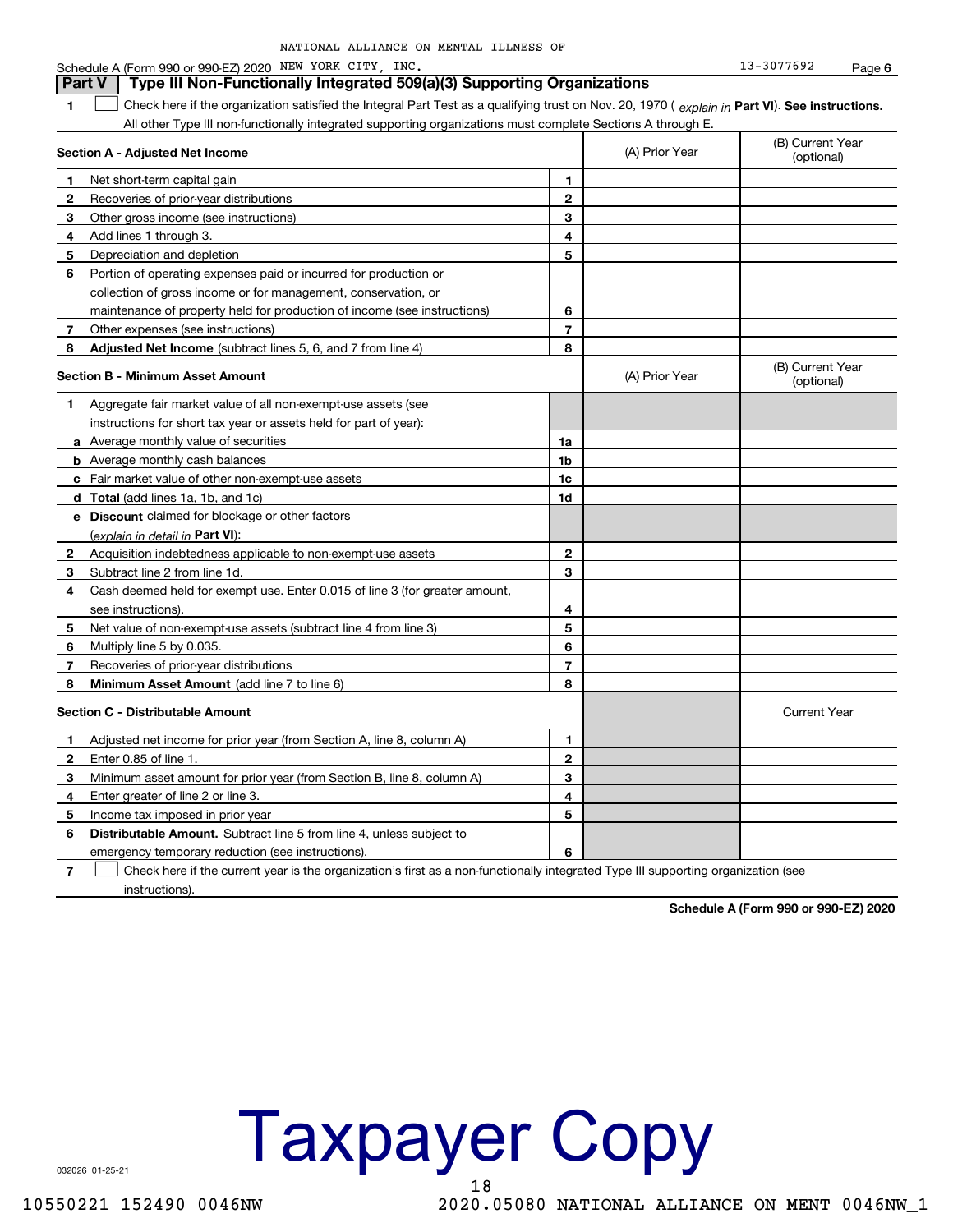$13 - 3077692$ Page 7

|               | Schedule A (Form 990 or 990-EZ) 2020 NEW YORK CITY, INC.                                   |                                    |                                               |                | 13-3077692                                       | Page 7 |
|---------------|--------------------------------------------------------------------------------------------|------------------------------------|-----------------------------------------------|----------------|--------------------------------------------------|--------|
| <b>Part V</b> | Type III Non-Functionally Integrated 509(a)(3) Supporting Organizations                    |                                    | (continued)                                   |                |                                                  |        |
|               | <b>Section D - Distributions</b>                                                           |                                    |                                               |                | <b>Current Year</b>                              |        |
| 1             | Amounts paid to supported organizations to accomplish exempt purposes                      |                                    |                                               | 1              |                                                  |        |
| 2             | Amounts paid to perform activity that directly furthers exempt purposes of supported       |                                    |                                               |                |                                                  |        |
|               | organizations, in excess of income from activity                                           |                                    |                                               | 2              |                                                  |        |
| 3             | Administrative expenses paid to accomplish exempt purposes of supported organizations      |                                    |                                               | 3              |                                                  |        |
| 4             | Amounts paid to acquire exempt-use assets                                                  |                                    |                                               | 4              |                                                  |        |
| 5             | Qualified set-aside amounts (prior IRS approval required - provide details in Part VI)     |                                    |                                               | 5              |                                                  |        |
| 6             | Other distributions (describe in Part VI). See instructions.                               |                                    |                                               | 6              |                                                  |        |
| 7             | Total annual distributions. Add lines 1 through 6.                                         |                                    |                                               | $\overline{7}$ |                                                  |        |
| 8             | Distributions to attentive supported organizations to which the organization is responsive |                                    |                                               |                |                                                  |        |
|               | (provide details in Part VI). See instructions.                                            |                                    |                                               | 8              |                                                  |        |
| 9             | Distributable amount for 2020 from Section C, line 6                                       |                                    |                                               | 9              |                                                  |        |
| 10            | Line 8 amount divided by line 9 amount                                                     |                                    |                                               | 10             |                                                  |        |
|               | <b>Section E - Distribution Allocations</b> (see instructions)                             | (i)<br><b>Excess Distributions</b> | (ii)<br><b>Underdistributions</b><br>Pre-2020 |                | (iii)<br><b>Distributable</b><br>Amount for 2020 |        |
| 1             | Distributable amount for 2020 from Section C, line 6                                       |                                    |                                               |                |                                                  |        |
| 2             | Underdistributions, if any, for years prior to 2020 (reason-                               |                                    |                                               |                |                                                  |        |
|               | able cause required - explain in Part VI). See instructions.                               |                                    |                                               |                |                                                  |        |
| 3             | Excess distributions carryover, if any, to 2020                                            |                                    |                                               |                |                                                  |        |
|               | <b>a</b> From 2015                                                                         |                                    |                                               |                |                                                  |        |
|               | <b>b</b> From 2016                                                                         |                                    |                                               |                |                                                  |        |
|               | c From 2017                                                                                |                                    |                                               |                |                                                  |        |
|               | d From 2018                                                                                |                                    |                                               |                |                                                  |        |
|               | e From 2019                                                                                |                                    |                                               |                |                                                  |        |
|               | f Total of lines 3a through 3e                                                             |                                    |                                               |                |                                                  |        |
|               | g Applied to underdistributions of prior years                                             |                                    |                                               |                |                                                  |        |
|               | <b>h</b> Applied to 2020 distributable amount                                              |                                    |                                               |                |                                                  |        |
| Ť.            | Carryover from 2015 not applied (see instructions)                                         |                                    |                                               |                |                                                  |        |
|               | Remainder. Subtract lines 3g, 3h, and 3i from line 3f.                                     |                                    |                                               |                |                                                  |        |
| 4             | Distributions for 2020 from Section D,                                                     |                                    |                                               |                |                                                  |        |
|               | line $7:$                                                                                  |                                    |                                               |                |                                                  |        |
|               | a Applied to underdistributions of prior years                                             |                                    |                                               |                |                                                  |        |
|               | <b>b</b> Applied to 2020 distributable amount                                              |                                    |                                               |                |                                                  |        |
|               | <b>c</b> Remainder. Subtract lines 4a and 4b from line 4.                                  |                                    |                                               |                |                                                  |        |
|               | Remaining underdistributions for years prior to 2020, if                                   |                                    |                                               |                |                                                  |        |
|               | any. Subtract lines 3g and 4a from line 2. For result greater                              |                                    |                                               |                |                                                  |        |
|               | than zero, explain in Part VI. See instructions.                                           |                                    |                                               |                |                                                  |        |
| 6             | Remaining underdistributions for 2020. Subtract lines 3h                                   |                                    |                                               |                |                                                  |        |
|               | and 4b from line 1. For result greater than zero, explain in                               |                                    |                                               |                |                                                  |        |
|               | Part VI. See instructions.                                                                 |                                    |                                               |                |                                                  |        |
| 7             | Excess distributions carryover to 2021. Add lines 3j                                       |                                    |                                               |                |                                                  |        |
|               | and 4c.                                                                                    |                                    |                                               |                |                                                  |        |
| 8             | Breakdown of line 7:                                                                       |                                    |                                               |                |                                                  |        |
|               | a Excess from 2016                                                                         |                                    |                                               |                |                                                  |        |
|               | <b>b</b> Excess from 2017                                                                  |                                    |                                               |                |                                                  |        |
|               | c Excess from 2018                                                                         |                                    |                                               |                |                                                  |        |
|               | d Excess from 2019                                                                         |                                    |                                               |                |                                                  |        |
|               | e Excess from 2020                                                                         |                                    |                                               |                |                                                  |        |

Schedule A (Form 990 or 990-EZ) 2020

**Taxpayer Copy** 19

032027 01-25-21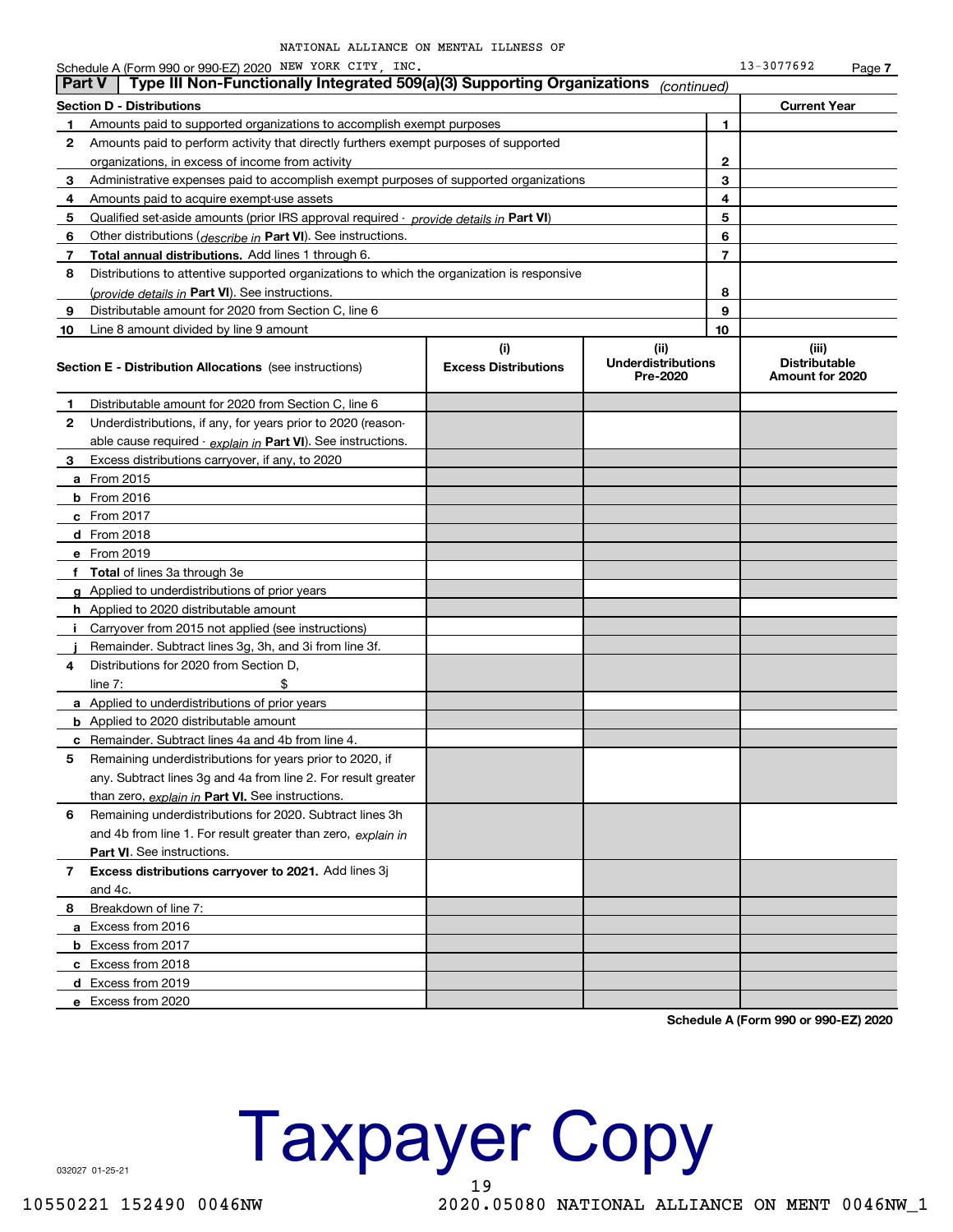| <b>Part VI</b>  | Schedule A (Form 990 or 990-EZ) 2020 NEW YORK CITY, INC.<br>Supplemental Information. Provide the explanations required by Part II, line 10; Part II, line 17a or 17b; Part III, line 12;                                                                                                                                                                                                                                           |                                      |  |
|-----------------|-------------------------------------------------------------------------------------------------------------------------------------------------------------------------------------------------------------------------------------------------------------------------------------------------------------------------------------------------------------------------------------------------------------------------------------|--------------------------------------|--|
|                 | Part IV, Section A, lines 1, 2, 3b, 3c, 4b, 4c, 5a, 6, 9a, 9b, 9c, 11a, 11b, and 11c; Part IV, Section B, lines 1 and 2; Part IV, Section C,<br>line 1; Part IV, Section D, lines 2 and 3; Part IV, Section E, lines 1c, 2a, 2b, 3a, and 3b; Part V, line 1; Part V, Section B, line 1e; Part V,<br>Section D, lines 5, 6, and 8; and Part V, Section E, lines 2, 5, and 6. Also complete this part for any additional information. |                                      |  |
|                 | (See instructions.)                                                                                                                                                                                                                                                                                                                                                                                                                 |                                      |  |
|                 |                                                                                                                                                                                                                                                                                                                                                                                                                                     |                                      |  |
|                 |                                                                                                                                                                                                                                                                                                                                                                                                                                     |                                      |  |
|                 |                                                                                                                                                                                                                                                                                                                                                                                                                                     |                                      |  |
|                 |                                                                                                                                                                                                                                                                                                                                                                                                                                     |                                      |  |
|                 |                                                                                                                                                                                                                                                                                                                                                                                                                                     |                                      |  |
|                 |                                                                                                                                                                                                                                                                                                                                                                                                                                     |                                      |  |
|                 |                                                                                                                                                                                                                                                                                                                                                                                                                                     |                                      |  |
|                 |                                                                                                                                                                                                                                                                                                                                                                                                                                     |                                      |  |
|                 |                                                                                                                                                                                                                                                                                                                                                                                                                                     |                                      |  |
|                 |                                                                                                                                                                                                                                                                                                                                                                                                                                     |                                      |  |
|                 |                                                                                                                                                                                                                                                                                                                                                                                                                                     |                                      |  |
|                 |                                                                                                                                                                                                                                                                                                                                                                                                                                     |                                      |  |
|                 |                                                                                                                                                                                                                                                                                                                                                                                                                                     |                                      |  |
|                 |                                                                                                                                                                                                                                                                                                                                                                                                                                     |                                      |  |
|                 |                                                                                                                                                                                                                                                                                                                                                                                                                                     |                                      |  |
|                 |                                                                                                                                                                                                                                                                                                                                                                                                                                     |                                      |  |
|                 |                                                                                                                                                                                                                                                                                                                                                                                                                                     |                                      |  |
|                 |                                                                                                                                                                                                                                                                                                                                                                                                                                     |                                      |  |
|                 |                                                                                                                                                                                                                                                                                                                                                                                                                                     |                                      |  |
|                 |                                                                                                                                                                                                                                                                                                                                                                                                                                     |                                      |  |
|                 |                                                                                                                                                                                                                                                                                                                                                                                                                                     |                                      |  |
|                 |                                                                                                                                                                                                                                                                                                                                                                                                                                     |                                      |  |
|                 |                                                                                                                                                                                                                                                                                                                                                                                                                                     |                                      |  |
|                 |                                                                                                                                                                                                                                                                                                                                                                                                                                     |                                      |  |
|                 |                                                                                                                                                                                                                                                                                                                                                                                                                                     |                                      |  |
|                 |                                                                                                                                                                                                                                                                                                                                                                                                                                     |                                      |  |
|                 |                                                                                                                                                                                                                                                                                                                                                                                                                                     |                                      |  |
|                 |                                                                                                                                                                                                                                                                                                                                                                                                                                     |                                      |  |
|                 | <b>axpayer Cop</b>                                                                                                                                                                                                                                                                                                                                                                                                                  |                                      |  |
| 032028 01-25-21 | 20                                                                                                                                                                                                                                                                                                                                                                                                                                  | Sobedule A (Form 990 or 990-EZ) 2020 |  |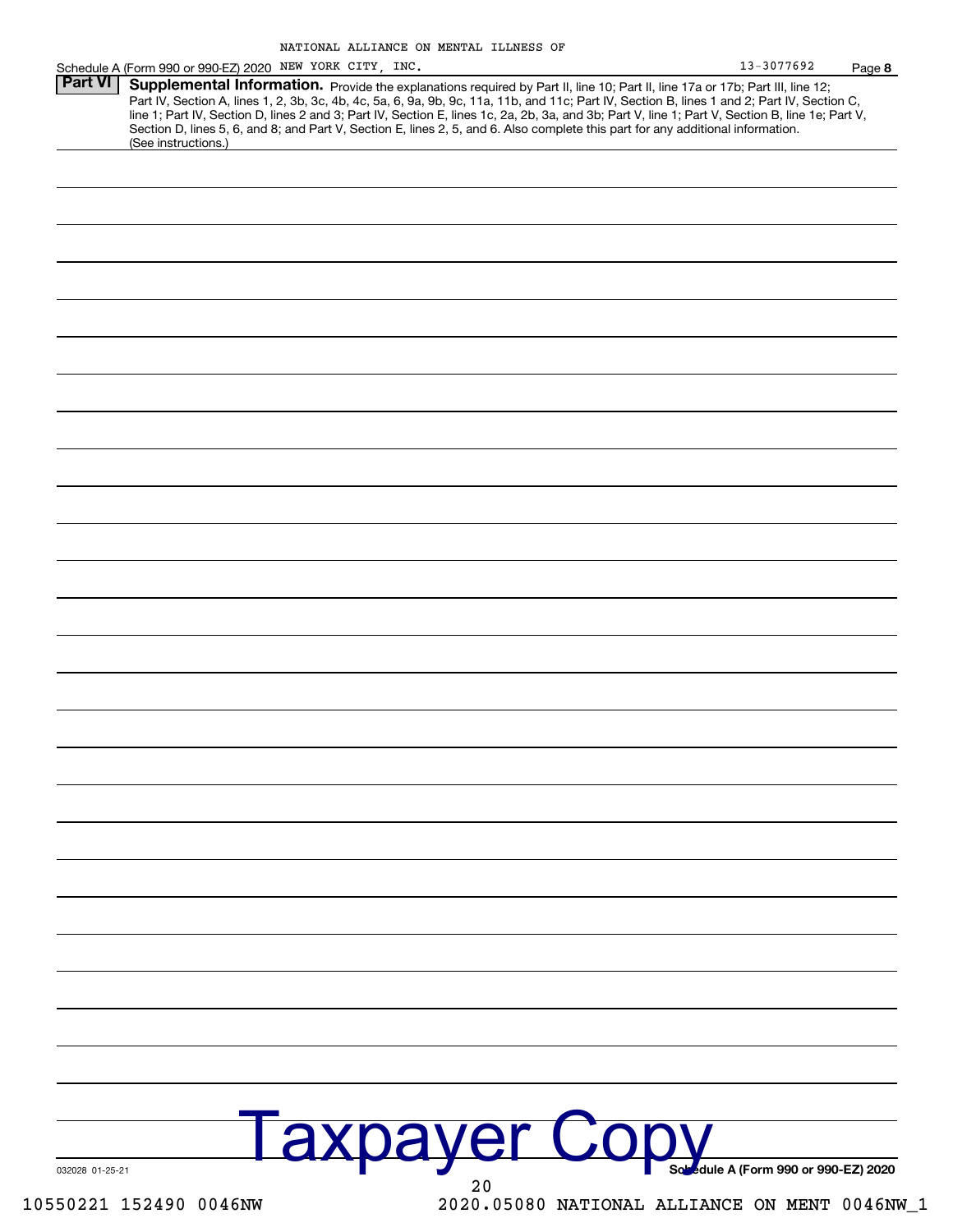|                 | <b>SCHEDULE D</b>                                                                                                            |                                                                                                                                                                                                                                                                                                                                                                   |  | <b>Supplemental Financial Statements</b>                 |  |                                                    |                                       |                              |  | OMB No. 1545-0047                         |           |
|-----------------|------------------------------------------------------------------------------------------------------------------------------|-------------------------------------------------------------------------------------------------------------------------------------------------------------------------------------------------------------------------------------------------------------------------------------------------------------------------------------------------------------------|--|----------------------------------------------------------|--|----------------------------------------------------|---------------------------------------|------------------------------|--|-------------------------------------------|-----------|
|                 | (Form 990)                                                                                                                   | Part IV, line 6, 7, 8, 9, 10, 11a, 11b, 11c, 11d, 11e, 11f, 12a, or 12b.                                                                                                                                                                                                                                                                                          |  | Complete if the organization answered "Yes" on Form 990, |  |                                                    |                                       |                              |  |                                           |           |
|                 | Department of the Treasury<br>Internal Revenue Service                                                                       | Go to www.irs.gov/Form990 for instructions and the latest information.                                                                                                                                                                                                                                                                                            |  | Attach to Form 990.                                      |  | <b>Open to Public</b><br>Inspection                |                                       |                              |  |                                           |           |
|                 | Name of the organization                                                                                                     | NATIONAL ALLIANCE ON MENTAL ILLNESS OF                                                                                                                                                                                                                                                                                                                            |  |                                                          |  |                                                    | <b>Employer identification number</b> |                              |  |                                           |           |
|                 |                                                                                                                              | NEW YORK CITY, INC.                                                                                                                                                                                                                                                                                                                                               |  |                                                          |  |                                                    |                                       |                              |  | 13-3077692                                |           |
| Part I          |                                                                                                                              | Organizations Maintaining Donor Advised Funds or Other Similar Funds or Accounts. Complete if the                                                                                                                                                                                                                                                                 |  |                                                          |  |                                                    |                                       |                              |  |                                           |           |
|                 |                                                                                                                              | organization answered "Yes" on Form 990, Part IV, line 6.                                                                                                                                                                                                                                                                                                         |  | (a) Donor advised funds                                  |  |                                                    |                                       | (b) Funds and other accounts |  |                                           |           |
| 1               |                                                                                                                              |                                                                                                                                                                                                                                                                                                                                                                   |  |                                                          |  |                                                    |                                       |                              |  |                                           |           |
| 2               |                                                                                                                              | Aggregate value of contributions to (during year)                                                                                                                                                                                                                                                                                                                 |  |                                                          |  |                                                    |                                       |                              |  |                                           |           |
| З               |                                                                                                                              |                                                                                                                                                                                                                                                                                                                                                                   |  |                                                          |  |                                                    |                                       |                              |  |                                           |           |
| 4               |                                                                                                                              |                                                                                                                                                                                                                                                                                                                                                                   |  |                                                          |  |                                                    |                                       |                              |  |                                           |           |
| 5               |                                                                                                                              | Did the organization inform all donors and donor advisors in writing that the assets held in donor advised funds                                                                                                                                                                                                                                                  |  |                                                          |  |                                                    |                                       |                              |  |                                           |           |
|                 |                                                                                                                              |                                                                                                                                                                                                                                                                                                                                                                   |  |                                                          |  |                                                    |                                       |                              |  | Yes                                       | No        |
| 6               |                                                                                                                              | Did the organization inform all grantees, donors, and donor advisors in writing that grant funds can be used only                                                                                                                                                                                                                                                 |  |                                                          |  |                                                    |                                       |                              |  |                                           |           |
|                 |                                                                                                                              | for charitable purposes and not for the benefit of the donor or donor advisor, or for any other purpose conferring                                                                                                                                                                                                                                                |  |                                                          |  |                                                    |                                       |                              |  |                                           |           |
| Part II         |                                                                                                                              | Conservation Easements. Complete if the organization answered "Yes" on Form 990, Part IV, line 7.                                                                                                                                                                                                                                                                 |  |                                                          |  |                                                    |                                       |                              |  | Yes                                       | No        |
| 1               |                                                                                                                              | Purpose(s) of conservation easements held by the organization (check all that apply).                                                                                                                                                                                                                                                                             |  |                                                          |  |                                                    |                                       |                              |  |                                           |           |
|                 |                                                                                                                              | Preservation of land for public use (for example, recreation or education)                                                                                                                                                                                                                                                                                        |  |                                                          |  | Preservation of a historically important land area |                                       |                              |  |                                           |           |
|                 |                                                                                                                              | Protection of natural habitat                                                                                                                                                                                                                                                                                                                                     |  |                                                          |  | Preservation of a certified historic structure     |                                       |                              |  |                                           |           |
|                 |                                                                                                                              | Preservation of open space                                                                                                                                                                                                                                                                                                                                        |  |                                                          |  |                                                    |                                       |                              |  |                                           |           |
| 2               |                                                                                                                              | Complete lines 2a through 2d if the organization held a qualified conservation contribution in the form of a conservation easement on the last                                                                                                                                                                                                                    |  |                                                          |  |                                                    |                                       |                              |  |                                           |           |
|                 | day of the tax year.                                                                                                         |                                                                                                                                                                                                                                                                                                                                                                   |  |                                                          |  |                                                    |                                       |                              |  | Held at the End of the Tax Year           |           |
| а               |                                                                                                                              |                                                                                                                                                                                                                                                                                                                                                                   |  |                                                          |  |                                                    |                                       | 2a                           |  |                                           |           |
| b               |                                                                                                                              | Total acreage restricted by conservation easements                                                                                                                                                                                                                                                                                                                |  |                                                          |  |                                                    |                                       | 2 <sub>b</sub>               |  |                                           |           |
| с               |                                                                                                                              |                                                                                                                                                                                                                                                                                                                                                                   |  |                                                          |  |                                                    |                                       | 2c                           |  |                                           |           |
| d               |                                                                                                                              | Number of conservation easements included in (c) acquired after 7/25/06, and not on a historic structure                                                                                                                                                                                                                                                          |  |                                                          |  |                                                    |                                       | 2d                           |  |                                           |           |
| 3               |                                                                                                                              | listed in the National Register [11, 1200] [12] The National Register [11, 1200] [12] The National Register [11, 1200] [12] The National Register [11, 1200] [12] The National Register [11, 1200] [12] The National Register<br>Number of conservation easements modified, transferred, released, extinguished, or terminated by the organization during the tax |  |                                                          |  |                                                    |                                       |                              |  |                                           |           |
|                 | $\mathsf{year}$                                                                                                              |                                                                                                                                                                                                                                                                                                                                                                   |  |                                                          |  |                                                    |                                       |                              |  |                                           |           |
| 4               |                                                                                                                              | Number of states where property subject to conservation easement is located >                                                                                                                                                                                                                                                                                     |  |                                                          |  |                                                    |                                       |                              |  |                                           |           |
| 5               |                                                                                                                              | Does the organization have a written policy regarding the periodic monitoring, inspection, handling of                                                                                                                                                                                                                                                            |  |                                                          |  |                                                    |                                       |                              |  |                                           |           |
|                 |                                                                                                                              | violations, and enforcement of the conservation easements it holds?                                                                                                                                                                                                                                                                                               |  |                                                          |  |                                                    |                                       |                              |  | Yes                                       | <b>No</b> |
| 6               |                                                                                                                              | Staff and volunteer hours devoted to monitoring, inspecting, handling of violations, and enforcing conservation easements during the year                                                                                                                                                                                                                         |  |                                                          |  |                                                    |                                       |                              |  |                                           |           |
|                 |                                                                                                                              |                                                                                                                                                                                                                                                                                                                                                                   |  |                                                          |  |                                                    |                                       |                              |  |                                           |           |
| 7               |                                                                                                                              | Amount of expenses incurred in monitoring, inspecting, handling of violations, and enforcing conservation easements during the year                                                                                                                                                                                                                               |  |                                                          |  |                                                    |                                       |                              |  |                                           |           |
| 8               | $\blacktriangleright$ \$                                                                                                     | Does each conservation easement reported on line 2(d) above satisfy the requirements of section 170(h)(4)(B)(i)                                                                                                                                                                                                                                                   |  |                                                          |  |                                                    |                                       |                              |  |                                           |           |
|                 | and section $170(h)(4)(B)(ii)?$                                                                                              |                                                                                                                                                                                                                                                                                                                                                                   |  |                                                          |  |                                                    |                                       |                              |  | Yes                                       | No        |
| 9               |                                                                                                                              | In Part XIII, describe how the organization reports conservation easements in its revenue and expense statement and                                                                                                                                                                                                                                               |  |                                                          |  |                                                    |                                       |                              |  |                                           |           |
|                 |                                                                                                                              | balance sheet, and include, if applicable, the text of the footnote to the organization's financial statements that describes the                                                                                                                                                                                                                                 |  |                                                          |  |                                                    |                                       |                              |  |                                           |           |
|                 |                                                                                                                              | organization's accounting for conservation easements.                                                                                                                                                                                                                                                                                                             |  |                                                          |  |                                                    |                                       |                              |  |                                           |           |
| <b>Part III</b> |                                                                                                                              | Organizations Maintaining Collections of Art, Historical Treasures, or Other Similar Assets.                                                                                                                                                                                                                                                                      |  |                                                          |  |                                                    |                                       |                              |  |                                           |           |
|                 |                                                                                                                              | Complete if the organization answered "Yes" on Form 990, Part IV, line 8.                                                                                                                                                                                                                                                                                         |  |                                                          |  |                                                    |                                       |                              |  |                                           |           |
|                 |                                                                                                                              | 1a If the organization elected, as permitted under FASB ASC 958, not to report in its revenue statement and balance sheet works                                                                                                                                                                                                                                   |  |                                                          |  |                                                    |                                       |                              |  |                                           |           |
|                 |                                                                                                                              | of art, historical treasures, or other similar assets held for public exhibition, education, or research in furtherance of public<br>service, provide in Part XIII the text of the footnote to its financial statements that describes these items.                                                                                                               |  |                                                          |  |                                                    |                                       |                              |  |                                           |           |
| b               |                                                                                                                              | If the organization elected, as permitted under FASB ASC 958, to report in its revenue statement and balance sheet works of                                                                                                                                                                                                                                       |  |                                                          |  |                                                    |                                       |                              |  |                                           |           |
|                 |                                                                                                                              | art, historical treasures, or other similar assets held for public exhibition, education, or research in furtherance of public service,                                                                                                                                                                                                                           |  |                                                          |  |                                                    |                                       |                              |  |                                           |           |
|                 |                                                                                                                              | provide the following amounts relating to these items:                                                                                                                                                                                                                                                                                                            |  |                                                          |  |                                                    |                                       |                              |  |                                           |           |
|                 |                                                                                                                              |                                                                                                                                                                                                                                                                                                                                                                   |  |                                                          |  |                                                    |                                       | \$                           |  |                                           |           |
|                 |                                                                                                                              | (ii) Assets included in Form 990, Part X                                                                                                                                                                                                                                                                                                                          |  |                                                          |  |                                                    |                                       | $\blacktriangleright$ \$     |  |                                           |           |
| 2               | If the organization received or held works of art, historical treasures, or other similar assets for financial gain, provide |                                                                                                                                                                                                                                                                                                                                                                   |  |                                                          |  |                                                    |                                       |                              |  |                                           |           |
|                 |                                                                                                                              | the following amounts required to be reported under FASB ASC 958 relating to these items:                                                                                                                                                                                                                                                                         |  |                                                          |  |                                                    |                                       |                              |  |                                           |           |
| a               |                                                                                                                              | Revenue included on Form <b>Contract</b> VIII, line 1                                                                                                                                                                                                                                                                                                             |  |                                                          |  |                                                    |                                       |                              |  |                                           |           |
|                 |                                                                                                                              | <b>b</b> Assets included in Form 990, art X and A.                                                                                                                                                                                                                                                                                                                |  |                                                          |  |                                                    |                                       |                              |  | $\frac{\$}{\$$ Schedule D (Form 990) 2020 |           |
|                 | 032051 12-01-20                                                                                                              | LHA For Paperwork Reduction Act No Ce<br><b>Best The 1</b>                                                                                                                                                                                                                                                                                                        |  | struction for orl 999.                                   |  |                                                    |                                       |                              |  |                                           |           |
|                 |                                                                                                                              |                                                                                                                                                                                                                                                                                                                                                                   |  |                                                          |  |                                                    |                                       |                              |  |                                           |           |

10550221 152490 0046NW

<sup>32&</sup>lt;br>2020.05080 NATIONAL ALLIANCE ON MENT 0046NW\_1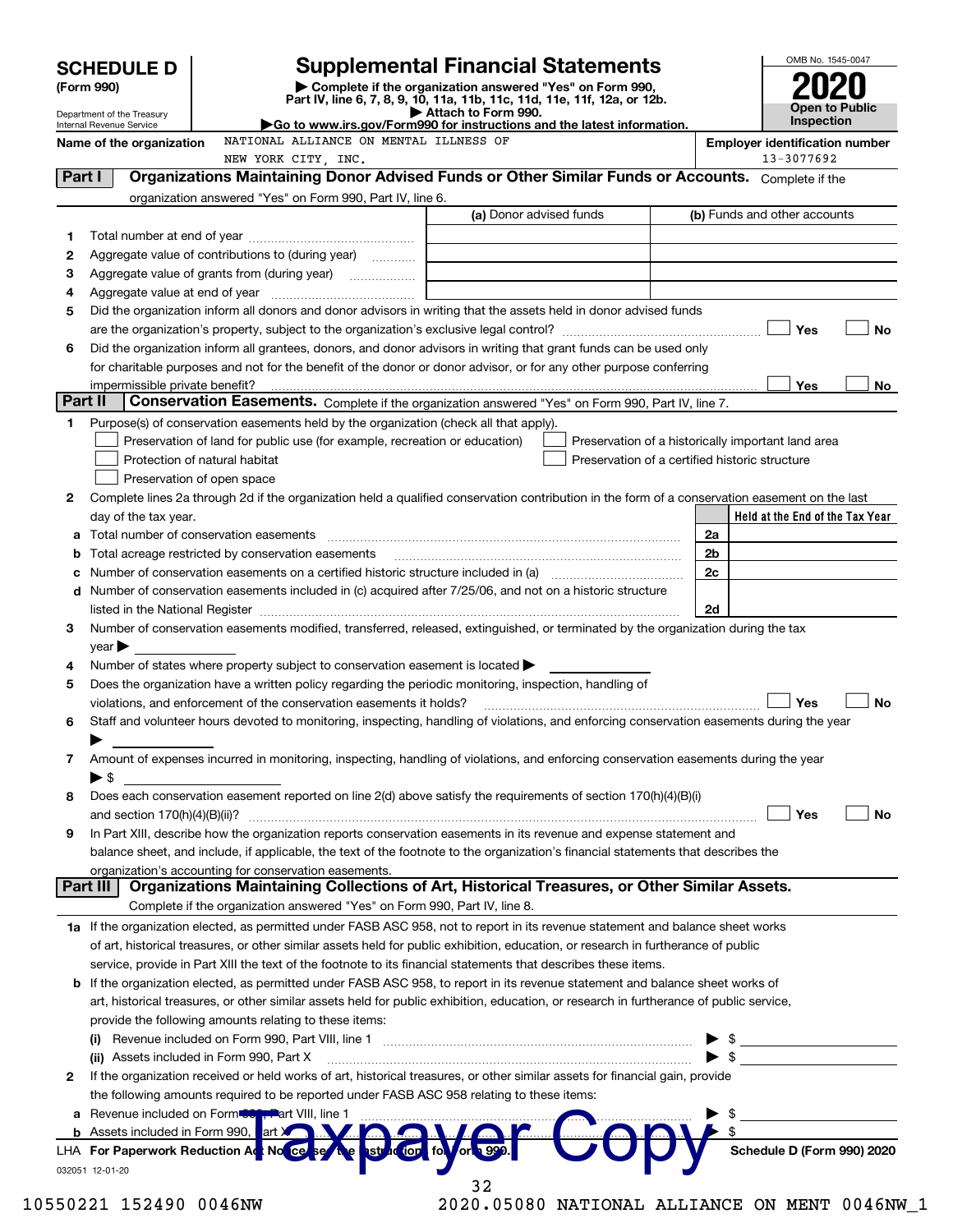|   |                                                                                                                                                                                                                                | NATIONAL ALLIANCE ON MENTAL ILLNESS OF |                |               |                                                                                                                                                                                                                                |                                                                             |                |     |          |
|---|--------------------------------------------------------------------------------------------------------------------------------------------------------------------------------------------------------------------------------|----------------------------------------|----------------|---------------|--------------------------------------------------------------------------------------------------------------------------------------------------------------------------------------------------------------------------------|-----------------------------------------------------------------------------|----------------|-----|----------|
|   | NEW YORK CITY, INC.<br>Schedule D (Form 990) 2020                                                                                                                                                                              |                                        |                |               |                                                                                                                                                                                                                                |                                                                             | 13-3077692     |     | $Page$ 2 |
|   | Organizations Maintaining Collections of Art, Historical Treasures, or Other Similar Assets (continued)<br>Part III                                                                                                            |                                        |                |               |                                                                                                                                                                                                                                |                                                                             |                |     |          |
| З | Using the organization's acquisition, accession, and other records, check any of the following that make significant use of its                                                                                                |                                        |                |               |                                                                                                                                                                                                                                |                                                                             |                |     |          |
|   | collection items (check all that apply):                                                                                                                                                                                       |                                        |                |               |                                                                                                                                                                                                                                |                                                                             |                |     |          |
| а | Public exhibition                                                                                                                                                                                                              |                                        | d              |               | Loan or exchange program                                                                                                                                                                                                       |                                                                             |                |     |          |
| b | Scholarly research                                                                                                                                                                                                             | e                                      |                |               | Other and the control of the control of the control of the control of the control of the control of the control of the control of the control of the control of the control of the control of the control of the control of th |                                                                             |                |     |          |
| с | Preservation for future generations                                                                                                                                                                                            |                                        |                |               |                                                                                                                                                                                                                                |                                                                             |                |     |          |
| 4 | Provide a description of the organization's collections and explain how they further the organization's exempt purpose in Part XIII.                                                                                           |                                        |                |               |                                                                                                                                                                                                                                |                                                                             |                |     |          |
| 5 | During the year, did the organization solicit or receive donations of art, historical treasures, or other similar assets                                                                                                       |                                        |                |               |                                                                                                                                                                                                                                |                                                                             |                |     |          |
|   |                                                                                                                                                                                                                                |                                        |                |               |                                                                                                                                                                                                                                |                                                                             | Yes            |     | No       |
|   | Part IV<br>Escrow and Custodial Arrangements. Complete if the organization answered "Yes" on Form 990, Part IV, line 9, or                                                                                                     |                                        |                |               |                                                                                                                                                                                                                                |                                                                             |                |     |          |
|   | reported an amount on Form 990, Part X, line 21.                                                                                                                                                                               |                                        |                |               |                                                                                                                                                                                                                                |                                                                             |                |     |          |
|   | 1a Is the organization an agent, trustee, custodian or other intermediary for contributions or other assets not included                                                                                                       |                                        |                |               |                                                                                                                                                                                                                                |                                                                             |                |     |          |
|   |                                                                                                                                                                                                                                |                                        |                |               |                                                                                                                                                                                                                                |                                                                             | Yes            |     | No       |
|   | b If "Yes," explain the arrangement in Part XIII and complete the following table:                                                                                                                                             |                                        |                |               |                                                                                                                                                                                                                                |                                                                             |                |     |          |
|   |                                                                                                                                                                                                                                |                                        |                |               |                                                                                                                                                                                                                                |                                                                             | Amount         |     |          |
|   |                                                                                                                                                                                                                                |                                        |                |               |                                                                                                                                                                                                                                |                                                                             |                |     |          |
| с |                                                                                                                                                                                                                                |                                        |                |               |                                                                                                                                                                                                                                | 1c<br>1d                                                                    |                |     |          |
| d | Additions during the year manufactured and an account of the state of the state of the state of the state of the state of the state of the state of the state of the state of the state of the state of the state of the state |                                        |                |               |                                                                                                                                                                                                                                |                                                                             |                |     |          |
| е | Distributions during the year manufactured and continuum control of the state of the control of the year manufactured and the year manufactured and the year manufactured and the state of the state of the state of the state |                                        |                |               |                                                                                                                                                                                                                                | 1e                                                                          |                |     |          |
| f | Ending balance material content and content and content and content and content and content and content and content and content and content and content and content and content and content and content and content and conten |                                        |                |               |                                                                                                                                                                                                                                | 1f                                                                          |                |     |          |
|   | 2a Did the organization include an amount on Form 990, Part X, line 21, for escrow or custodial account liability?                                                                                                             |                                        |                |               |                                                                                                                                                                                                                                |                                                                             | <b>Yes</b>     |     | No       |
|   | b If "Yes," explain the arrangement in Part XIII. Check here if the explanation has been provided on Part XIII<br><b>Part V</b><br>Endowment Funds. Complete if the organization answered "Yes" on Form 990, Part IV, line 10. |                                        |                |               |                                                                                                                                                                                                                                |                                                                             |                |     |          |
|   |                                                                                                                                                                                                                                |                                        |                |               |                                                                                                                                                                                                                                |                                                                             |                |     |          |
|   |                                                                                                                                                                                                                                | (a) Current year                       | (b) Prior year |               |                                                                                                                                                                                                                                | (c) Two years back $\vert$ (d) Three years back $\vert$ (e) Four years back |                |     |          |
|   | <b>1a</b> Beginning of year balance                                                                                                                                                                                            |                                        |                |               |                                                                                                                                                                                                                                |                                                                             |                |     |          |
| b |                                                                                                                                                                                                                                |                                        |                |               |                                                                                                                                                                                                                                |                                                                             |                |     |          |
| с | Net investment earnings, gains, and losses                                                                                                                                                                                     |                                        |                |               |                                                                                                                                                                                                                                |                                                                             |                |     |          |
|   |                                                                                                                                                                                                                                |                                        |                |               |                                                                                                                                                                                                                                |                                                                             |                |     |          |
|   | e Other expenditures for facilities                                                                                                                                                                                            |                                        |                |               |                                                                                                                                                                                                                                |                                                                             |                |     |          |
|   | and programs                                                                                                                                                                                                                   |                                        |                |               |                                                                                                                                                                                                                                |                                                                             |                |     |          |
| f |                                                                                                                                                                                                                                |                                        |                |               |                                                                                                                                                                                                                                |                                                                             |                |     |          |
| g | End of year balance                                                                                                                                                                                                            |                                        |                |               |                                                                                                                                                                                                                                |                                                                             |                |     |          |
| 2 | Provide the estimated percentage of the current year end balance (line 1g, column (a)) held as:                                                                                                                                |                                        |                |               |                                                                                                                                                                                                                                |                                                                             |                |     |          |
| а | Board designated or quasi-endowment                                                                                                                                                                                            |                                        | %              |               |                                                                                                                                                                                                                                |                                                                             |                |     |          |
|   |                                                                                                                                                                                                                                | %                                      |                |               |                                                                                                                                                                                                                                |                                                                             |                |     |          |
|   | Term endowment <b>D</b>                                                                                                                                                                                                        | %                                      |                |               |                                                                                                                                                                                                                                |                                                                             |                |     |          |
|   | The percentages on lines 2a, 2b, and 2c should equal 100%.                                                                                                                                                                     |                                        |                |               |                                                                                                                                                                                                                                |                                                                             |                |     |          |
|   | 3a Are there endowment funds not in the possession of the organization that are held and administered for the organization                                                                                                     |                                        |                |               |                                                                                                                                                                                                                                |                                                                             |                |     |          |
|   | by:                                                                                                                                                                                                                            |                                        |                |               |                                                                                                                                                                                                                                |                                                                             |                | Yes | No       |
|   |                                                                                                                                                                                                                                |                                        |                |               |                                                                                                                                                                                                                                |                                                                             | 3a(i)          |     |          |
|   |                                                                                                                                                                                                                                |                                        |                |               |                                                                                                                                                                                                                                |                                                                             | 3a(ii)         |     |          |
|   |                                                                                                                                                                                                                                |                                        |                |               |                                                                                                                                                                                                                                |                                                                             | 3b             |     |          |
|   | Describe in Part XIII the intended uses of the organization's endowment funds.                                                                                                                                                 |                                        |                |               |                                                                                                                                                                                                                                |                                                                             |                |     |          |
|   | <b>Part VI</b><br>Land, Buildings, and Equipment.                                                                                                                                                                              |                                        |                |               |                                                                                                                                                                                                                                |                                                                             |                |     |          |
|   | Complete if the organization answered "Yes" on Form 990, Part IV, line 11a. See Form 990, Part X, line 10.                                                                                                                     |                                        |                |               |                                                                                                                                                                                                                                |                                                                             |                |     |          |
|   | Description of property                                                                                                                                                                                                        | (a) Cost or other                      |                |               | (b) Cost or other                                                                                                                                                                                                              | (c) Accumulated                                                             | (d) Book value |     |          |
|   |                                                                                                                                                                                                                                | basis (investment)                     |                | basis (other) |                                                                                                                                                                                                                                | depreciation                                                                |                |     |          |
|   |                                                                                                                                                                                                                                |                                        |                |               |                                                                                                                                                                                                                                |                                                                             |                |     |          |
|   |                                                                                                                                                                                                                                |                                        |                |               |                                                                                                                                                                                                                                |                                                                             |                |     |          |
|   |                                                                                                                                                                                                                                |                                        |                |               | 79,441.                                                                                                                                                                                                                        | 77,940.                                                                     |                |     | 1,501.   |
|   |                                                                                                                                                                                                                                |                                        |                |               | 191,624.                                                                                                                                                                                                                       | 165,653.                                                                    |                |     | 25,971.  |
|   |                                                                                                                                                                                                                                |                                        |                |               | 135,478.                                                                                                                                                                                                                       | 105,601.                                                                    |                |     | 29,877.  |
|   | Total, Add lines 1a through 1e. (Column (d) must equal Form 990, Part X, column (B), line 10c.).                                                                                                                               |                                        |                |               |                                                                                                                                                                                                                                |                                                                             |                |     | 57,349.  |

Total. Add lines 1a through 1e. (Column (d) must equal Form 990, Part X, column (B), line 10c.)

Schedule D (Form 990) 2020

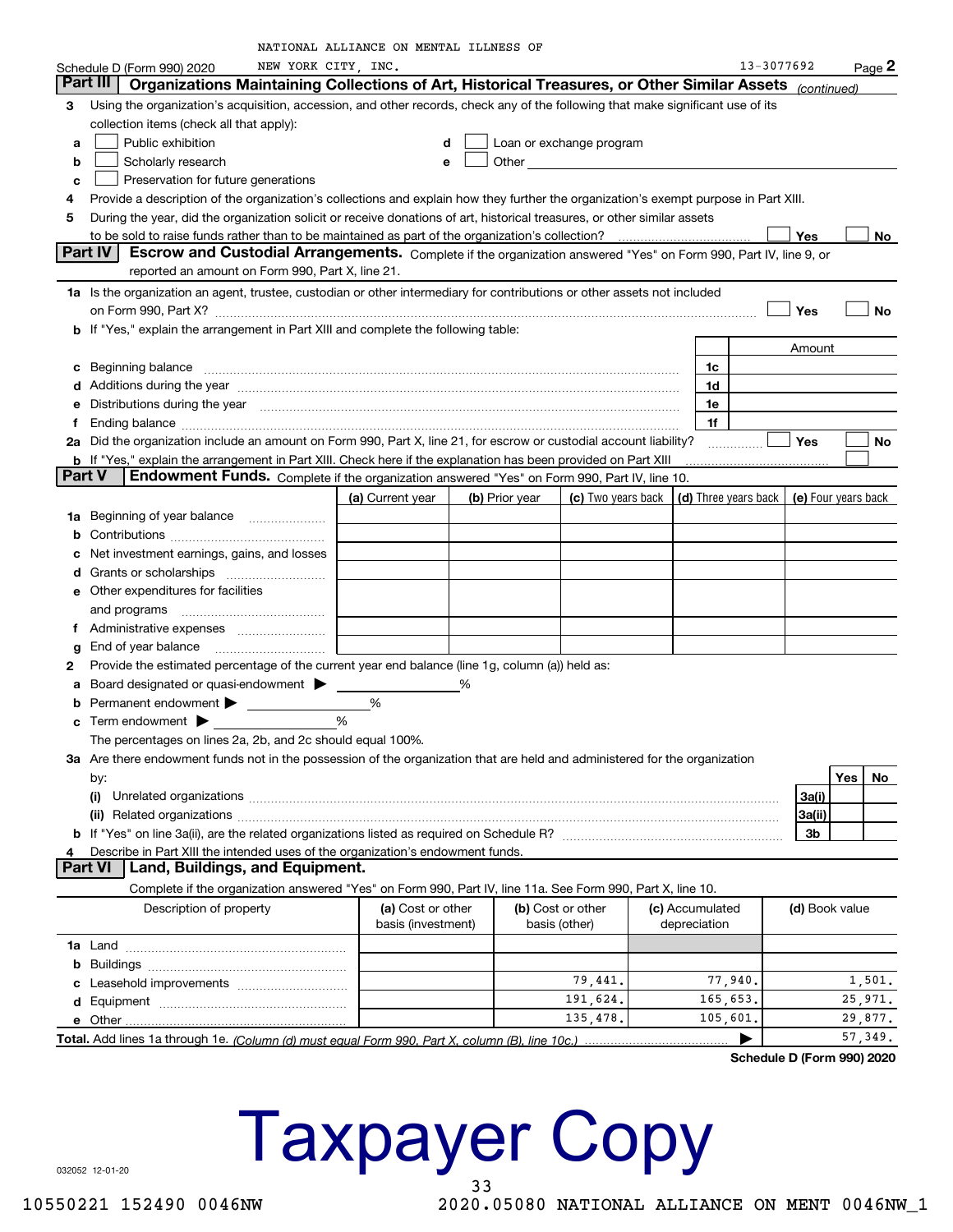| NATIONAL ALLIANCE ON MENTAL ILLNESS OF |  |
|----------------------------------------|--|
|----------------------------------------|--|

## Schedule D (Form 990) 2020 **Part VII** Investments - Other Securities. Complete if the organization answered "Yes" on Form 990, Part IV, line 11b. See Form 990, Part X, line 12. (c) Method of valuation: Cost or end-of-year market value (a) Description of security or category (including name of security) (b) Book value (1) Financial derivatives . . . . . . . . . . . . . (2) Closely held equity interests (3) Other  $(A)$  $(B)$  $(C)$  $(D)$  $(E)$  $(F)$  $(G)$  $(H)$ Total. (Col. (b) must equal Form 990, Part X, col. (B) line 12.)  $\blacktriangleright$ **Part VIII Investments - Program Related.** Complete if the organization answered "Yes" on Form 990, Part IV, line 11c. See Form 990, Part X, line 13. (a) Description of investment (b) Book value (c) Method of valuation: Cost or end-of-year market value  $(1)$  $(2)$  $(3)$  $(4)$  $(5)$  $(6)$  $(7)$  $(8)$  $(9)$ Total. (Col. (b) must equal Form 990, Part X, col. (B) line 13.)  $\blacktriangleright$ Part IX | Other Assets. Complete if the organization answered "Yes" on Form 990, Part IV, line 11d. See Form 990, Part X, line 15. (b) Book value (a) Description  $(1)$  $(2)$  $(3)$  $(4)$  $(5)$  $(6)$  $(7)$  $(8)$  $(9)$ ▶ Total. (Column (b) must equal Form 990, Part X, col. (B) line 15.) **Part X Other Liabilities.** Complete if the organization answered "Yes" on Form 990, Part IV, line 11e or 11f. See Form 990, Part X, line 25 (a) Description of liability (b) Book value 1 (1) Federal income taxes  $(2)$  $(3)$  $(4)$  $(5)$  $(6)$  $(7)$  $(8)$  $(9)$

Total. (Column (b) must equal Form 990, Part X, col. (B) line 25.)

2. Liability for uncertain tax positions. In Part XIII, provide the text of the footnote to the organization's financial statements that reports the

34

positions under FASB ASC 740. Check here if the

032053 12-01-20

organization's liability for unct

 $\blacktriangleright$ 

Schedule D (Form 990) 2020

of the footnote has been provided in Part XIII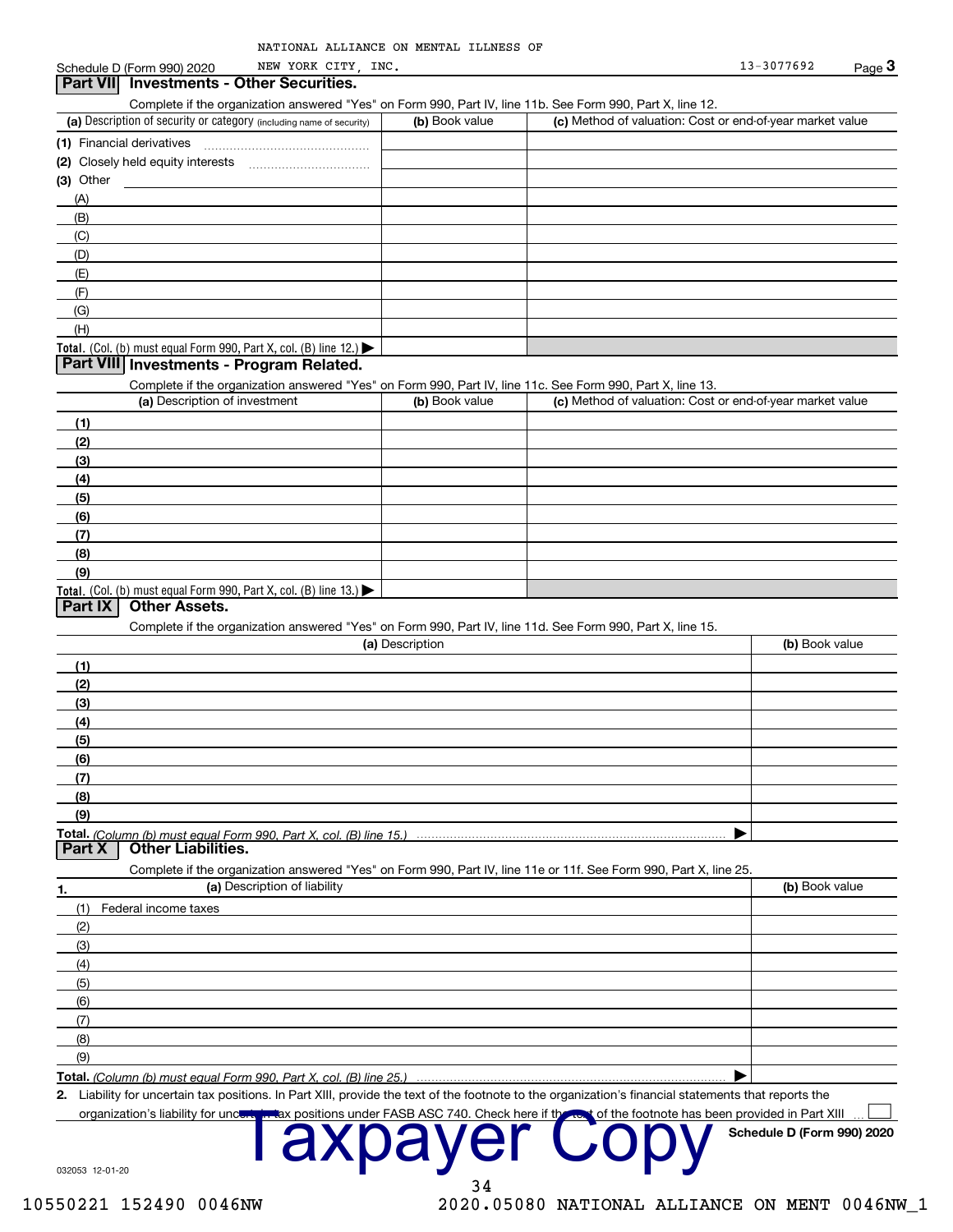|   | NATIONAL ALLIANCE ON MENTAL ILLNESS OF                                                                                                                                                                                              |                |        |                |              |
|---|-------------------------------------------------------------------------------------------------------------------------------------------------------------------------------------------------------------------------------------|----------------|--------|----------------|--------------|
|   | NEW YORK CITY, INC.<br>Schedule D (Form 990) 2020                                                                                                                                                                                   |                |        | 13-3077692     | Page 4       |
|   | Reconciliation of Revenue per Audited Financial Statements With Revenue per Return.<br><b>Part XI</b>                                                                                                                               |                |        |                |              |
|   | Complete if the organization answered "Yes" on Form 990, Part IV, line 12a.                                                                                                                                                         |                |        |                |              |
| 1 | Total revenue, gains, and other support per audited financial statements                                                                                                                                                            |                |        | $\blacksquare$ | 3,437,033.   |
| 2 | Amounts included on line 1 but not on Form 990, Part VIII, line 12:                                                                                                                                                                 |                |        |                |              |
| a |                                                                                                                                                                                                                                     | 2a             | 5,561. |                |              |
|   |                                                                                                                                                                                                                                     | 2 <sub>b</sub> |        |                |              |
| c |                                                                                                                                                                                                                                     | 2c             |        |                |              |
| d | Other (Describe in Part XIII.) <b>Construction Contract Construction</b> Chemistry Chemistry Chemistry Chemistry Chemistry Chemistry Chemistry Chemistry Chemistry Chemistry Chemistry Chemistry Chemistry Chemistry Chemistry Chem | 2d             |        |                |              |
| e | Add lines 2a through 2d                                                                                                                                                                                                             |                |        | 2e             | 5,561.       |
| 3 | Subtract line 2e from line 1                                                                                                                                                                                                        |                |        | 3              | 3, 431, 472. |
| 4 | Amounts included on Form 990, Part VIII, line 12, but not on line 1:                                                                                                                                                                |                |        |                |              |
| a | Investment expenses not included on Form 990, Part VIII, line 7b                                                                                                                                                                    | 4a             |        |                |              |
| b | Other (Describe in Part XIII.) <b>COLOGIST:</b> (2010)                                                                                                                                                                              | 4h             |        |                |              |
|   | Add lines 4a and 4b                                                                                                                                                                                                                 |                |        | 4c             | 0.           |
| 5 |                                                                                                                                                                                                                                     |                |        | 5              | 3, 431, 472. |
|   | Part XII   Reconciliation of Expenses per Audited Financial Statements With Expenses per Return.                                                                                                                                    |                |        |                |              |
|   | Complete if the organization answered "Yes" on Form 990, Part IV, line 12a.                                                                                                                                                         |                |        |                |              |
| 1 | Total expenses and losses per audited financial statements [11] [11] Total expenses and losses per audited financial statements [11] [11] Total expenses and losses per audited financial statements                                |                |        | $\blacksquare$ | 2,286,408.   |
| 2 | Amounts included on line 1 but not on Form 990, Part IX, line 25:                                                                                                                                                                   |                |        |                |              |
| a |                                                                                                                                                                                                                                     | 2a             |        |                |              |
| b |                                                                                                                                                                                                                                     | 2 <sub>b</sub> |        |                |              |
|   | Other losses                                                                                                                                                                                                                        | 2c             |        |                |              |
|   |                                                                                                                                                                                                                                     | 2d             |        |                |              |
| e | Add lines 2a through 2d <b>contained a contained a contained a contained a</b> contained a contained a contained a contained a contained a contained a contained a contained a contained a contained a contained a contained a cont |                |        | 2e             |              |
| 3 |                                                                                                                                                                                                                                     |                |        | 3              | 2,286,408.   |
| 4 | Amounts included on Form 990, Part IX, line 25, but not on line 1:                                                                                                                                                                  |                |        |                |              |
| a | Investment expenses not included on Form 990, Part VIII, line 7b                                                                                                                                                                    | 4a             |        |                |              |
| b |                                                                                                                                                                                                                                     | 4b             |        |                |              |
|   | Add lines 4a and 4b                                                                                                                                                                                                                 |                |        | 4c             | 0.           |
|   |                                                                                                                                                                                                                                     |                |        | 5              | 2,286,408.   |
|   | Part XIII Supplemental Information.                                                                                                                                                                                                 |                |        |                |              |

Provide the descriptions required for Part II, lines 3, 5, and 9; Part III, lines 1a and 4; Part IV, lines 1b and 2b; Part V, line 4; Part X, line 2; Part XI, lines 2d and 4b; and Part XII, lines 2d and 4b. Also complete this part to provide any additional information.

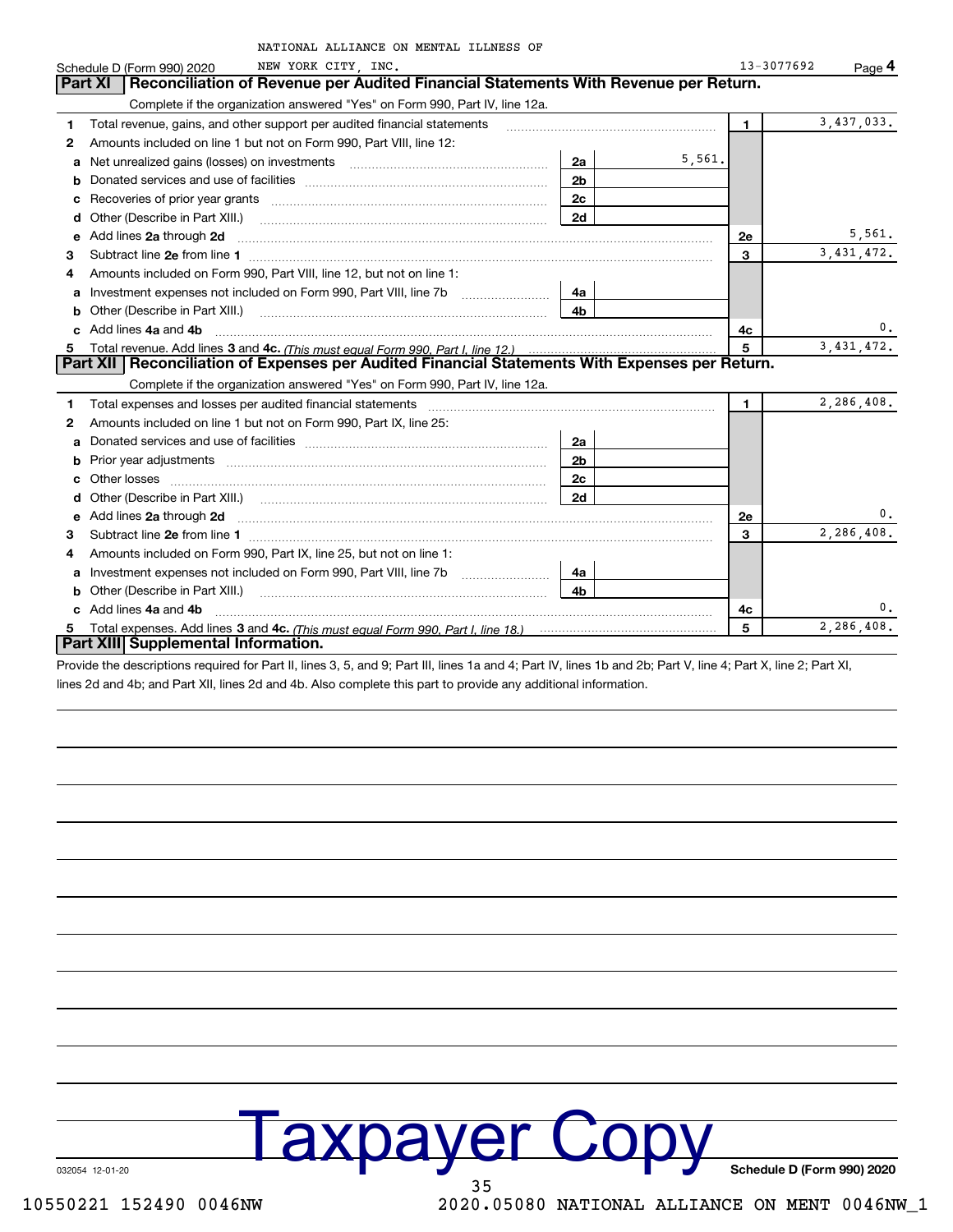| <b>SCHEDULE G</b>                                                                                                                             |                                                                                                                                                                     | <b>Supplemental Information Regarding Fundraising or Gaming Activities</b>                                                                                                                                                                                                                                                                                                                                                                                                                                      |                                                                            |    |                                                                            |  |                                                                            | OMB No. 1545-0047                                       |
|-----------------------------------------------------------------------------------------------------------------------------------------------|---------------------------------------------------------------------------------------------------------------------------------------------------------------------|-----------------------------------------------------------------------------------------------------------------------------------------------------------------------------------------------------------------------------------------------------------------------------------------------------------------------------------------------------------------------------------------------------------------------------------------------------------------------------------------------------------------|----------------------------------------------------------------------------|----|----------------------------------------------------------------------------|--|----------------------------------------------------------------------------|---------------------------------------------------------|
| (Form 990 or 990-EZ)                                                                                                                          | Complete if the organization answered "Yes" on Form 990, Part IV, line 17, 18, or 19, or if the<br>organization entered more than \$15,000 on Form 990-EZ, line 6a. |                                                                                                                                                                                                                                                                                                                                                                                                                                                                                                                 | <b>2020</b>                                                                |    |                                                                            |  |                                                                            |                                                         |
| Department of the Treasury                                                                                                                    |                                                                                                                                                                     |                                                                                                                                                                                                                                                                                                                                                                                                                                                                                                                 | <b>Open to Public</b>                                                      |    |                                                                            |  |                                                                            |                                                         |
| <b>Internal Revenue Service</b><br>Name of the organization                                                                                   |                                                                                                                                                                     | Go to www.irs.gov/Form990 for instructions and the latest information.<br>NATIONAL ALLIANCE ON MENTAL ILLNESS OF                                                                                                                                                                                                                                                                                                                                                                                                |                                                                            |    |                                                                            |  |                                                                            | Inspection<br><b>Employer identification number</b>     |
|                                                                                                                                               | NEW YORK CITY, INC.                                                                                                                                                 |                                                                                                                                                                                                                                                                                                                                                                                                                                                                                                                 |                                                                            |    |                                                                            |  | 13-3077692                                                                 |                                                         |
| Part I                                                                                                                                        | required to complete this part.                                                                                                                                     | Fundraising Activities. Complete if the organization answered "Yes" on Form 990, Part IV, line 17. Form 990-EZ filers are not                                                                                                                                                                                                                                                                                                                                                                                   |                                                                            |    |                                                                            |  |                                                                            |                                                         |
| Mail solicitations<br>a<br>b<br>Phone solicitations<br>с<br>In-person solicitations<br>d<br>compensated at least \$5,000 by the organization. | Internet and email solicitations                                                                                                                                    | 1 Indicate whether the organization raised funds through any of the following activities. Check all that apply.<br>е<br>g<br>2 a Did the organization have a written or oral agreement with any individual (including officers, directors, trustees, or<br>key employees listed in Form 990, Part VII) or entity in connection with professional fundraising services?<br>b If "Yes," list the 10 highest paid individuals or entities (fundraisers) pursuant to agreements under which the fundraiser is to be | Special fundraising events                                                 |    | Solicitation of non-government grants<br>Solicitation of government grants |  | Yes                                                                        | <b>No</b>                                               |
| (i) Name and address of individual<br>or entity (fundraiser)                                                                                  |                                                                                                                                                                     | (ii) Activity                                                                                                                                                                                                                                                                                                                                                                                                                                                                                                   | (iii) Did<br>fundraiser<br>have custody<br>or control of<br>contributions? |    | (iv) Gross receipts<br>from activity                                       |  | (v) Amount paid<br>to (or retained by)<br>fundraiser<br>listed in col. (i) | (vi) Amount paid<br>to (or retained by)<br>organization |
|                                                                                                                                               |                                                                                                                                                                     |                                                                                                                                                                                                                                                                                                                                                                                                                                                                                                                 | Yes                                                                        | No |                                                                            |  |                                                                            |                                                         |
|                                                                                                                                               |                                                                                                                                                                     |                                                                                                                                                                                                                                                                                                                                                                                                                                                                                                                 |                                                                            |    |                                                                            |  |                                                                            |                                                         |
|                                                                                                                                               |                                                                                                                                                                     |                                                                                                                                                                                                                                                                                                                                                                                                                                                                                                                 |                                                                            |    |                                                                            |  |                                                                            |                                                         |
|                                                                                                                                               |                                                                                                                                                                     |                                                                                                                                                                                                                                                                                                                                                                                                                                                                                                                 |                                                                            |    |                                                                            |  |                                                                            |                                                         |
|                                                                                                                                               |                                                                                                                                                                     |                                                                                                                                                                                                                                                                                                                                                                                                                                                                                                                 |                                                                            |    |                                                                            |  |                                                                            |                                                         |
|                                                                                                                                               |                                                                                                                                                                     |                                                                                                                                                                                                                                                                                                                                                                                                                                                                                                                 |                                                                            |    |                                                                            |  |                                                                            |                                                         |
|                                                                                                                                               |                                                                                                                                                                     |                                                                                                                                                                                                                                                                                                                                                                                                                                                                                                                 |                                                                            |    |                                                                            |  |                                                                            |                                                         |
|                                                                                                                                               |                                                                                                                                                                     |                                                                                                                                                                                                                                                                                                                                                                                                                                                                                                                 |                                                                            |    |                                                                            |  |                                                                            |                                                         |
|                                                                                                                                               |                                                                                                                                                                     |                                                                                                                                                                                                                                                                                                                                                                                                                                                                                                                 |                                                                            |    |                                                                            |  |                                                                            |                                                         |
|                                                                                                                                               |                                                                                                                                                                     |                                                                                                                                                                                                                                                                                                                                                                                                                                                                                                                 |                                                                            |    |                                                                            |  |                                                                            |                                                         |
|                                                                                                                                               |                                                                                                                                                                     |                                                                                                                                                                                                                                                                                                                                                                                                                                                                                                                 |                                                                            |    |                                                                            |  |                                                                            |                                                         |
|                                                                                                                                               |                                                                                                                                                                     |                                                                                                                                                                                                                                                                                                                                                                                                                                                                                                                 |                                                                            |    |                                                                            |  |                                                                            |                                                         |
|                                                                                                                                               |                                                                                                                                                                     |                                                                                                                                                                                                                                                                                                                                                                                                                                                                                                                 |                                                                            |    |                                                                            |  |                                                                            |                                                         |
|                                                                                                                                               |                                                                                                                                                                     |                                                                                                                                                                                                                                                                                                                                                                                                                                                                                                                 |                                                                            |    |                                                                            |  |                                                                            |                                                         |
| Total                                                                                                                                         |                                                                                                                                                                     | 3 List all states in which the organization is registered or licensed to solicit contributions or has been notified it is exempt from registration                                                                                                                                                                                                                                                                                                                                                              |                                                                            |    |                                                                            |  |                                                                            |                                                         |
| or licensing.                                                                                                                                 |                                                                                                                                                                     |                                                                                                                                                                                                                                                                                                                                                                                                                                                                                                                 |                                                                            |    |                                                                            |  |                                                                            |                                                         |
|                                                                                                                                               |                                                                                                                                                                     |                                                                                                                                                                                                                                                                                                                                                                                                                                                                                                                 |                                                                            |    |                                                                            |  |                                                                            |                                                         |
|                                                                                                                                               |                                                                                                                                                                     |                                                                                                                                                                                                                                                                                                                                                                                                                                                                                                                 |                                                                            |    |                                                                            |  |                                                                            |                                                         |
|                                                                                                                                               |                                                                                                                                                                     |                                                                                                                                                                                                                                                                                                                                                                                                                                                                                                                 |                                                                            |    |                                                                            |  |                                                                            |                                                         |
|                                                                                                                                               |                                                                                                                                                                     |                                                                                                                                                                                                                                                                                                                                                                                                                                                                                                                 |                                                                            |    |                                                                            |  |                                                                            |                                                         |
|                                                                                                                                               |                                                                                                                                                                     |                                                                                                                                                                                                                                                                                                                                                                                                                                                                                                                 |                                                                            |    |                                                                            |  |                                                                            |                                                         |
|                                                                                                                                               |                                                                                                                                                                     |                                                                                                                                                                                                                                                                                                                                                                                                                                                                                                                 |                                                                            |    |                                                                            |  |                                                                            |                                                         |
|                                                                                                                                               |                                                                                                                                                                     |                                                                                                                                                                                                                                                                                                                                                                                                                                                                                                                 |                                                                            |    |                                                                            |  |                                                                            |                                                         |
| LHA For Paperwork Reduction Ad                                                                                                                |                                                                                                                                                                     |                                                                                                                                                                                                                                                                                                                                                                                                                                                                                                                 |                                                                            |    |                                                                            |  |                                                                            | ed <sup>f</sup> ile G (Form 990 or 990-EZ) 2020         |
| 032081 11-25-20                                                                                                                               |                                                                                                                                                                     | Note a We payer to O                                                                                                                                                                                                                                                                                                                                                                                                                                                                                            |                                                                            |    |                                                                            |  |                                                                            |                                                         |

10550221 152490 0046NW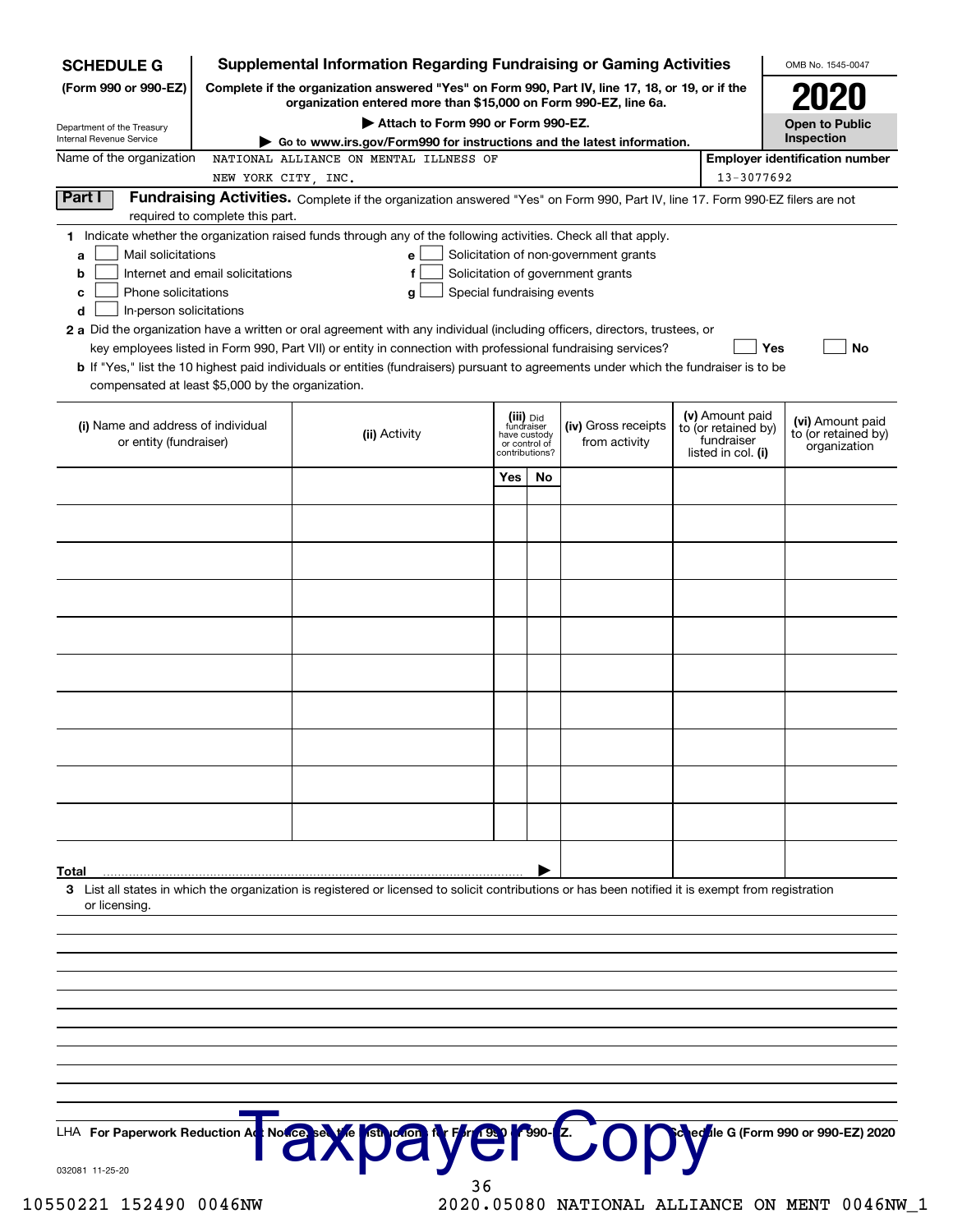NATIONAL ALLIANCE ON MENTAL ILLNESS OF Schedule G (Form 990 or 990-EZ) 2020 NEW YORK CITY, INC.  $13 - 3077692$ Page 2 **Part II** Fundraising Events. Complete if the organization answered "Yes" on Form 990, Part IV, line 18, or reported more than \$15,000 of fundraising event contributions and gross income on Form 990-EZ, lines 1 and 6b. List events with gross receipts greater than \$5,000. (a) Event #1 (b) Event #2 (c) Other events (d) Total events (add col. (a) through NAMI WALKS ANNUAL GALA  $\overline{a}$  $col. (c)$ (event type) (event type) (total number) Revenue 731,532. 845 612,425. 1,344,802. 731,532 486,244 1, 217, 776. 126,181. 845 127,026. Gross income (line 1 minus line 2) 3 Direct Expense 7 Food and beverages 8 41.553. 41.553. Other direct expenses .................... 9 41 553 10 Direct expense summary. Add lines 4 through 9 in column (d) ▶ 85,473 11 Net income summary. Subtract line 10 from line 3, column (d) Part III | Gaming. Complete if the organization answered "Yes" on Form 990, Part IV, line 19, or reported more than \$15,000 on Form 990-EZ, line 6a. (b) Pull tabs/instant (d) Total gaming (add (c) Other gaming (a) Bingo Revenue bingo/progressive bingo col. (a) through col. (c)) Gross revenue 1 Direct Expenses Noncash prizes 3 Rent/facility costs [11] Rent/facility costs  $\overline{4}$ Other direct expenses 5  $\frac{9}{6}$  $\frac{9}{6}$ Yes Yes Yes  $\frac{0}{6}$ 6 Volunteer labor No No No Direct expense summary. Add lines 2 through 5 in column (d)  $\overline{7}$ ▶ 8 Net gaming income summary. Subtract line 7 from line 1, column (d) 9 Enter the state(s) in which the organization conducts gaming activities: Yes **No b** If "No," explain: 10a Were any of the organization's gaming licenses revoked, suspended, or terminated during the tax year? ∣ Yes **No b** If "Yes," explain:

I axpayer Copt

032082 11-25-20

10550221 152490 0046NW

2020.05080 NATIONAL ALLIANCE ON MENT 0046NW\_1

Schedule G (Form 990 or 990-EZ) 2020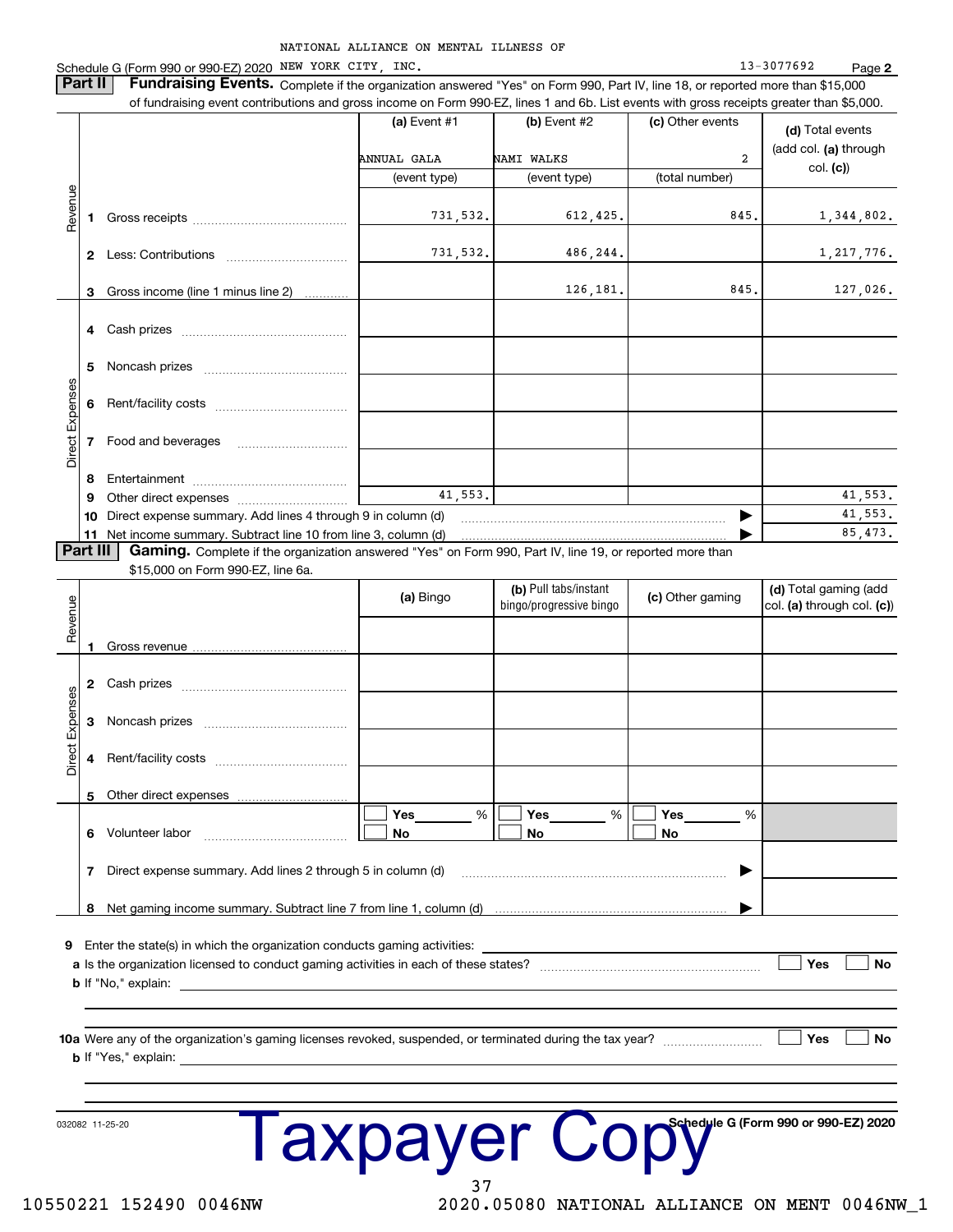| NATIONAL ALLIANCE ON MENTAL ILLNESS OF |  |  |
|----------------------------------------|--|--|
|                                        |  |  |

| Schedule G (Form 990 or 990-EZ) 2020 NEW YORK CITY, INC.                                                                                                      | 13-3077692                       |            | Page 3 |
|---------------------------------------------------------------------------------------------------------------------------------------------------------------|----------------------------------|------------|--------|
|                                                                                                                                                               |                                  | Yes        | No     |
| 12 Is the organization a grantor, beneficiary or trustee of a trust, or a member of a partnership or other entity formed                                      |                                  |            |        |
|                                                                                                                                                               |                                  | Yes        | No     |
| 13 Indicate the percentage of gaming activity conducted in:                                                                                                   |                                  |            |        |
|                                                                                                                                                               | 13a                              |            | %      |
|                                                                                                                                                               | 13 <sub>b</sub>                  |            | %      |
| <b>b</b> An outside facility <i>www.communicality www.communicality.communicality www.communicality www.communicality.communicality www.communicality.com</i> |                                  |            |        |
| 14 Enter the name and address of the person who prepares the organization's gaming/special events books and records:                                          |                                  |            |        |
|                                                                                                                                                               |                                  |            |        |
|                                                                                                                                                               |                                  |            |        |
| 15a Does the organization have a contract with a third party from whom the organization receives gaming revenue?                                              |                                  | Yes        | No     |
|                                                                                                                                                               |                                  |            |        |
|                                                                                                                                                               |                                  |            |        |
| c If "Yes," enter name and address of the third party:                                                                                                        |                                  |            |        |
|                                                                                                                                                               |                                  |            |        |
| Name $\sum_{n=1}^{\infty}$                                                                                                                                    |                                  |            |        |
|                                                                                                                                                               |                                  |            |        |
|                                                                                                                                                               |                                  |            |        |
|                                                                                                                                                               |                                  |            |        |
| 16 Gaming manager information:                                                                                                                                |                                  |            |        |
|                                                                                                                                                               |                                  |            |        |
|                                                                                                                                                               |                                  |            |        |
|                                                                                                                                                               |                                  |            |        |
| Gaming manager compensation > \$                                                                                                                              |                                  |            |        |
|                                                                                                                                                               |                                  |            |        |
|                                                                                                                                                               |                                  |            |        |
|                                                                                                                                                               |                                  |            |        |
|                                                                                                                                                               |                                  |            |        |
|                                                                                                                                                               |                                  |            |        |
| Employee<br>Director/officer<br>  Independent contractor                                                                                                      |                                  |            |        |
|                                                                                                                                                               |                                  |            |        |
| 17 Mandatory distributions:                                                                                                                                   |                                  |            |        |
| a Is the organization required under state law to make charitable distributions from the gaming proceeds to                                                   |                                  |            |        |
| retain the state gaming license?                                                                                                                              |                                  | $\Box$ Yes | _l No  |
| <b>b</b> Enter the amount of distributions required under state law to be distributed to other exempt organizations or spent in the                           |                                  |            |        |
| organization's own exempt activities during the tax year $\triangleright$ \$                                                                                  |                                  |            |        |
| ∣Part IV<br>Supplemental Information. Provide the explanations required by Part I, line 2b, columns (iii) and (v); and Part III, lines 9, 9b, 10b,            |                                  |            |        |
| 15b, 15c, 16, and 17b, as applicable. Also provide any additional information. See instructions.                                                              |                                  |            |        |
|                                                                                                                                                               |                                  |            |        |
|                                                                                                                                                               |                                  |            |        |
|                                                                                                                                                               |                                  |            |        |
|                                                                                                                                                               |                                  |            |        |
|                                                                                                                                                               |                                  |            |        |
|                                                                                                                                                               |                                  |            |        |
|                                                                                                                                                               |                                  |            |        |
|                                                                                                                                                               |                                  |            |        |
|                                                                                                                                                               |                                  |            |        |
|                                                                                                                                                               |                                  |            |        |
|                                                                                                                                                               |                                  |            |        |
|                                                                                                                                                               |                                  |            |        |
|                                                                                                                                                               |                                  |            |        |
|                                                                                                                                                               |                                  |            |        |
|                                                                                                                                                               |                                  |            |        |
|                                                                                                                                                               |                                  |            |        |
|                                                                                                                                                               |                                  |            |        |
|                                                                                                                                                               | dule G (Form 990 or 990-EZ) 2020 |            |        |
| 032083 11-25-20<br>38                                                                                                                                         |                                  |            |        |
|                                                                                                                                                               |                                  |            |        |

2020.05080 NATIONAL ALLIANCE ON MENT 0046NW\_1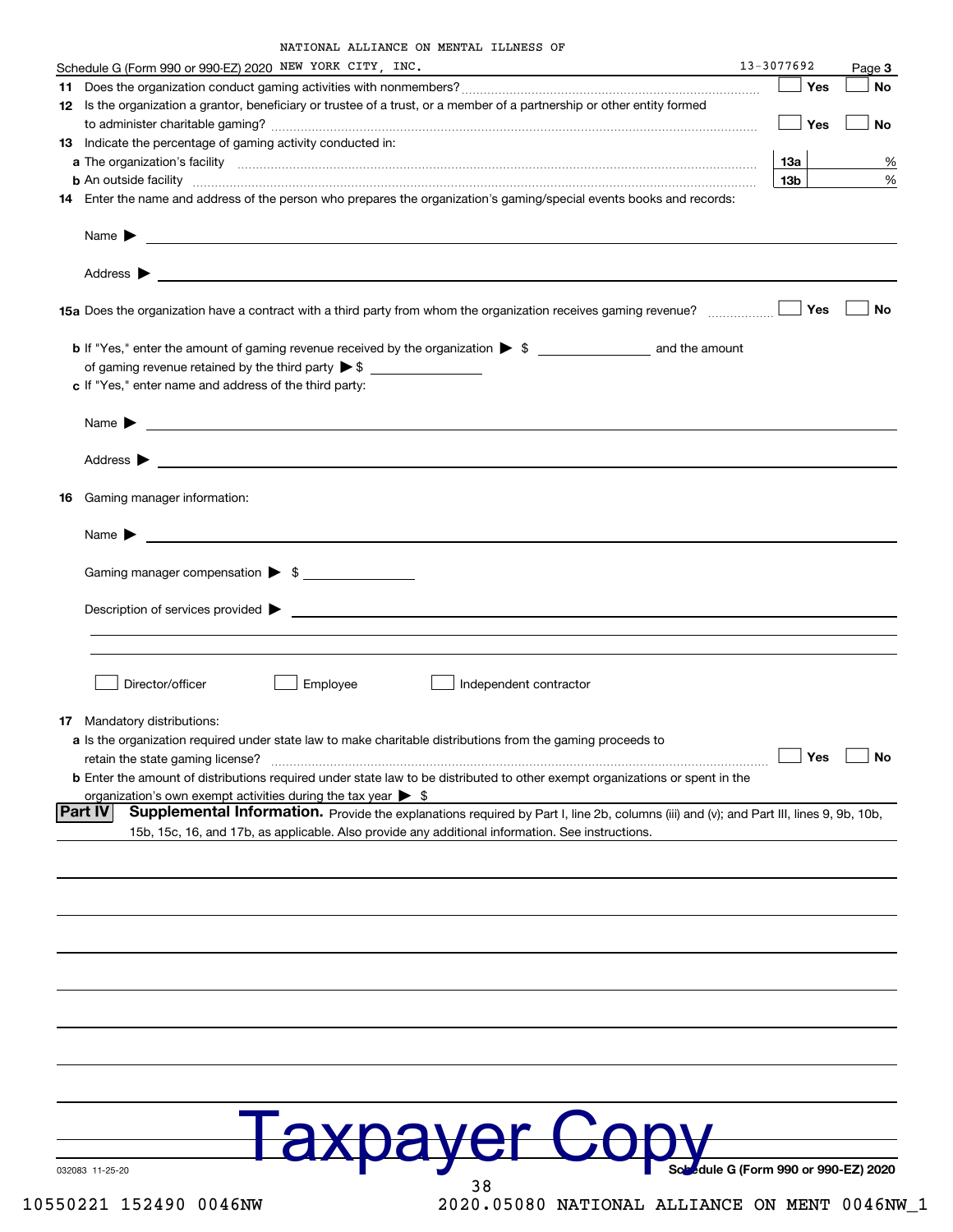| 032084 04-01-20        | Taxpayer Copy                                 |
|------------------------|-----------------------------------------------|
| 10550221 152490 0046NW | 2020.05080 NATIONAL ALLIANCE ON MENT 0046NW_1 |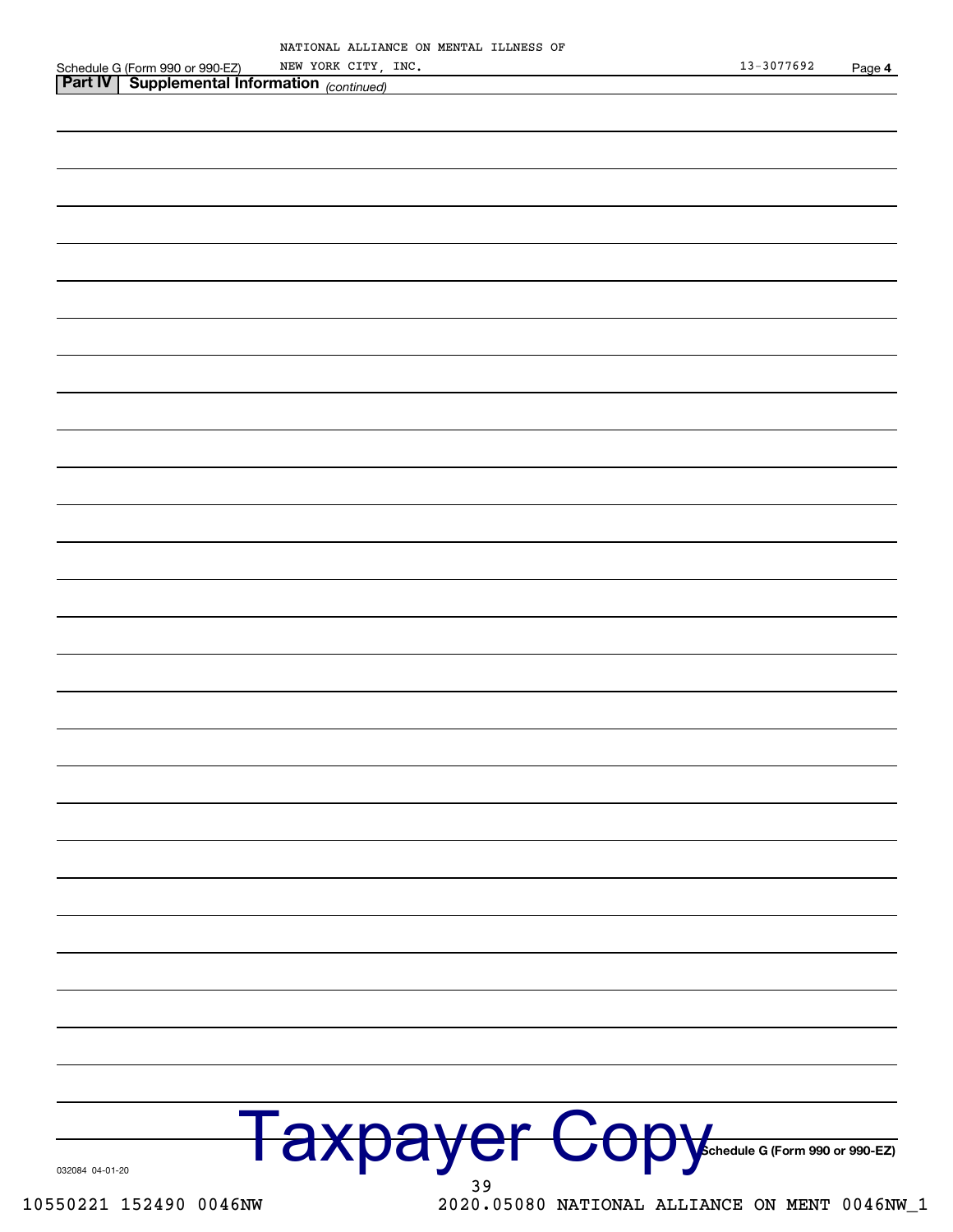|   | <b>Compensation Information</b><br><b>SCHEDULE J</b>                                                                            |  |                                       | OMB No. 1545-0047          |                       |    |
|---|---------------------------------------------------------------------------------------------------------------------------------|--|---------------------------------------|----------------------------|-----------------------|----|
|   | (Form 990)<br>For certain Officers, Directors, Trustees, Key Employees, and Highest                                             |  |                                       |                            |                       |    |
|   | <b>Compensated Employees</b>                                                                                                    |  |                                       | 2020                       |                       |    |
|   | Complete if the organization answered "Yes" on Form 990, Part IV, line 23.<br>Attach to Form 990.<br>Department of the Treasury |  |                                       |                            | <b>Open to Public</b> |    |
|   | Go to www.irs.gov/Form990 for instructions and the latest information.<br>Internal Revenue Service                              |  |                                       | Inspection                 |                       |    |
|   | NATIONAL ALLIANCE ON MENTAL ILLNESS OF<br>Name of the organization                                                              |  | <b>Employer identification number</b> |                            |                       |    |
|   | NEW YORK CITY, INC.                                                                                                             |  |                                       | 13-3077692                 |                       |    |
|   | Part I<br><b>Questions Regarding Compensation</b>                                                                               |  |                                       |                            |                       |    |
|   |                                                                                                                                 |  |                                       |                            | Yes                   | No |
|   | Check the appropriate box(es) if the organization provided any of the following to or for a person listed on Form 990,          |  |                                       |                            |                       |    |
|   | Part VII, Section A, line 1a. Complete Part III to provide any relevant information regarding these items.                      |  |                                       |                            |                       |    |
|   | First-class or charter travel<br>Housing allowance or residence for personal use                                                |  |                                       |                            |                       |    |
|   | Travel for companions<br>Payments for business use of personal residence                                                        |  |                                       |                            |                       |    |
|   | Tax indemnification and gross-up payments<br>Health or social club dues or initiation fees                                      |  |                                       |                            |                       |    |
|   | Discretionary spending account<br>Personal services (such as maid, chauffeur, chef)                                             |  |                                       |                            |                       |    |
|   |                                                                                                                                 |  |                                       |                            |                       |    |
|   | <b>b</b> If any of the boxes on line 1a are checked, did the organization follow a written policy regarding payment or          |  |                                       |                            |                       |    |
|   | reimbursement or provision of all of the expenses described above? If "No," complete Part III to explain                        |  |                                       | 1b                         |                       |    |
| 2 | Did the organization require substantiation prior to reimbursing or allowing expenses incurred by all directors,                |  |                                       |                            |                       |    |
|   |                                                                                                                                 |  |                                       | $\mathbf{2}$               |                       |    |
|   |                                                                                                                                 |  |                                       |                            |                       |    |
| З | Indicate which, if any, of the following the organization used to establish the compensation of the organization's              |  |                                       |                            |                       |    |
|   | CEO/Executive Director. Check all that apply. Do not check any boxes for methods used by a related organization to              |  |                                       |                            |                       |    |
|   | establish compensation of the CEO/Executive Director, but explain in Part III.                                                  |  |                                       |                            |                       |    |
|   | Compensation committee<br>Written employment contract                                                                           |  |                                       |                            |                       |    |
|   | Compensation survey or study<br>Independent compensation consultant                                                             |  |                                       |                            |                       |    |
|   | Approval by the board or compensation committee<br>Form 990 of other organizations                                              |  |                                       |                            |                       |    |
|   |                                                                                                                                 |  |                                       |                            |                       |    |
| 4 | During the year, did any person listed on Form 990, Part VII, Section A, line 1a, with respect to the filing                    |  |                                       |                            |                       |    |
|   | organization or a related organization:                                                                                         |  |                                       |                            |                       | Х  |
| а | Receive a severance payment or change-of-control payment?                                                                       |  |                                       | 4a<br>4b                   |                       | X  |
| b | Participate in or receive payment from a supplemental nonqualified retirement plan?                                             |  |                                       | 4c                         |                       | x  |
|   | Participate in or receive payment from an equity-based compensation arrangement?<br>c                                           |  |                                       |                            |                       |    |
|   | If "Yes" to any of lines 4a-c, list the persons and provide the applicable amounts for each item in Part III.                   |  |                                       |                            |                       |    |
|   | Only section 501(c)(3), 501(c)(4), and 501(c)(29) organizations must complete lines 5-9.                                        |  |                                       |                            |                       |    |
|   | For persons listed on Form 990, Part VII, Section A, line 1a, did the organization pay or accrue any compensation               |  |                                       |                            |                       |    |
|   | contingent on the revenues of:                                                                                                  |  |                                       |                            |                       |    |
| a |                                                                                                                                 |  |                                       | 5a                         |                       | х  |
|   |                                                                                                                                 |  |                                       | 5b                         |                       | х  |
|   | If "Yes" on line 5a or 5b, describe in Part III.                                                                                |  |                                       |                            |                       |    |
|   | 6 For persons listed on Form 990, Part VII, Section A, line 1a, did the organization pay or accrue any compensation             |  |                                       |                            |                       |    |
|   | contingent on the net earnings of:                                                                                              |  |                                       |                            |                       |    |
| a |                                                                                                                                 |  |                                       | 6a                         |                       | х  |
|   |                                                                                                                                 |  |                                       |                            |                       | х  |
|   | If "Yes" on line 6a or 6b, describe in Part III.                                                                                |  |                                       | 6b                         |                       |    |
|   | 7 For persons listed on Form 990, Part VII, Section A, line 1a, did the organization provide any nonfixed payments              |  |                                       |                            |                       |    |
|   |                                                                                                                                 |  |                                       | $\overline{7}$             |                       | х  |
|   | 8 Were any amounts reported on Form 990, Part VII, paid or accrued pursuant to a contract that was subject to the               |  |                                       |                            |                       |    |
|   | initial contract exception described in Regulations section 53.4958-4(a)(3)? If "Yes," describe in Part III                     |  |                                       |                            |                       | х  |
| 9 | If "Yes" on line 8, did the organization also follow the rebuttable presumption procedure described in                          |  |                                       | 8                          |                       |    |
|   | Regulations section 53.4958-6(c)?                                                                                               |  |                                       | 9                          |                       |    |
|   | LHA For Paperwork Reduction Act Notice, see the Instructions for Form 990.                                                      |  |                                       | Schedule J (Form 990) 2020 |                       |    |

**Taxpayer Copy** 

032111 12-07-20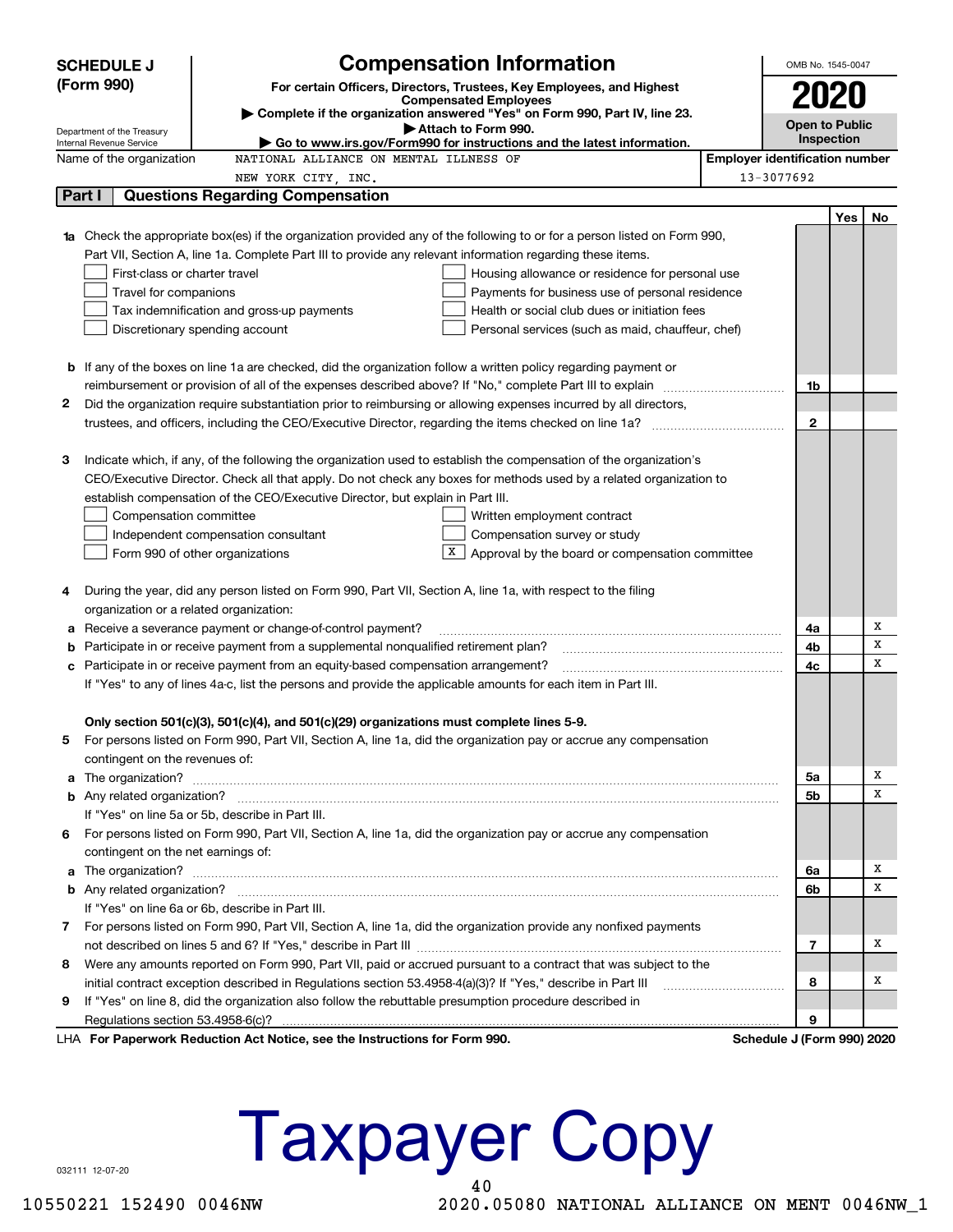Schedule J (Form 990) 2020

NEW YORK CITY, INC.

13-3077692

Page 2

Part II Officers, Directors, Trustees, Key Employees, and Highest Compensated Employees. Use duplicate copies if additional space is needed.

For each individual whose compensation must be reported on Schedule J, report compensation from the organization on row (i) and from related organizations, described in the instructions, on row (ii). Do not list any individuals that aren't listed on Form 990, Part VII.

Note: The sum of columns (B)(i)-(iii) for each listed individual must equal the total amount of Form 990, Part VII, Section A, line 1a, applicable column (D) and (E) amounts for that individual.

| (A) Name and Title |             | (B) Breakdown of W-2 and/or 1099-MISC compensation |                                           |                                           | (C) Retirement and<br>(D) Nontaxable | (E) Total of columns<br>(F) Compensation |                |                                                            |
|--------------------|-------------|----------------------------------------------------|-------------------------------------------|-------------------------------------------|--------------------------------------|------------------------------------------|----------------|------------------------------------------------------------|
|                    |             | (i) Base<br>compensation                           | (ii) Bonus &<br>incentive<br>compensation | (iii) Other<br>reportable<br>compensation | other deferred<br>compensation       | benefits                                 | $(B)(i)-(D)$   | in column (B)<br>reported as deferred<br>on prior Form 990 |
| (1) MATTHEW KUDISH | (i)         | 172,325.                                           | 17,000.                                   | $\mathfrak o$ .                           | 2,182.                               | $\mathfrak o$ .                          | 191,507.       | $\mathbf 0$ .                                              |
| EXECUTIVE DIRECTOR | (ii)        | $\mathfrak o$ .                                    | $\mathfrak o$ .                           | $\mathfrak o$ .                           | $\mathsf{0}$ .                       | $\mathfrak o$ .                          | $\mathbf{0}$ . | $\mathfrak o$ .                                            |
|                    | $(\sf{i})$  |                                                    |                                           |                                           |                                      |                                          |                |                                                            |
|                    | (ii)        |                                                    |                                           |                                           |                                      |                                          |                |                                                            |
|                    | (i)         |                                                    |                                           |                                           |                                      |                                          |                |                                                            |
|                    | (ii)        |                                                    |                                           |                                           |                                      |                                          |                |                                                            |
|                    | (i)         |                                                    |                                           |                                           |                                      |                                          |                |                                                            |
|                    | (ii)        |                                                    |                                           |                                           |                                      |                                          |                |                                                            |
|                    | (i)         |                                                    |                                           |                                           |                                      |                                          |                |                                                            |
|                    | (ii)        |                                                    |                                           |                                           |                                      |                                          |                |                                                            |
|                    | $(\sf{i})$  |                                                    |                                           |                                           |                                      |                                          |                |                                                            |
|                    | (ii)        |                                                    |                                           |                                           |                                      |                                          |                |                                                            |
|                    | $(\sf{i})$  |                                                    |                                           |                                           |                                      |                                          |                |                                                            |
|                    | (ii)        |                                                    |                                           |                                           |                                      |                                          |                |                                                            |
|                    | (i)         |                                                    |                                           |                                           |                                      |                                          |                |                                                            |
|                    | (ii)        |                                                    |                                           |                                           |                                      |                                          |                |                                                            |
|                    | (i)         |                                                    |                                           |                                           |                                      |                                          |                |                                                            |
|                    | (ii)        |                                                    |                                           |                                           |                                      |                                          |                |                                                            |
|                    | (i)         |                                                    |                                           |                                           |                                      |                                          |                |                                                            |
|                    | (ii)<br>(i) |                                                    |                                           |                                           |                                      |                                          |                |                                                            |
|                    | (ii)        |                                                    |                                           |                                           |                                      |                                          |                |                                                            |
|                    | (i)         |                                                    |                                           |                                           |                                      |                                          |                |                                                            |
|                    | (ii)        |                                                    |                                           |                                           |                                      |                                          |                |                                                            |
|                    | (i)         |                                                    |                                           |                                           |                                      |                                          |                |                                                            |
|                    | (ii)        |                                                    |                                           |                                           |                                      |                                          |                |                                                            |
|                    | (i)         |                                                    |                                           |                                           |                                      |                                          |                |                                                            |
|                    | (ii)        |                                                    |                                           |                                           |                                      |                                          |                |                                                            |
|                    | (i)         |                                                    |                                           |                                           |                                      |                                          |                |                                                            |
|                    |             |                                                    |                                           |                                           |                                      |                                          |                |                                                            |
|                    |             |                                                    |                                           |                                           |                                      |                                          |                |                                                            |
|                    |             |                                                    |                                           |                                           |                                      |                                          |                |                                                            |
|                    |             |                                                    |                                           |                                           |                                      |                                          |                | Schedule J (Form 990) 2020                                 |
| 032112 12-07-20    |             |                                                    |                                           |                                           |                                      |                                          |                |                                                            |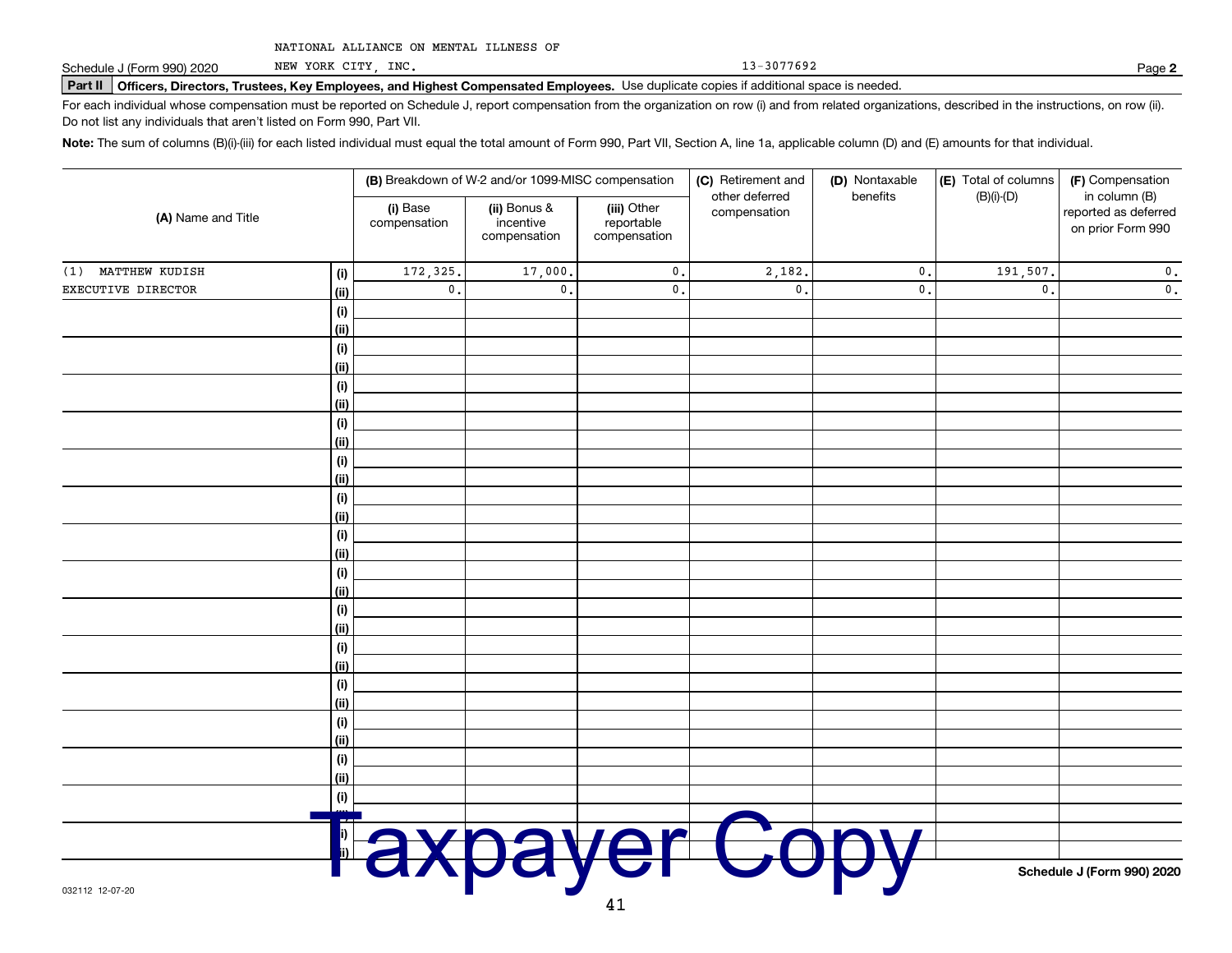|  | NATIONAL ALLIANCE ON MENTAL ILLNESS OF |  |  |  |  |
|--|----------------------------------------|--|--|--|--|
|--|----------------------------------------|--|--|--|--|

NEW YORK CITY, INC.

Schedule J (Form 990) 2020

Page 3

Schedule J (Form 990) 2020

Part III Supplemental Information

Provide the information, explanation, or descriptions required for Part I, lines 1a, 1b, 3, 4a, 4b, 4c, 5a, 5b, 6a, 6b, 7, and 8, and for Part II. Also complete this part for any additional information.

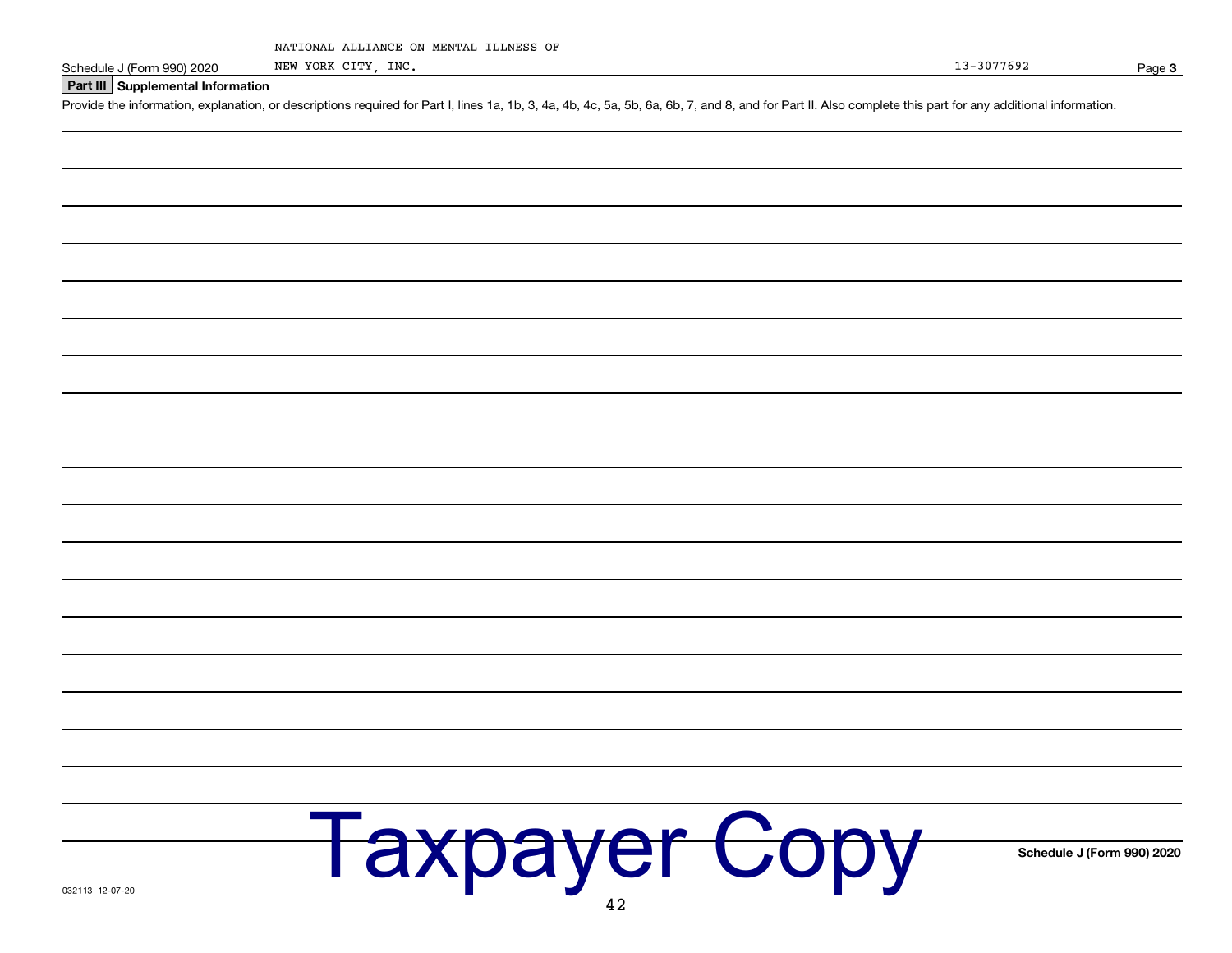| <b>SCHEDULE O</b> |  |
|-------------------|--|
|-------------------|--|

Internal Revenue Service

(Form 990 or 990-EZ) Department of the Treasury

# Supplemental Information to Form 990 or 990-EZ

NATIONAL ALLIANCE ON MENTAL ILLNESS OF

Complete to provide information for responses to specific questions on Form 990 or 990-EZ or to provide any additional information. Attach to Form 990 or 990-EZ. Go to www.irs.gov/Form990 for the latest information.



**Employer identification number** 13-3077692

Name of the organization NEW YORK CITY, INC.

FORM 990, PART I, LINE 1, DESCRIPTION OF ORGANIZATION MISSION:

LIVES THROUGH EDUCATION, SUPPORT, AND ADVOCACY.

FORM 990, PART III, LINE 1, DESCRIPTION OF ORGANIZATION MISSION:

AS THE LARGEST AFFILIATE OF THE NATIONAL ALLIANCE ON MENTAL ILLNESS

NATIONAL ALLIANCE ON MENTAL ILLNESS OF NEW YORK CITY, INC. (THE

"ORGANIZATION") WORKS COLLABORATIVELY WITH STATE AND NATIONAL

AFFILIATES AND OTHER STAKEHOLDERS IN THE COMMUNITY TO EDUCATE THE

PUBLIC, ADVOCATE FOR LEGISLATION, REDUCE STIGMA AND IMPROVE THE MENTAL

HEALTH SYSTEM,

PEOPLE WITH SERIOUS AND PERSISTENT MENTAL ILLNESSES AND THEIR FAMILIES

SUFFER THE EFFECTS NOT ONLY OF THESE SERIOUS ILLNESSES. BUT ALSO

DISCRIMINATION IN INSURANCE COVERAGE, A FRAGMENTED AND UNDER-FUNDED

SERVICE SYSTEM. A LACK OF INFORMATION ABOUT THE ILLNESSES AND THEIR

**TREATMENTS** AND THE STIGMATIZING EFFECTS OF A MISINFORMED PUBLIC AND

MEDIA. THE ORGANIZATION WORKS TO PROVIDE EDUCATION TO THOSE WITH THESE

ILLNESSES AND THEIR FAMILIES.

FORM 990, PART III, LINE 2, NEW PROGRAM SERVICES:

NATIONAL ALLIANCE ON MENTAL ILLNESS OF NEW YORK CITY . INC. ("NAMI-NYC")

LAUNCHED A WORKPLACE MENTAL HEALTH INITIATIVE. FOCUSING ON SUPPORTING

THE CREATION AND SUSTAINABILITY OF MENTALLY HEALTHY WORK ENVIRONMENTS.

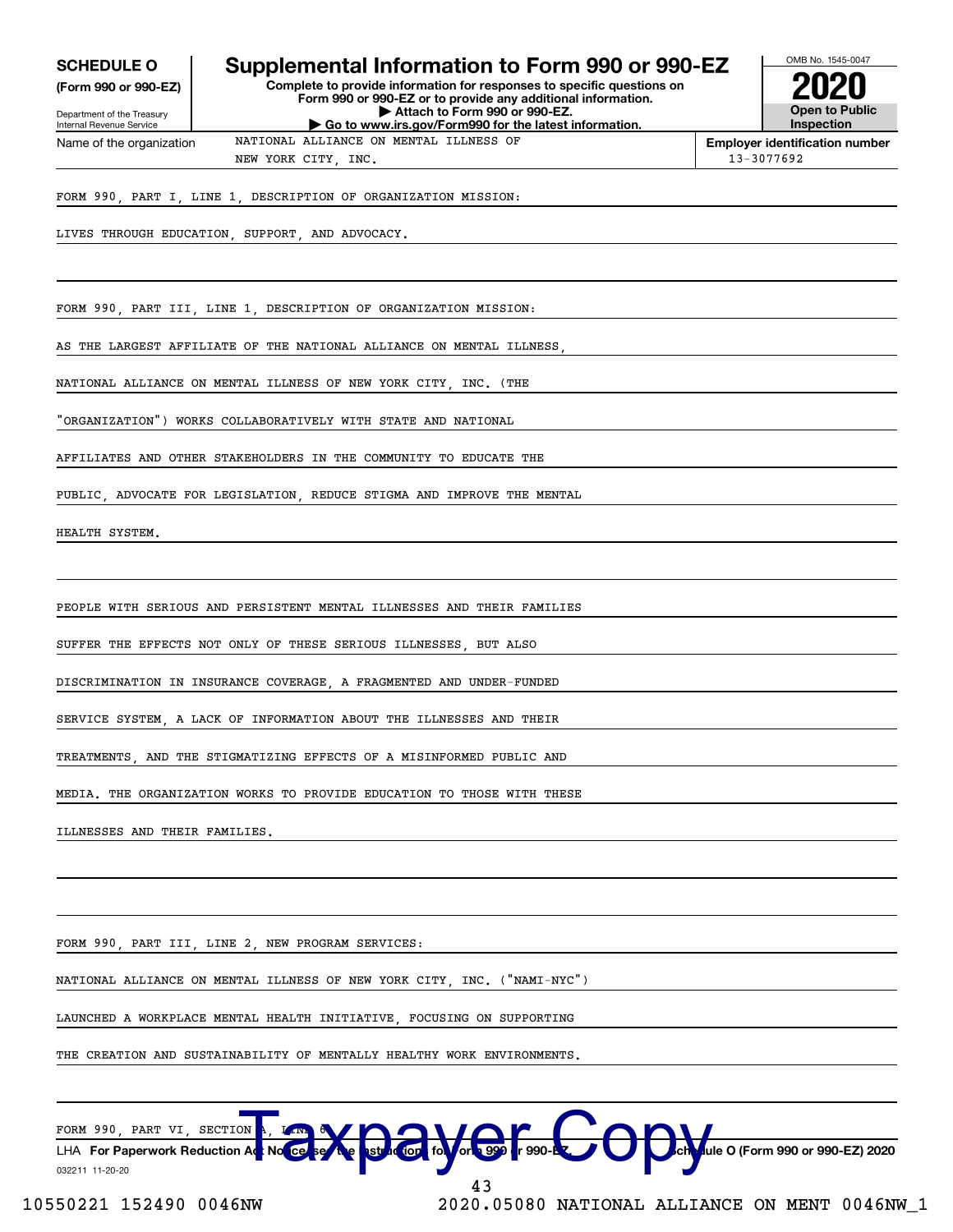| A MEMBERSHIP ORGANIZATION. THE MEMBERSHIP ELECTS THE BOARD OF DIRECTORS.                             |                                               |
|------------------------------------------------------------------------------------------------------|-----------------------------------------------|
| MEMBERSHIP IS OPEN TO THE GENERAL PUBLIC.                                                            |                                               |
|                                                                                                      |                                               |
| FORM 990, PART VI, SECTION A, LINE 7A:                                                               |                                               |
| DIRECTORS SHALL BE ELECTED BY THE MEMBERS AT AN ANNUAL MEETING OF THE                                |                                               |
| MEMBERS ON A DATE AND PLACE DETERMINED BY THE BOARD OF DIRECTORS.                                    |                                               |
|                                                                                                      |                                               |
| FORM 990, PART VI, SECTION B, LINE 11B:                                                              |                                               |
| THE FORM 990 IS REVIEWED BY THE BOARD PRIOR TO FILING WITH THE INTERNAL                              |                                               |
| REVENUE SERVICE.                                                                                     |                                               |
| FORM 990, PART VI, SECTION B, LINE 12C:                                                              |                                               |
| AT THE BEGINNING OF EACH YEAR, BOARD MEMBERS ARE REQUIRED TO COMPLETE A                              |                                               |
| CONFLICT OF INTEREST FORM TO STATE ANY POTENTIAL CONFLICTS. THE POLICY                               |                                               |
| PROVIDES THAT A DIRECTOR WITH A CONFLICT OF INTEREST MAY NOT VOTE ON ANY                             |                                               |
| MATTER WITH RESPECT TO WHICH HE OR SHE HAS A CONFLICT OF INTEREST, AND THAT                          |                                               |
| SUCH MEMBER MAY NOT PARTICIPATE IN THE DISCUSSION OF ANY MATTER WHERE HE OR                          |                                               |
| SHE HAS A FINANCIAL OR BUSINESS CONFLICT. THE INFORMATION REQUESTED                                  |                                               |
| INCLUDES:                                                                                            |                                               |
| BUSINESS AFFILIATIONS - A RELATIONSHIP WITH ANY PERSON, FIRM COMPANY OR                              |                                               |
| OTHER ORGANIZATION WHICH, TO THE BEST OF YOUR KNOWLEDGE, THAT PROVIDED ANY                           |                                               |
| GOODS OR SERVICES TO NAMI-NYC METRO WITH AN ANNUAL VALUE OF \$1,000 OR MORE                          |                                               |
| IN ANY OF THE PAST FIVE YEARS.                                                                       |                                               |
|                                                                                                      |                                               |
| NOT-FOR-PROFIT ORGANIZATIONS . A RELATIONSHIP WITH ANY NOT-FOR-PROFIT<br>ORGANIZATION. THIS WOULD IN |                                               |
| 032212 11-20-20                                                                                      | Schedule O (Form 990 or 990-EZ) 2020<br>44    |
| 10550221 152490 0046NW                                                                               | 2020.05080 NATIONAL ALLIANCE ON MENT 0046NW_1 |

Page 2

**Employer identification number** 

 $13 - 3077692$ 

Schedule O (Form 990 or 990-EZ) 2020

Name of the organization NATIONAL ALLIANCE ON MENTAL ILLNESS OF

NEW YORK CITY, INC.